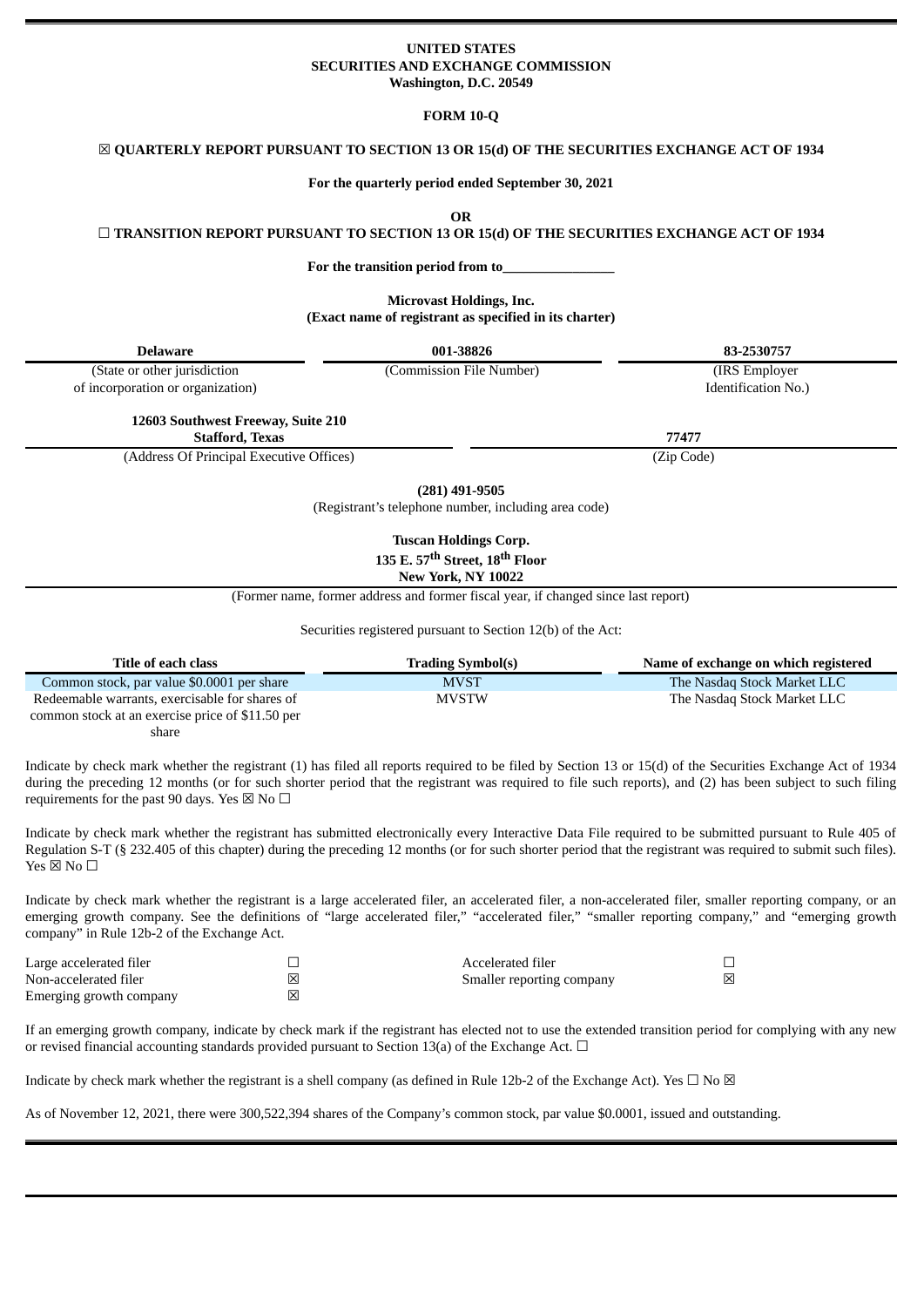### **MICROVAST HOLDINGS, INC. Form 10-Q For the Quarter Ended September 30, 2021**

### **Table of Contents**

|          |                                                                                        | Page           |
|----------|----------------------------------------------------------------------------------------|----------------|
|          | PART I. FINANCIAL INFORMATION                                                          | $\mathbf{1}$   |
|          |                                                                                        |                |
| Item 1.  | <b>Financial Statements (Unaudited)</b>                                                | $\mathbf{1}$   |
|          | <b>Condensed Balance Sheet</b>                                                         | $\mathbf{1}$   |
|          |                                                                                        |                |
|          | <b>Condensed Statements of Operations</b>                                              | 3              |
|          |                                                                                        |                |
|          | <b>Condensed Statement of Comprehensive Loss</b>                                       | $\overline{4}$ |
|          | <b>Condensed Statements of Changes in Shareholders' Equity</b>                         | 5              |
|          |                                                                                        |                |
|          | <b>Condensed Statements of Cash Flows</b>                                              | $\overline{7}$ |
|          |                                                                                        |                |
|          | <b>Notes to Unaudited Condensed Financial Statements</b>                               | 9              |
| Item 2.  | Management's Discussion and Analysis of Financial Condition and Results of Operations  | 33             |
|          |                                                                                        |                |
| Item 3.  | Quantitative and Qualitative Disclosures About Market Risk                             | 45             |
|          |                                                                                        |                |
| Item 4.  | <b>Controls and Procedures</b>                                                         | 45             |
|          | <b>PART II. OTHER INFORMATION</b>                                                      | 48             |
|          |                                                                                        |                |
| Item 1.  | <b>Legal Proceedings</b>                                                               | 48             |
|          |                                                                                        |                |
| Item 1A. | <b>Risk Factors</b>                                                                    | 48             |
| Item 2.  | Unregistered Sales of Equity Securities and Use of Proceeds from Registered Securities | 48             |
|          |                                                                                        |                |
| Item 3.  | <b>Defaults Upon Senior Securities</b>                                                 | 48             |
|          |                                                                                        |                |
| Item 4.  | <b>Mine Safety Disclosures</b>                                                         | 48             |
| Item 5.  | <b>Other Information</b>                                                               | 48             |
|          |                                                                                        |                |
| Item 6.  | <b>Exhibits</b>                                                                        | 49             |
|          |                                                                                        |                |

i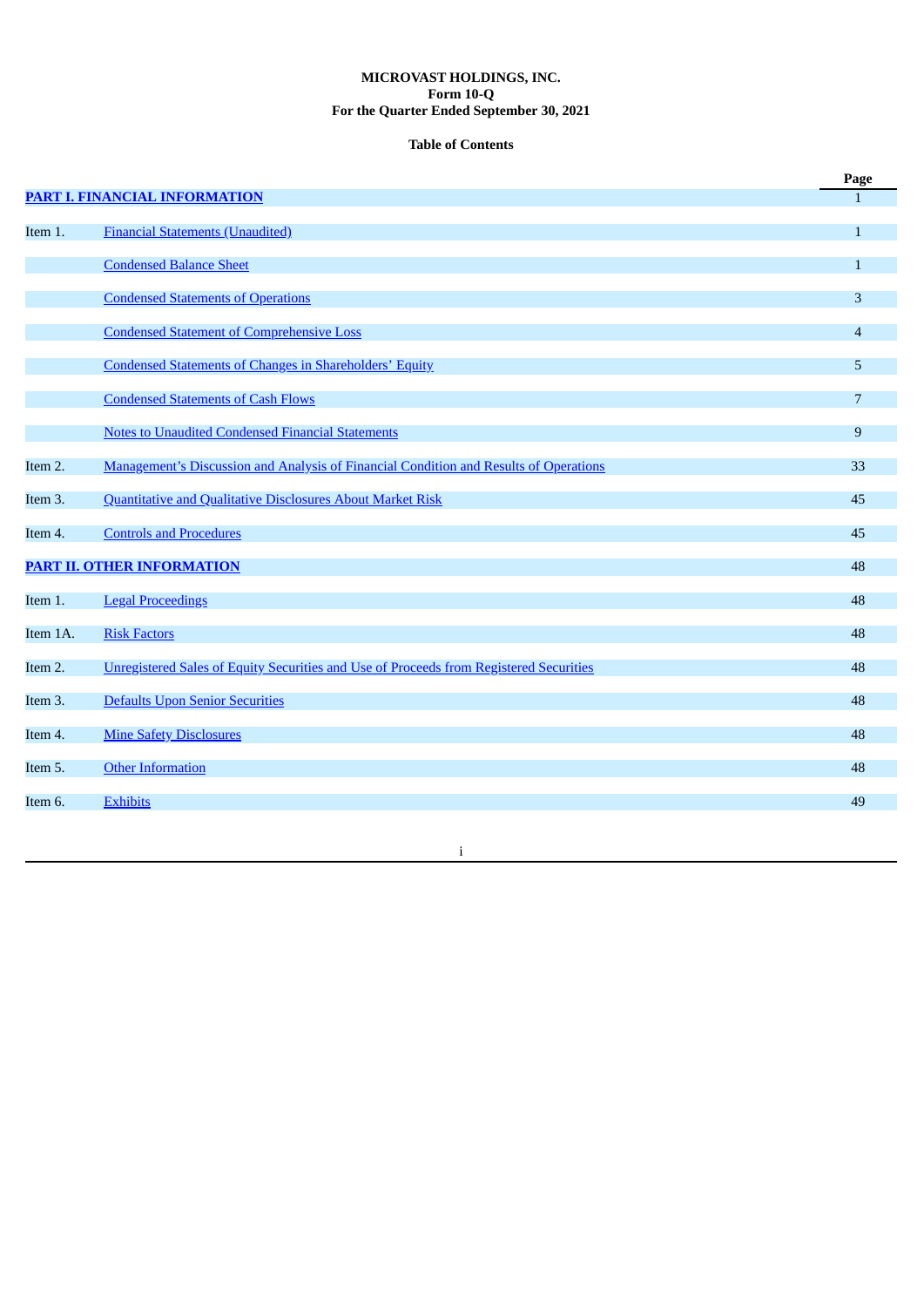#### **CAUTIONARY STATEMENT REGARDING FORWARD-LOOKING STATEMENTS**

This report contains "forward-looking statements" within the meaning of the Private Securities Litigation Reform Act of 1995. Such statements include, but are not limited to, statements about future financial and operating results, our objectives, expectations and intentions with respect to future operations, products and services; and other statements identified by words such as "will likely result," "are expected to," "will continue," "is anticipated," "estimated," "believe," "intend," "plan," "projection," "outlook" or words of similar meaning. These forward-looking statements include, but are not limited to, statements regarding our industry and market sizes, future opportunities, our estimated future results and the Business Combination (as defined below). Such forward-looking statements are based upon the current beliefs and expectations of management and are inherently subject to significant business, economic and competitive uncertainties and contingencies, many of which are difficult to predict and generally beyond our control. Actual results and the timing of events may differ materially from the results anticipated in these forward-looking statements.

There are important risks, uncertainties, events and factors that could cause our actual results or performance to differ materially from those in the forwardlooking statements contained in this document, including:

- risks of operations in the People's Republic of China;
- a delay or failure to realize the expected benefits from the Business Combination;
- the risks related to disruption of management time from ongoing business operations due to the Business Combination;
- the impact of the ongoing COVID-19 pandemic;
- changes in the highly competitive market in which we compete, including with respect to our competitive landscape, technology evolution or regulatory changes;
- changes in the markets that we target;
- the risk that we may not be able to execute our growth strategies or achieve profitability;
- the risk that we are unable to secure or protect our intellectual property;
- the risk that our customers or third-party suppliers are unable to meet their obligations fully or in a timely manner;
- the risk that our customers will adjust, cancel or suspend their orders for our products;
- the risk that we will need to raise additional capital to execute our business plan, which may not be available on acceptable terms or at all;
- the risk of product liability or regulatory lawsuits or proceedings relating to our products or services;
- the risk that we may not be able to develop and maintain effective internal controls;
- the outcome of any legal proceedings that may be instituted against us or any of our directors or officers; and
- the failure to realize anticipated pro forma results and underlying assumptions.

The foregoing list of factors is not exhaustive and new factors may emerge from time to time that could also affect actual performance and results. For more information, please see the risk factors included in our Annual Report on Form 10-K/A for the year ended December 31, 2020 in Part I, Item 1A and in the Registration Statement on Form S-1, (File No. 333-258978), which was initially filed on August 20, 2021, and as further amended, and subsequent filings with the SEC.

Actual results, performance or achievements may differ materially, and potentially adversely, from any projections and forward-looking statements and the assumptions on which those forward-looking statements are based. There can be no assurance that the data contained herein is reflective of future performance to any degree. You are cautioned not to place undue reliance on forward-looking statements as a predictor of future performance as projected financial information and other information are based on estimates and assumptions that are inherently subject to various significant risks, uncertainties and other factors, many of which are beyond our control.

All information set forth herein speaks only as of the date hereof, and we disclaim any intention or obligation to update any forward-looking statements as a result of developments occurring after the date hereof except as may be required under applicable securities laws. Forecasts and estimates regarding our industry and end markets are based on sources we believe to be reliable, however there can be no assurance these forecasts and estimates will prove accurate in whole or in part. Annualized, pro forma, projected and estimated numbers are used for illustrative purpose only, are not forecasts and may not reflect actual results.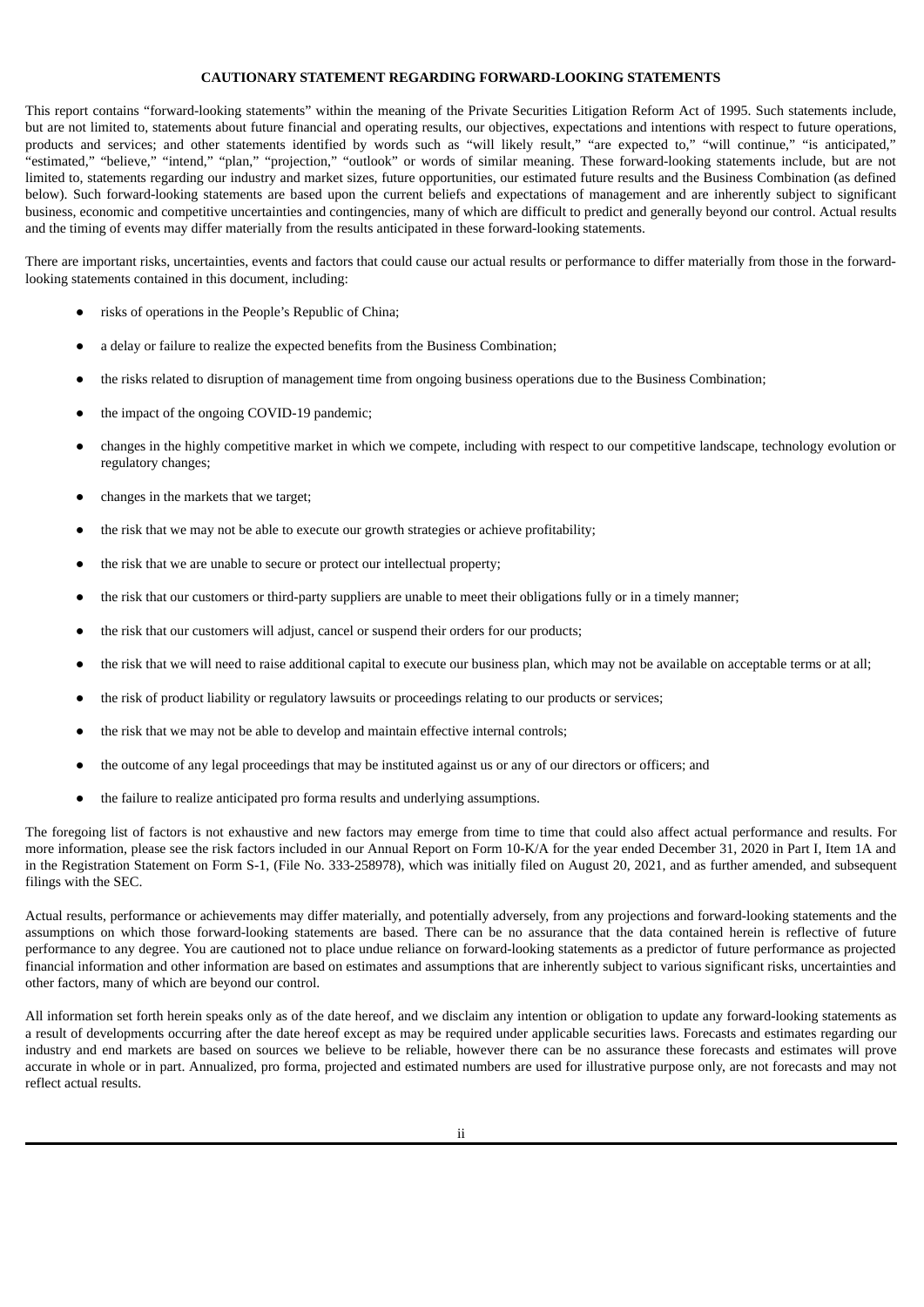### <span id="page-3-1"></span><span id="page-3-0"></span>**Item 1. Financial Statements (Unaudited)**

### **MICROVAST HOLDINGS, INC. UNAUDITED CONDENSED CONSOLIDATED BALANCE SHEETS (In thousands of U.S. dollars, except share and per share data, or as otherwise noted)**

<span id="page-3-2"></span>

|                                                                                                                | December 31,<br>2020 |                | September 30,<br>2021 |
|----------------------------------------------------------------------------------------------------------------|----------------------|----------------|-----------------------|
| <b>Assets</b>                                                                                                  |                      |                |                       |
| Current assets:                                                                                                |                      |                |                       |
| Cash and cash equivalents                                                                                      | \$<br>21,496         | \$             | 572,609               |
| Restricted cash                                                                                                | 19,700               |                | 39,900                |
| Accounts receivable (net of allowance for doubtful accounts of \$5,047 and \$4,796 as of December 31, 2020 and |                      |                |                       |
| September 30, 2021, respectively)                                                                              | 76,298               |                | 67,243                |
| Notes receivable                                                                                               | 20.839               |                | 10,260                |
| Inventories, net                                                                                               | 44,968               |                | 47,820                |
| Prepaid expenses and other current assets                                                                      | 6,022                |                | 12,964                |
| Amount due from related parties                                                                                |                      |                | 128                   |
| <b>Total Current Assets</b>                                                                                    | 189,323              |                | 750,924               |
| Property, plant and equipment, net                                                                             | 198,017              |                | 222,771               |
| Land use rights, net                                                                                           | 14,001               |                | 13,935                |
| Acquired intangible assets, net                                                                                | 2,279                |                | 2,024                 |
| Other non-current assets                                                                                       | 890                  |                | 702                   |
| <b>Total Assets</b>                                                                                            | \$<br>404,510        | \$             | 990,356               |
| <b>Liabilities</b>                                                                                             |                      |                |                       |
| Current liabilities:                                                                                           |                      |                |                       |
| Accounts payable                                                                                               | \$<br>42,007         | $\mathfrak{S}$ | 36,557                |
| Advance from customers                                                                                         | 2,446                |                | 2,343                 |
| Accrued expenses and other current liabilities                                                                 | 60.628               |                | 48,065                |
| Income tax payables                                                                                            | 664                  |                | 665                   |
| Short-term bank borrowings                                                                                     | 12,184               |                | 22,851                |
| Notes payable                                                                                                  | 35,782               |                | 43,131                |
| <b>Bonds</b> payable                                                                                           | 29,915               |                |                       |
| <b>Total Current Liabilities</b>                                                                               | 183,626              |                | 153,612               |
| Deposit liability for series B2 convertible preferred shares ("Series B2 Preferred")                           | 21,792               |                |                       |
| Long-term bonds payable                                                                                        | 73,147               |                | 73,147                |
| Warrant liability                                                                                              |                      |                | 2,461                 |
| Share-based compensation liability                                                                             |                      |                | 8,841                 |
| Other non-current liabilities                                                                                  | 110,597              |                | 35,511                |
| <b>Total Liabilities</b>                                                                                       | \$<br>389,162        | \$             | 273,572               |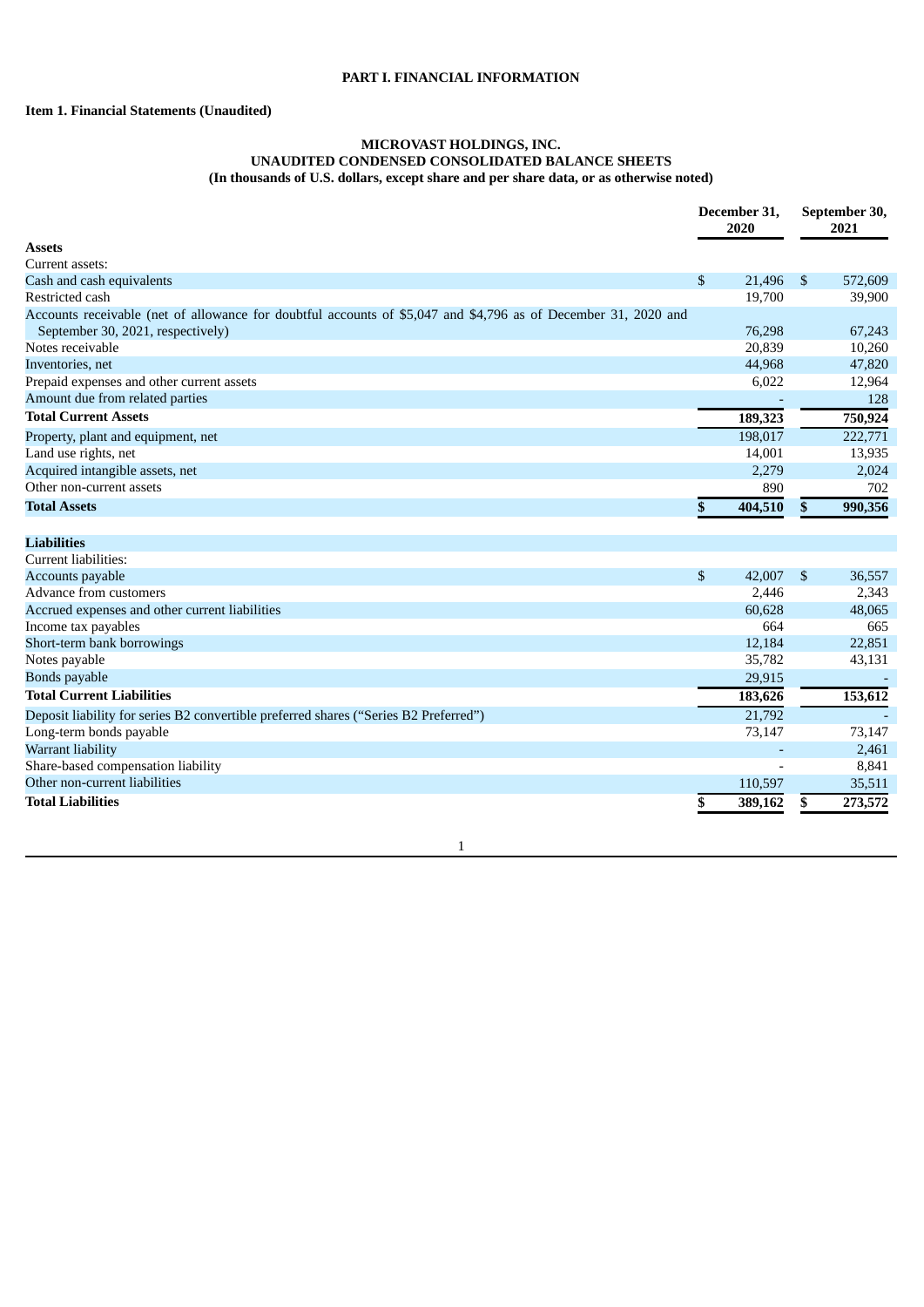#### **MICROVAST HOLDINGS, INC. UNAUDITED CONDENSED CONSOLIDATED BALANCE SHEETS - continued (In thousands of U.S. dollars, except share and per share data, or as otherwise noted)**

|                                                                                                                                                                                                                          |     | December 31.<br><b>2020</b> | September 30,<br>2021 |
|--------------------------------------------------------------------------------------------------------------------------------------------------------------------------------------------------------------------------|-----|-----------------------------|-----------------------|
| <b>Mezzanine Equity (Note 14 and Note 16)</b>                                                                                                                                                                            |     |                             |                       |
| Series C1 convertible redeemable preferred shares ("Series C1 Preferred") (US\$0.01 par value; 26,757,258<br>authorized, issued and outstanding as of December 31, 2020 and nil authorized, issued and outstanding as of |     |                             |                       |
| September 30, 2021)                                                                                                                                                                                                      | \$. | 80.581 \$                   |                       |
| Series C2 convertible redeemable preferred shares ("Series C2 Preferred") (US\$0.01 par value; 20,249,450<br>authorized, issued and outstanding as of December 31, 2020 and nil authorized, issued and outstanding as of |     |                             |                       |
| September 30, 2021)                                                                                                                                                                                                      |     | 81.966                      |                       |
| Series D1 convertible redeemable preferred shares ("Series D1 Preferred") (US\$0.01 par value; 22,311,516<br>authorized, issued and outstanding as of December 31, 2020 and nil authorized, issued and outstanding as of |     |                             |                       |
| September 30, 2021)                                                                                                                                                                                                      |     | 146,583                     |                       |
| Redeemable noncontrolling interests                                                                                                                                                                                      |     | 90,820                      |                       |
| <b>Total Mezzanine Equity</b>                                                                                                                                                                                            |     | 399,950                     |                       |
|                                                                                                                                                                                                                          |     |                             |                       |

### **Commitments and contingencies (Note 21)**

### **Shareholders' Equity**

| Common Stock (par value of US\$0.0001 per share, 240,450,000 and 750,000,000 shares authorized as of December |            |            |
|---------------------------------------------------------------------------------------------------------------|------------|------------|
| 31, 2020 and September 30, 2021; 99,028,297 and 300,522,394 shares issued, and 99,028,297 and 298,834,894     |            |            |
| shares outstanding as of December 31, 2020 and September 30, 2021)                                            | 6          | 30         |
| Additional paid-in capital                                                                                    |            | 1,291,199  |
| Statutory reserves                                                                                            | 6.032      | 6.032      |
| Accumulated deficit                                                                                           | (397,996)  | (585, 460) |
| Accumulated other comprehensive income                                                                        | 7,356      | 4,983      |
| Total Shareholders' (Deficit)/Equity                                                                          | (384, 602) | 716,784    |
| Total Liabilities, Mezzanine Equity and Shareholders' Equity                                                  | 404,510    | 990,356    |

The accompanying notes are an integral part of these unaudited condensed consolidated financial statements.

2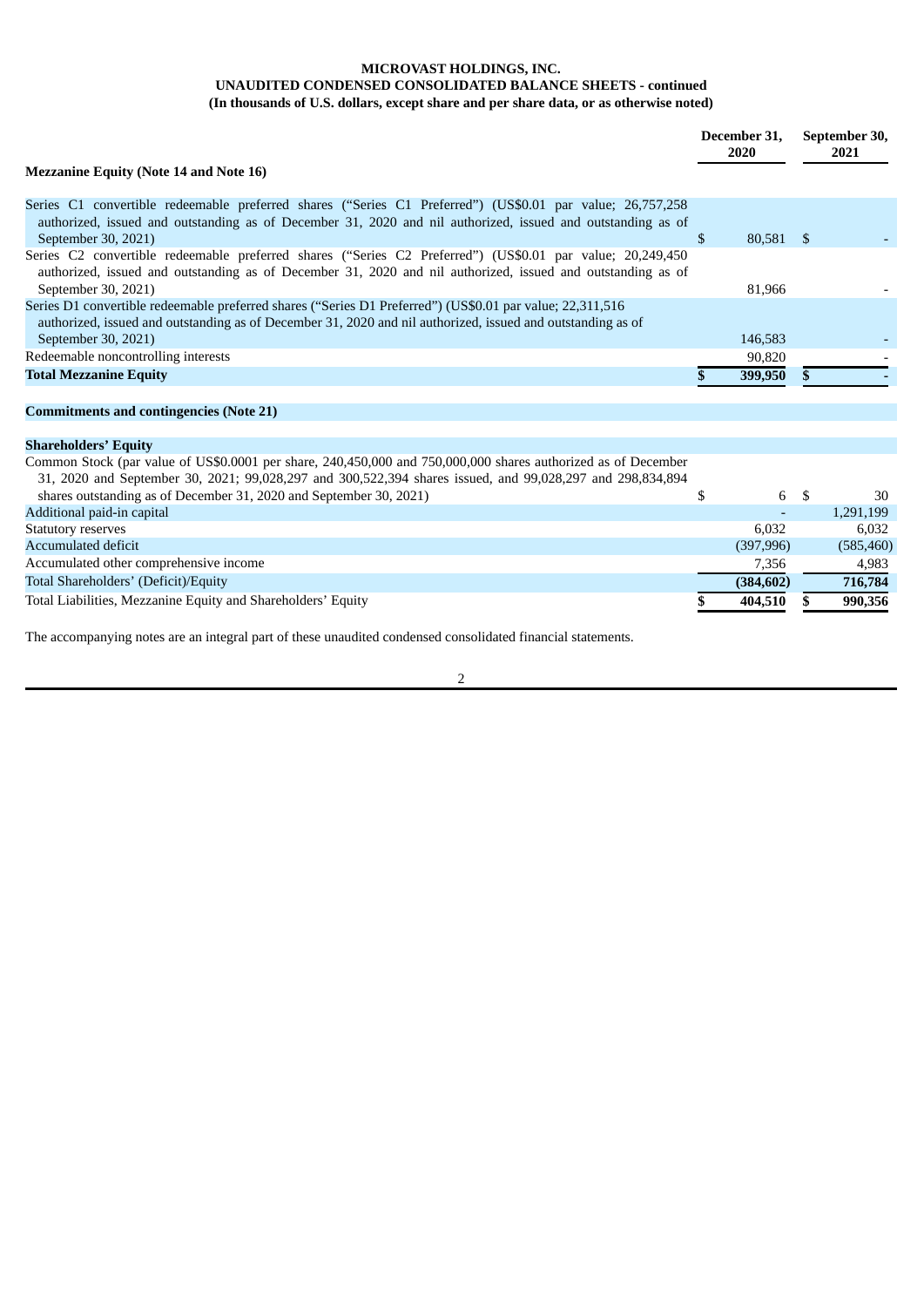### **MICROVAST HOLDINGS, INC. UNAUDITED CONDENSED CONSOLIDATED STATEMENTS OF OPERATIONS (In thousands of U.S. dollars, except share and per share data, or as otherwise noted)**

<span id="page-5-0"></span>

|                                                                                             | <b>Three Months Ended</b><br>September 30, |                |             |                 | <b>Nine Months Ended</b><br>September 30, |                 |             |
|---------------------------------------------------------------------------------------------|--------------------------------------------|----------------|-------------|-----------------|-------------------------------------------|-----------------|-------------|
|                                                                                             | 2020                                       |                | 2021        |                 | 2020                                      |                 | 2021        |
| <b>Revenues</b>                                                                             | \$<br>30,753                               | \$             | 36,894      | $\overline{\$}$ | 59,400                                    | $\overline{\$}$ | 85,204      |
| Cost of revenues                                                                            | (27,075)                                   |                | (72, 779)   |                 | (50, 950)                                 |                 | (129, 100)  |
| Gross profit/(loss)                                                                         | 3,678                                      |                | (35, 885)   |                 | 8,450                                     |                 | (43,896)    |
| <b>Operating expenses:</b>                                                                  |                                            |                |             |                 |                                           |                 |             |
| General and administrative expenses                                                         | (4,721)                                    |                | (57,058)    |                 | (12,670)                                  |                 | (67, 810)   |
| Research and development expenses                                                           | (4,558)                                    |                | (13,518)    |                 | (12, 518)                                 |                 | (23, 199)   |
| Selling and marketing expenses                                                              | (3, 456)                                   |                | (7,380)     |                 | (9,464)                                   |                 | (14, 242)   |
| <b>Total operating expenses</b>                                                             | (12, 735)                                  |                | (77, 956)   |                 | (34, 652)                                 |                 | (105, 251)  |
| Subsidy income                                                                              | (39)                                       |                | 545         |                 | 802                                       |                 | 2,676       |
| <b>Loss from operations</b>                                                                 | (9,096)                                    |                | (113, 296)  |                 | (25, 400)                                 |                 | (146, 471)  |
| Other income and expenses:                                                                  |                                            |                |             |                 |                                           |                 |             |
| Interest income                                                                             | 66                                         |                | 97          |                 | 502                                       |                 | 304         |
| Interest expense                                                                            | (1, 397)                                   |                | (1,247)     |                 | (4,234)                                   |                 | (4,630)     |
| Loss on changes in fair value of convertible notes                                          |                                            |                | (3,018)     |                 |                                           |                 | (9,861)     |
| Gain on change in fair value of warrant liability                                           |                                            |                | 1,113       |                 |                                           |                 | 1,113       |
| Other income (expense), net                                                                 | 68                                         |                | (19)        |                 | 63                                        |                 | 25          |
| Loss before provision for income taxes                                                      | (10, 359)                                  |                | (116, 370)  |                 | (29,069)                                  |                 | (159, 520)  |
| Income tax benefit (expense)                                                                | 270                                        |                | (106)       |                 | (5)                                       |                 | (324)       |
| <b>Net loss</b>                                                                             | \$<br>(10,089)                             | $\mathfrak{S}$ | (116, 476)  | $\mathbb{S}$    | (29,074)                                  | \$              | (159, 844)  |
| Less: Accretion of Series C1 Preferred                                                      | 975                                        |                | 251         |                 | 2,923                                     |                 | 2,257       |
| Less: Accretion of Series C2 Preferred                                                      | 2,216                                      |                | 570         |                 | 6,650                                     |                 | 5,132       |
| Less: Accretion of Series D1 Preferred                                                      | 4,662                                      |                | 1,190       |                 | 13,986                                    |                 | 10,708      |
| Less: Accretion for noncontrolling interests                                                | 4,002                                      |                | 1,516       |                 | 11,924                                    |                 | 9,523       |
| Net loss attributable to common stock shareholders of Microvast Holdings,                   |                                            |                |             |                 |                                           |                 |             |
| Inc.                                                                                        | \$<br>(21, 944)                            | \$             | (120,003)   | S.              | (64, 557)                                 | \$              | (187, 464)  |
| Net loss per share attributable to common stock shareholders of Microvast<br>Holdings, Inc. |                                            |                |             |                 |                                           |                 |             |
| Basic and diluted                                                                           | \$<br>(0.22)                               | \$             | $(0.49)$ \$ |                 | $(0.65)$ \$                               |                 | (1.27)      |
| Weighted average shares used in calculating net loss per share of common stock              |                                            |                |             |                 |                                           |                 |             |
| Basic and diluted                                                                           | 99,028,297                                 |                | 243,861,780 |                 | 99,028,297                                |                 | 147,836,650 |

The accompanying notes are an integral part of these unaudited condensed consolidated financial statements.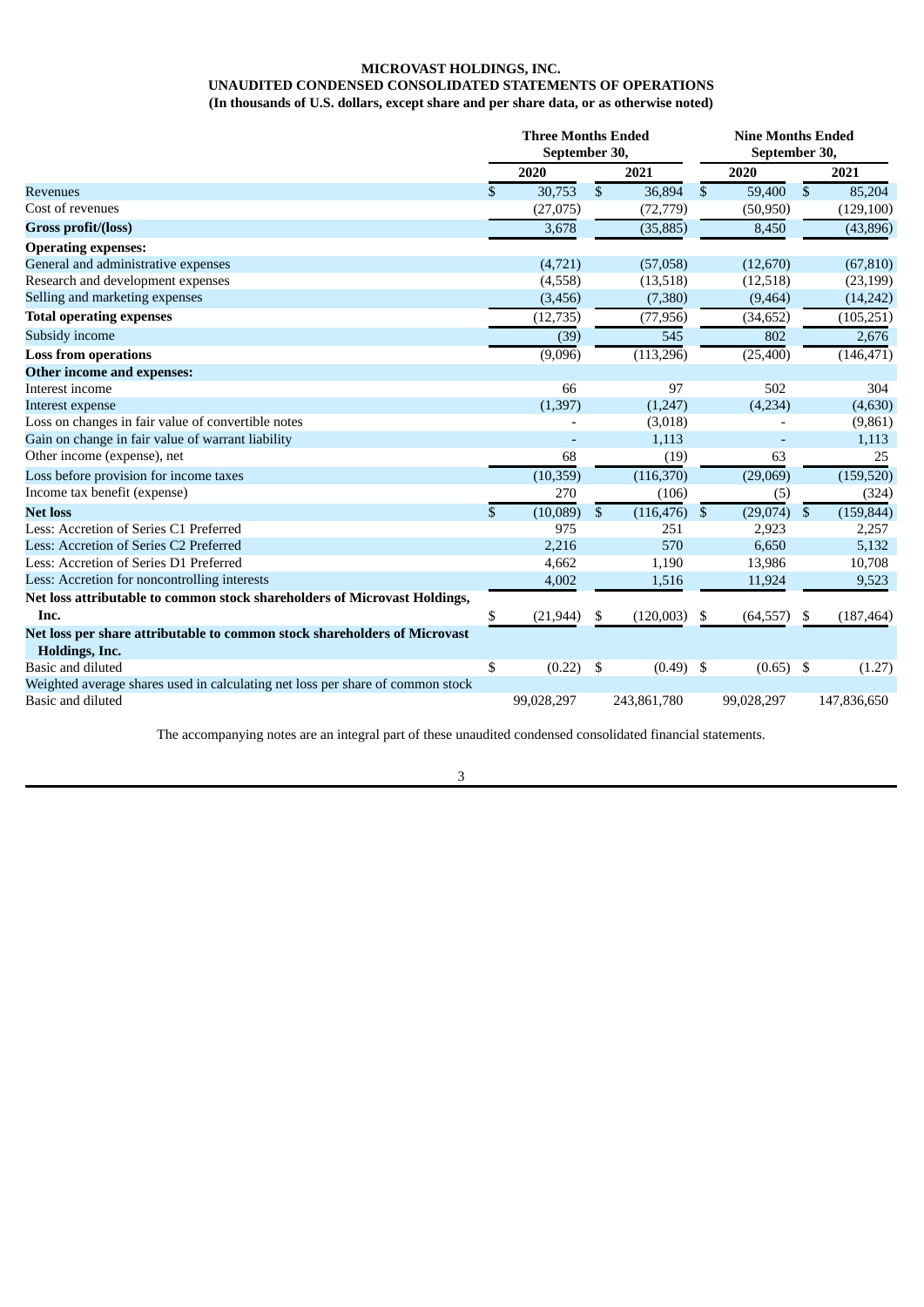### **MICROVAST HOLDINGS, INC. UNAUDITED CONDENSED CONSOLIDATED STATEMENTS OF COMPREHENSIVE LOSS (In thousands of U.S. dollars, except share and per share data, or as otherwise noted)**

<span id="page-6-0"></span>

|                                         |     | <b>Three Months Ended</b><br>September 30, |                 |           |  | <b>Nine Months Ended</b><br>September 30, |  |            |  |
|-----------------------------------------|-----|--------------------------------------------|-----------------|-----------|--|-------------------------------------------|--|------------|--|
|                                         |     | 2020                                       |                 | 2021      |  | 2020                                      |  | 2021       |  |
| Net loss                                |     | (10,089)                                   | $(116, 476)$ \$ |           |  | (29,074)                                  |  | (159, 844) |  |
| Foreign currency translation adjustment |     | 10.867                                     |                 | (3, 130)  |  | 6,223                                     |  | (2,373)    |  |
| Comprehensive income/(loss)             | 778 |                                            |                 | (119.606) |  | (22, 851)                                 |  | (162, 217) |  |

The accompanying notes are an integral part of these unaudited condensed consolidated financial statements.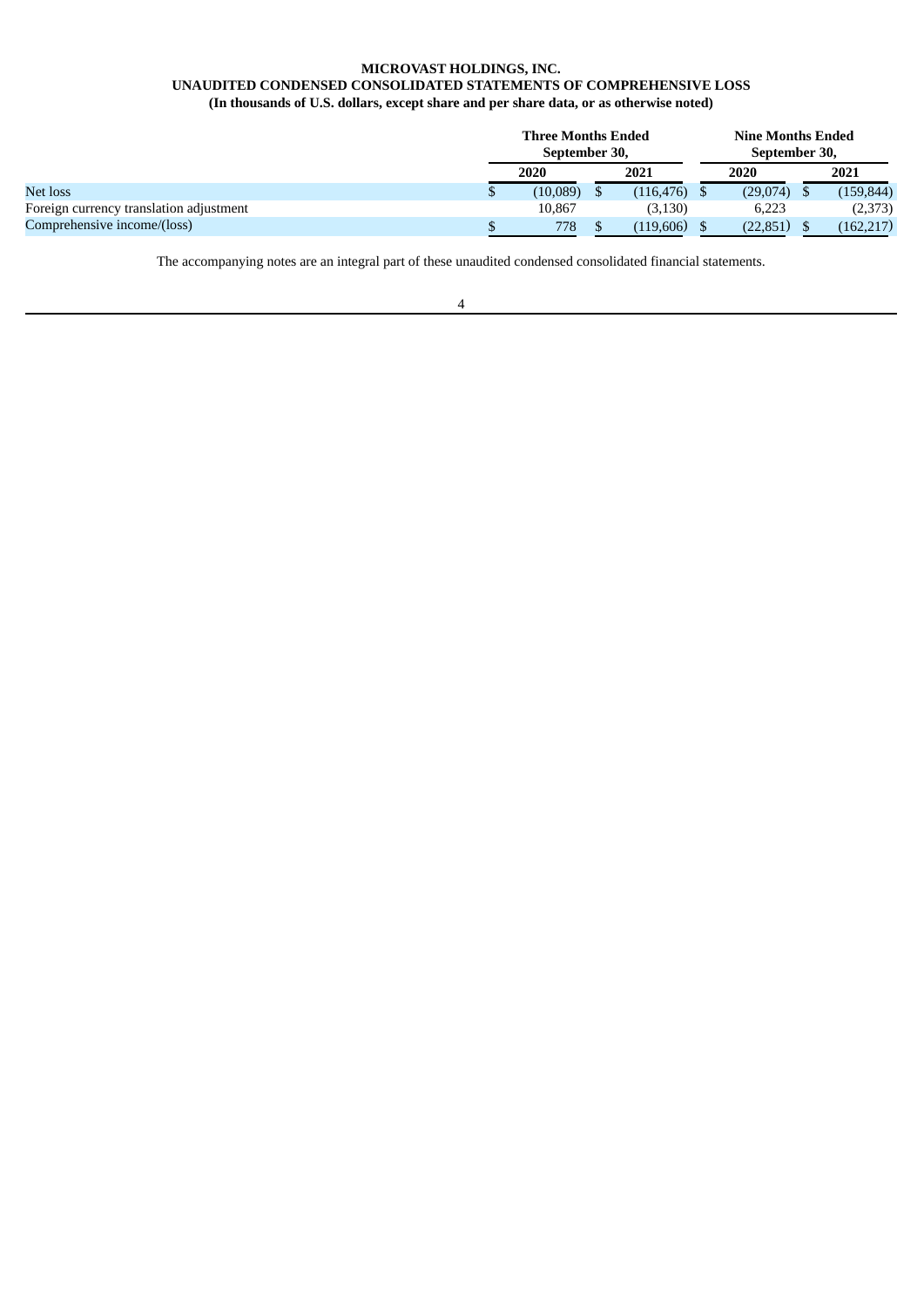### **MICROVAST HOLDINGS, INC.**

### **UNAUDITED CONDENSED CONSOLIDATED STATEMENTS OF CHANGES IN SHAREHOLDERS' (DEFICIT)/EQUITY (In thousands of U.S. dollars, except share and per share data, or as otherwise noted)**

<span id="page-7-0"></span>

|                                                    |                          |    |                          |    |                              | Three Months Ended September 30, 2020 |                                                           |                          |          |                          |                                                                                |            |  |
|----------------------------------------------------|--------------------------|----|--------------------------|----|------------------------------|---------------------------------------|-----------------------------------------------------------|--------------------------|----------|--------------------------|--------------------------------------------------------------------------------|------------|--|
|                                                    | <b>Common Stock</b>      |    |                          |    | <b>Additional</b><br>paid-in | Accumulated                           | Accumulated<br>other<br>Comprehensive<br><b>Statutory</b> |                          |          |                          | Total<br><b>Microvast</b><br>Holdings, Inc.<br>Shareholders'<br><b>Deficit</b> |            |  |
|                                                    | Shares                   |    | Amount                   |    | capital                      | deficit                               | loss                                                      |                          | reserves |                          |                                                                                |            |  |
| Balance as of June 30, 2020                        | 99,028,297               | Эb | 6                        | \$ | $\sim$                       | (359, 646)                            | -S                                                        | (13,910)                 | S        | 6,032                    | .S                                                                             | (367, 518) |  |
| Net loss                                           |                          |    | $\overline{\phantom{a}}$ |    |                              | (10,089)                              |                                                           |                          |          |                          |                                                                                | (10,089)   |  |
| Accretion for Series C1 Preferred                  |                          |    |                          |    | $\overline{\phantom{a}}$     | (975)                                 |                                                           | -                        |          | $\overline{\phantom{a}}$ |                                                                                | (975)      |  |
| Accretion for Series C2 Preferred                  | $\overline{\phantom{a}}$ |    | $\overline{\phantom{a}}$ |    | $\overline{\phantom{a}}$     | (2,216)                               |                                                           | -                        |          | $\overline{\phantom{a}}$ |                                                                                | (2,216)    |  |
| Accretion for Series D1 Preferred                  | $\overline{\phantom{0}}$ |    | $\overline{\phantom{a}}$ |    | $\overline{\phantom{a}}$     | (4,662)                               |                                                           | $\overline{\phantom{0}}$ |          | $\overline{\phantom{a}}$ |                                                                                | (4,662)    |  |
| Accretion for the exiting noncontrolling interests |                          |    | $\overline{\phantom{a}}$ |    | $\overline{\phantom{0}}$     | (1,425)                               |                                                           | $\overline{\phantom{0}}$ |          | $\overline{\phantom{a}}$ |                                                                                | (1, 425)   |  |
| Foreign currency translation adjustments           | -                        |    | $\overline{\phantom{a}}$ |    | $\overline{\phantom{a}}$     |                                       |                                                           | 10.867                   |          | $\overline{\phantom{0}}$ |                                                                                | 10,867     |  |
| Accretion for redeemable noncontrolling interests  |                          |    |                          |    |                              | (2,577)                               |                                                           |                          |          |                          |                                                                                | (2,577)    |  |
| Balance as of September 30, 2020                   | 99,028,297               |    |                          |    |                              | (381, 590)                            |                                                           | (3,043)                  |          | 6,032                    |                                                                                | (378, 595) |  |
|                                                    |                          |    |                          |    |                              | Nine Months Ended September 30, 2020  |                                                           |                          |          |                          |                                                                                |            |  |

|                                                    | <b>Common Stock</b>      |  |        |         | <b>Additional</b><br>paid-in |         | Accumulated |    | Accumulated<br>other<br>Comprehensive |               | <b>Statutory</b>         | Total<br><b>Microvast</b><br>Holdings, Inc.<br>Shareholders' |            |  |
|----------------------------------------------------|--------------------------|--|--------|---------|------------------------------|---------|-------------|----|---------------------------------------|---------------|--------------------------|--------------------------------------------------------------|------------|--|
|                                                    | <b>Shares</b>            |  | Amount | capital |                              | deficit |             |    | loss                                  | reserves      |                          | Deficit                                                      |            |  |
| Balance as of January 1, 2020                      | 99.028.297               |  | 6      | \$      | 3.727                        |         | (320.760)   | -S | (9,266)                               | <sup>\$</sup> | 6,032                    |                                                              | (320, 261) |  |
| Net loss                                           | -                        |  |        |         |                              |         | (29,074)    |    | -                                     |               |                          |                                                              | (29,074)   |  |
| Accretion for Series C1 Preferred                  | $\sim$                   |  |        |         | (2,923)                      |         |             |    | $\sim$                                |               | $\overline{\phantom{0}}$ |                                                              | (2, 923)   |  |
| Accretion for Series C2 Preferred                  | $\overline{\phantom{a}}$ |  |        |         | (804)                        |         | (5,846)     |    | $\overline{\phantom{a}}$              |               | $\overline{\phantom{0}}$ |                                                              | (6,650)    |  |
| Accretion for Series D1 Preferred                  | $\overline{\phantom{0}}$ |  |        |         |                              |         | (13,986)    |    | ۰                                     |               | $\overline{\phantom{0}}$ |                                                              | (13, 986)  |  |
| Accretion for the exiting noncontrolling interests |                          |  |        |         | $\overline{\phantom{0}}$     |         | (4,243)     |    | $\overline{\phantom{0}}$              |               |                          |                                                              | (4,243)    |  |
| Foreign currency translation adjustments           | $\sim$                   |  | $\sim$ |         | $\overline{\phantom{0}}$     |         |             |    | 6.223                                 |               | $\overline{\phantom{0}}$ |                                                              | 6,223      |  |
| Accretion for redeemable noncontrolling interests  |                          |  |        |         |                              |         | (7,681)     |    |                                       |               |                          |                                                              | (7,681)    |  |
| Balance as of September 30, 2020                   | 99,028,297               |  | 6      |         |                              |         | (381, 590)  |    | (3,043)                               |               | 6,032                    |                                                              | (378, 595) |  |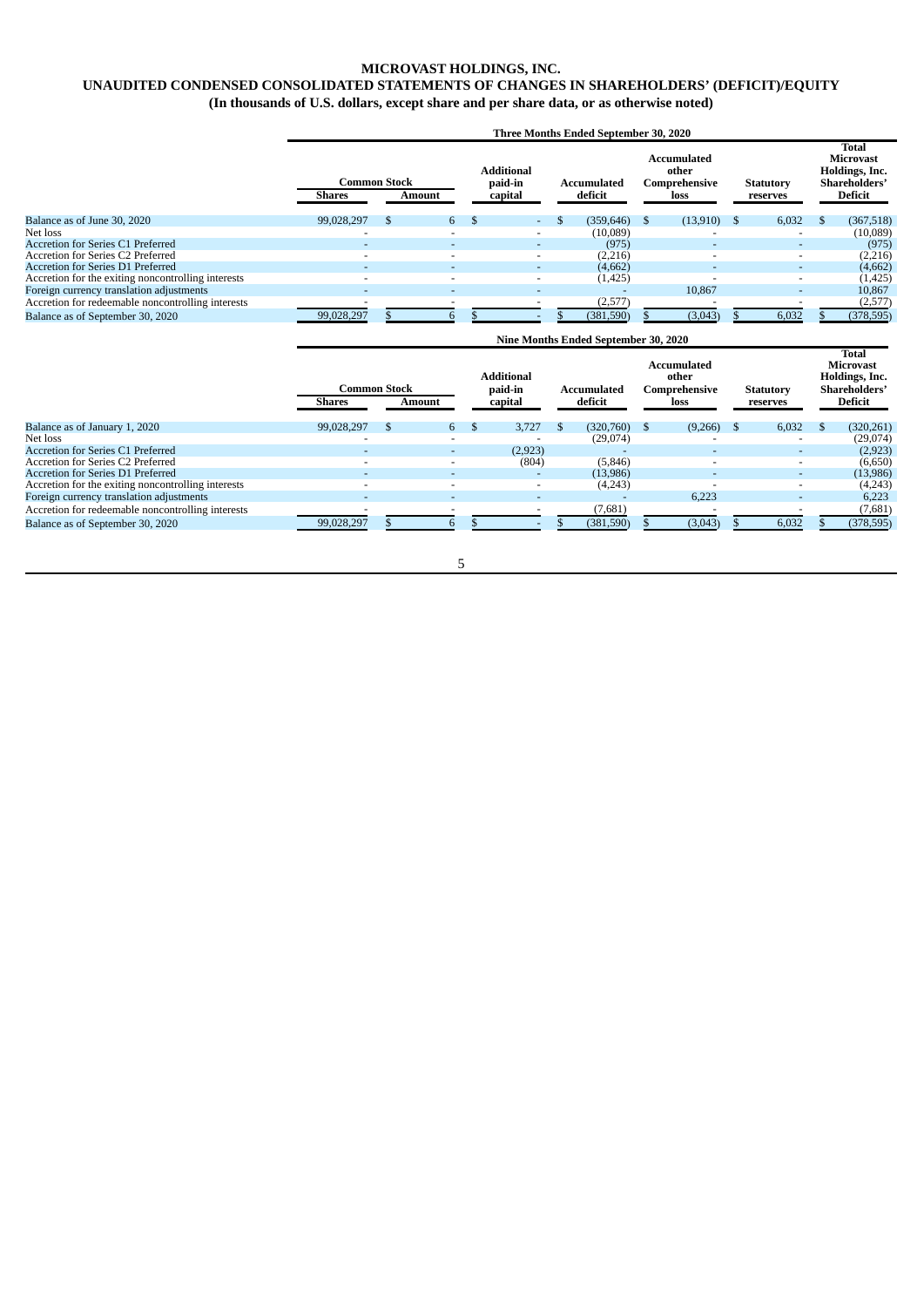### **MICROVAST HOLDINGS, INC.**

### **UNAUDITED CONDENSED CONSOLIDATED STATEMENTS OF CHANGES IN SHAREHOLDERS' (DEFICIT)/EQUITY - continued (In thousands of U.S. dollars, except share and per share data, or as otherwise noted)**

|                                                                                                |                                      |    |                          |    |                                         |    | Three Months Ended September 30, 2021 |                                                        |   |                              |          |                                                                                  |
|------------------------------------------------------------------------------------------------|--------------------------------------|----|--------------------------|----|-----------------------------------------|----|---------------------------------------|--------------------------------------------------------|---|------------------------------|----------|----------------------------------------------------------------------------------|
|                                                                                                | <b>Common Stock</b><br><b>Shares</b> |    | Amount                   |    | <b>Additional</b><br>paid-in<br>capital |    | Accumulated<br>deficit                | Accumulated<br>other<br>Comprehensive<br>Income (loss) |   | <b>Statutory</b><br>reserves |          | Total<br><b>Microvast</b><br>Holdings, Inc.<br>Shareholders'<br>(Deficit)/Equity |
| Balance as of June 30, 2021                                                                    | 99,028,297                           | -S | 6                        | -S | $\overline{\phantom{a}}$                | -S | $(465, 457)$ \$                       | 8,113                                                  | S | 6,032                        | $\sim$ S | (451,306)                                                                        |
| Net loss                                                                                       |                                      |    |                          |    | $\overline{\phantom{0}}$                |    | (116, 476)                            |                                                        |   |                              |          | (116, 476)                                                                       |
| <b>Accretion for Series C1 Preferred</b>                                                       |                                      |    |                          |    | $\overline{\phantom{a}}$                |    | (251)                                 | $\overline{\phantom{a}}$                               |   | $\overline{\phantom{0}}$     |          | (251)                                                                            |
| Accretion for Series C2 Preferred                                                              |                                      |    | $\overline{\phantom{0}}$ |    | $\overline{\phantom{a}}$                |    | (570)                                 | $\overline{\phantom{a}}$                               |   |                              |          | (570)                                                                            |
| <b>Accretion for Series D1 Preferred</b>                                                       |                                      |    | $\overline{\phantom{0}}$ |    | $\overline{\phantom{0}}$                |    | (1,190)                               | $\overline{\phantom{a}}$                               |   | $\overline{\phantom{0}}$     |          | (1,190)                                                                          |
| Accretion for redeemable noncontrolling interests                                              |                                      |    | $\overline{\phantom{a}}$ |    | $\overline{\phantom{a}}$                |    | (658)                                 | $\overline{\phantom{a}}$                               |   | -                            |          | (658)                                                                            |
| Accretion for the exiting noncontrolling interests                                             |                                      |    | $\overline{\phantom{0}}$ |    |                                         |    | (858)                                 | $\overline{\phantom{a}}$                               |   | ٠                            |          | (858)                                                                            |
| Issuance of common stock upon the reverse<br>recapitalization, net of issuance costs of \$42.8 |                                      |    |                          |    |                                         |    |                                       |                                                        |   |                              |          |                                                                                  |
| million (Note 3)                                                                               | 191,254,950                          |    | 23                       |    | 1,241,648                               |    |                                       |                                                        |   |                              |          | 1,241,671                                                                        |
| Share-based compensation                                                                       | 8,551,647                            |    |                          |    | 49,551                                  |    |                                       |                                                        |   | $\overline{\phantom{0}}$     |          | 49,552                                                                           |
| Foreign currency translation adjustments                                                       |                                      |    | -                        |    |                                         |    |                                       | (3, 130)                                               |   |                              |          | (3,130)                                                                          |
| Balance as of September 30, 2021                                                               | 298,834,894                          |    | 30                       |    | 1,291,199                               |    | (585, 460)                            | 4,983                                                  |   | 6,032                        |          | 716,784                                                                          |
|                                                                                                |                                      |    |                          |    |                                         |    | Nine Months Ended September 30, 2021  |                                                        |   |                              |          |                                                                                  |

|                                                                                                | <b>Shares</b>            | <b>Common Stock</b> | Amount                   | <b>Additional</b><br>paid-in<br>capital |                          | Accumulated<br>deficit   |    | Accumulated<br>other<br>Comprehensive<br>income (loss) | <b>Statutory</b><br>reserves |    | <b>Total</b><br><b>Microvast</b><br>Holdings, Inc.<br>Shareholders'<br>(Deficit)/Equity |
|------------------------------------------------------------------------------------------------|--------------------------|---------------------|--------------------------|-----------------------------------------|--------------------------|--------------------------|----|--------------------------------------------------------|------------------------------|----|-----------------------------------------------------------------------------------------|
| Balance as of January 1, 2021                                                                  | 99.028.297               | - \$                | 6                        | .ზ                                      | $- S$                    | (397,996)                | S. | 7,356                                                  | 6,032                        | S. | (384, 602)                                                                              |
| Net loss                                                                                       | $\overline{\phantom{0}}$ |                     | $\overline{\phantom{a}}$ |                                         |                          | (159, 844)               |    |                                                        |                              |    | (159, 844)                                                                              |
| Accretion for Series C1 Preferred                                                              |                          |                     | $\overline{\phantom{0}}$ |                                         | $\overline{\phantom{0}}$ | (2,257)                  |    | $\overline{\phantom{0}}$                               | $\overline{\phantom{a}}$     |    | (2,257)                                                                                 |
| Accretion for Series C2 Preferred                                                              |                          |                     | $\overline{\phantom{0}}$ |                                         |                          | (5, 132)                 |    |                                                        | $\overline{\phantom{0}}$     |    | (5, 132)                                                                                |
| <b>Accretion for Series D1 Preferred</b>                                                       |                          |                     | $\sim$                   |                                         | $\overline{\phantom{0}}$ | (10,708)                 |    | $\sim$                                                 | $\overline{\phantom{a}}$     |    | (10,708)                                                                                |
| Accretion for redeemable noncontrolling interests                                              |                          |                     | $\overline{\phantom{a}}$ |                                         | ۰                        | (5, 841)                 |    | $\overline{\phantom{a}}$                               | $\overline{a}$               |    | (5,841)                                                                                 |
| Accretion for the exiting noncontrolling interests                                             | $\overline{\phantom{0}}$ |                     | $\sim$                   |                                         | $\overline{\phantom{0}}$ | (3,682)                  |    | $\sim$                                                 | $\overline{\phantom{a}}$     |    | (3,682)                                                                                 |
| Issuance of common stock upon the reverse<br>recapitalization, net of issuance costs of \$42.8 |                          |                     |                          |                                         |                          |                          |    |                                                        |                              |    |                                                                                         |
| million (Note 3)                                                                               | 191,254,950              |                     | 23                       | 1,241,648                               |                          |                          |    |                                                        |                              |    | 1,241,671                                                                               |
| Share-based compensation                                                                       | 8,551,647                |                     |                          | 49,551                                  |                          | $\overline{\phantom{0}}$ |    |                                                        | $\overline{\phantom{a}}$     |    | 49,552                                                                                  |
| Foreign currency translation adjustments                                                       |                          |                     |                          |                                         |                          |                          |    | (2,373)                                                |                              |    | (2,373)                                                                                 |
| Balance as of September 30, 2021                                                               | 298,834,894              |                     | 30                       | 1,291,199                               |                          | (585, 460)               |    | 4,983                                                  | 6,032                        |    | 716,784                                                                                 |

The accompanying notes are an integral part of these unaudited condensed consolidated financial statements.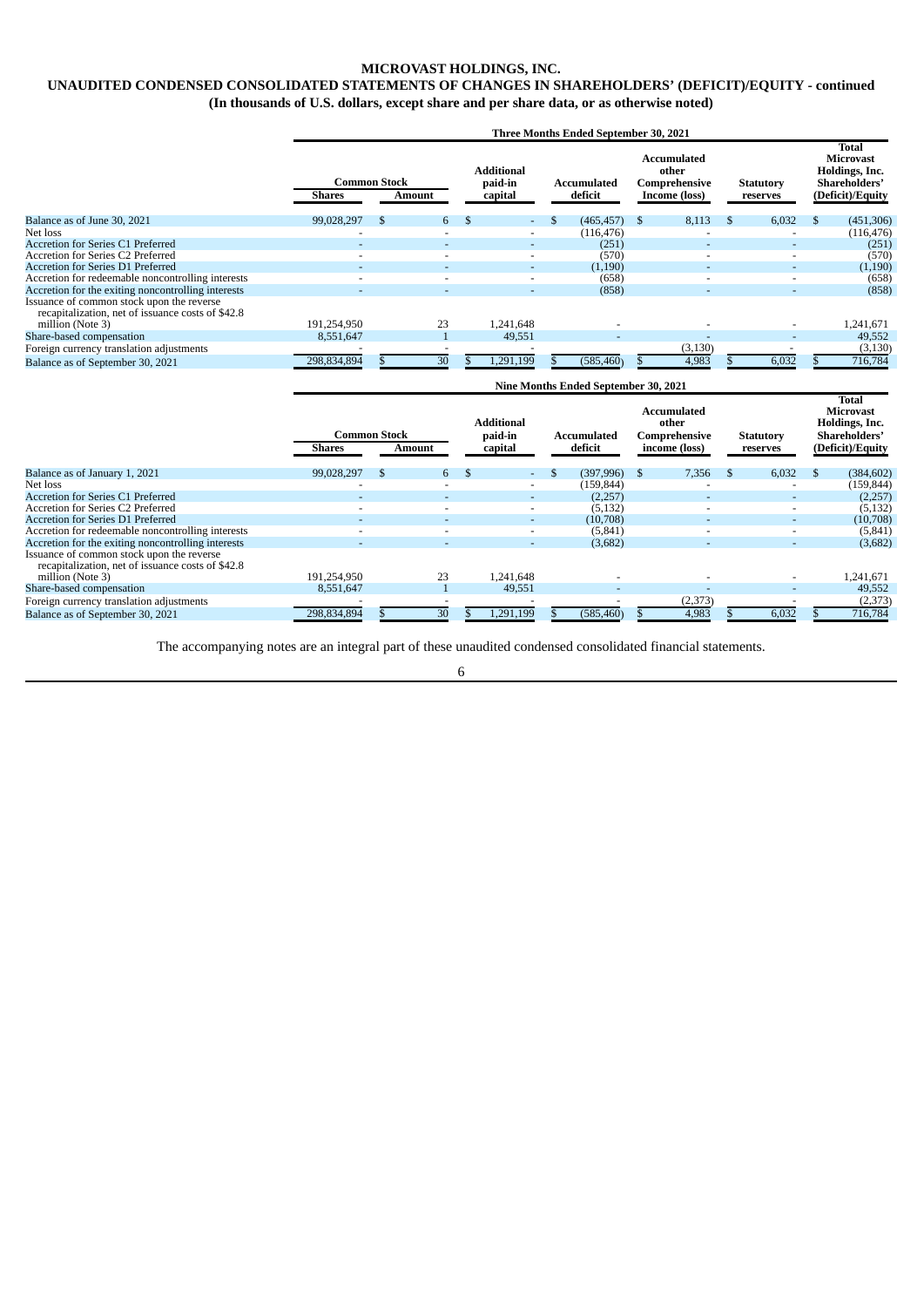### **MICROVAST HOLDINGS, INC. UNAUDITED CONDENSED CONSOLIDATED STATEMENTS OF CASH FLOWS (In thousands of U.S. dollars, except share and per share data, or as otherwise noted)**

<span id="page-9-0"></span>

|                                                                             | <b>Nine Months Ended</b><br>September 30, |                    |
|-----------------------------------------------------------------------------|-------------------------------------------|--------------------|
|                                                                             | 2020                                      | 2021               |
| Cash flows from operating activities                                        |                                           |                    |
| Net loss                                                                    | \$<br>(29,074)                            | (159, 844)<br>- \$ |
| Adjustments to reconcile net loss to net cash used in operating activities: |                                           |                    |
| Loss on disposal of property, plant and equipment                           | 205                                       | 6                  |
| Depreciation of property, plant and equipment                               | 11,384                                    | 14,398             |
| Amortization of land use right and intangible assets                        | 529                                       | 499                |
| Share-based compensation                                                    |                                           | 58,290             |
| Changes in fair value of warrant liability                                  |                                           | (1, 113)           |
| Changes in fair value of convertible notes                                  | $\overline{\phantom{a}}$                  | 9,861              |
| (Reversal) allowance of doubtful accounts                                   | (861)                                     | 261                |
| Provision for obsolete inventories                                          | 1,326                                     | 12,667             |
| Impairment loss from property, plant and equipment                          | 645                                       | 867                |
| Product warranty                                                            | 2,468                                     | 44,610             |
| Changes in operating assets and liabilities:                                |                                           |                    |
| Notes receivable                                                            | 10,630                                    | 10,782             |
| Accounts receivable                                                         | 11,782                                    | 9,425              |
| Inventories                                                                 | 6,021                                     | (15, 127)          |
| Prepaid expenses and other current assets                                   | (625)                                     | (6, 874)           |
| Amount due from/to related parties                                          | 1,859                                     | (128)              |
| Other non-current assets                                                    | (154)                                     | 52                 |
| Notes payable                                                               | (8,612)                                   | 6,868              |
| Accounts payable                                                            | (2,545)                                   | (5,944)            |
| Advance from customers                                                      | (1, 165)                                  | (130)              |
| Accrued expenses and other liabilities                                      | 1,981                                     | (6,371)            |
| Other non-current liabilities                                               |                                           | 2,292              |
| Income tax payables                                                         | 5                                         |                    |
| Net cash generated from/(used in) operating activities                      | 5,799                                     | (24, 653)          |
|                                                                             |                                           |                    |
| Cash flows from investing activities                                        |                                           |                    |
| Purchases of property, plant and equipment                                  | (15, 375)                                 | (40, 718)          |
| Proceeds on disposal of property, plant and equipment                       | 6                                         |                    |
| Purchase of short-term investments                                          | (2,002)                                   |                    |
| Proceeds from maturity of short-term investments                            | 2,946                                     |                    |
| Net cash used in investing activities                                       | (14, 425)                                 | (40, 718)          |
|                                                                             |                                           |                    |
| Cash flows from financing activities                                        |                                           |                    |
| Proceeds from borrowings                                                    | 15,230                                    | 26,603             |
| Repayment of bank borrowings                                                | (17,590)                                  | (15, 665)          |
| Loans borrowing from related parties                                        | 18,063                                    | 8,426              |
| Repayment of related party loans                                            | (18,063)                                  | (8,426)            |
| Merger and Private Investment in Public Equity ("PIPE") financing           |                                           | 747,791            |
| Payment for transaction fee in connection with the merger                   |                                           | (42, 821)          |
| Payment to exited noncontrolling interests (Note 14)                        |                                           | (139,038)          |
| Issuance of convertible notes                                               |                                           | 57,500             |
| Net cash (used in)/generated from financing activities                      | (2,360)                                   | 634,370            |
| Effect of exchange rate changes                                             | 534                                       | 2,314              |
| (Decrease) Increase in cash, cash equivalents and restricted cash           | (10, 452)                                 | 571,313            |
| Cash, cash equivalents and restricted cash at beginning of the period       | 41,784                                    | 41,196             |
| Cash, cash equivalents and restricted cash at end of the period             | \$<br>31,332                              | 612,509<br>\$      |
|                                                                             |                                           |                    |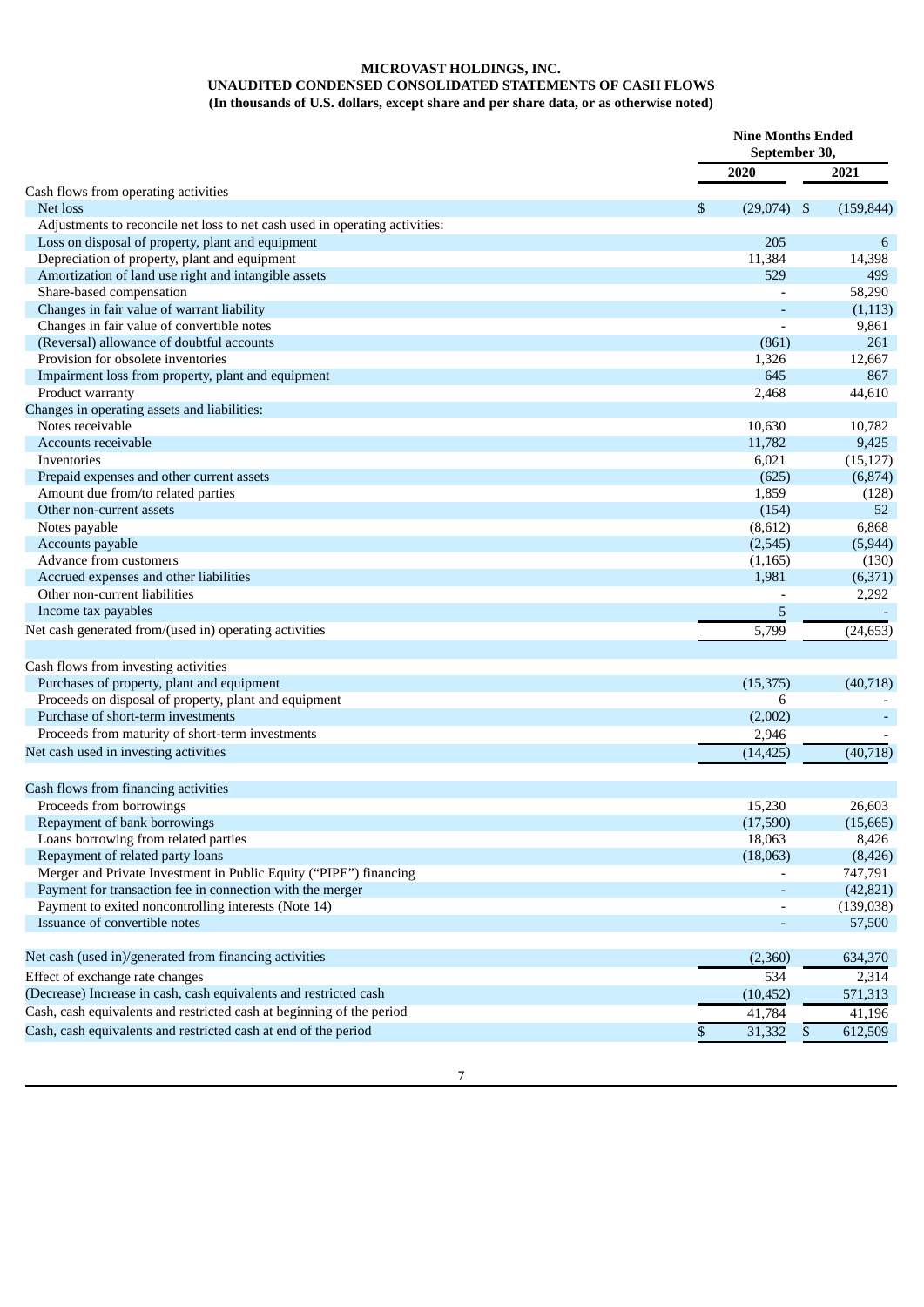### **MICROVAST HOLDINGS, INC. UNAUDITED CONDENSED CONSOLIDATED STATEMENTS OF CASH FLOWS - continued (In thousands of U.S. dollars, except share and per share data, or as otherwise noted)**

|                                                          |      | <b>Nine Months Ended</b><br>September 30, |  |         |
|----------------------------------------------------------|------|-------------------------------------------|--|---------|
|                                                          | 2020 |                                           |  | 2021    |
| Reconciliation to amounts on consolidated balance sheets |      |                                           |  |         |
| Cash and cash equivalents                                | \$   | 23,099                                    |  | 572,609 |
| Restricted cash                                          |      | 8,233                                     |  | 39,900  |
| Total cash, cash equivalents and restricted cash         |      | 31,332                                    |  | 612,509 |

The accompanying notes are an integral part of these unaudited condensed consolidated financial statements.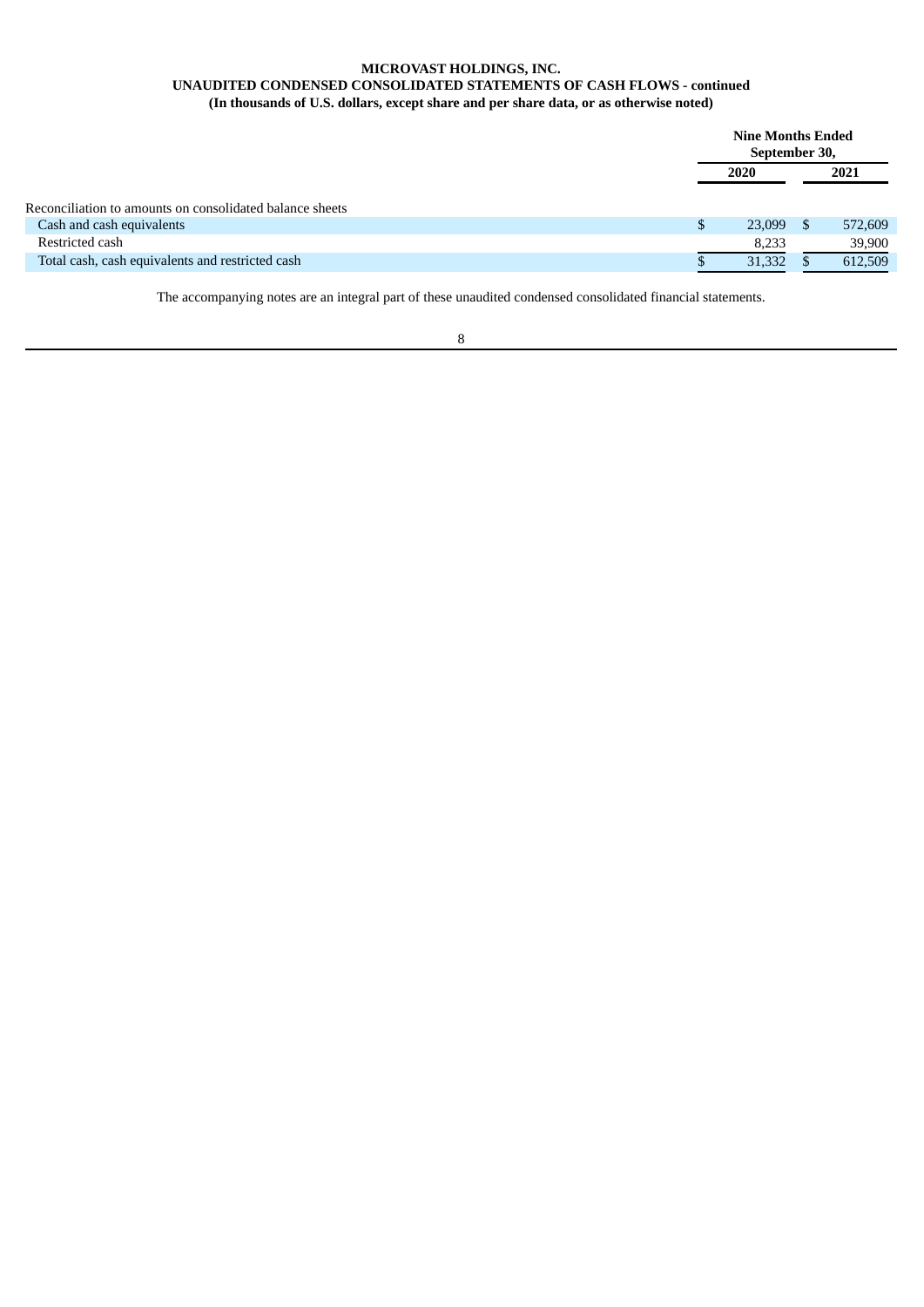#### **(In thousands of U.S. dollars, except share and per share data, or as otherwise noted)**

#### <span id="page-11-0"></span>**1. DESCRIPTION OF ORGANIZATION AND BUSINESS OPERATIONS**

Microvast Holdings, Inc.("Microvast" or the "Company") and its subsidiaries (collectively, the "Group") are primarily engaged in developing, manufacturing, and selling electronic power products for electric vehicles primarily in the People's Republic of China ("PRC") and Europe.

#### **2. SIGNIFICANT ACCOUNTING POLICIES**

#### *Basis of presentation and use of estimates*

The accompanying unaudited condensed consolidated financial statements include the accounts of the Company and its subsidiaries. The unaudited condensed consolidated financial statements have been prepared in accordance with the rules and regulations of the Security and Exchange Commission and U.S. generally accepted accounting standards ("U.S. GAAP") for interim financial reporting. Accordingly, certain information and disclosures normally included in the notes to the annual financial statements prepared in accordance with U.S. GAAP have been omitted from these interim financial statements.

The accompanying unaudited condensed consolidated financial statements should be read in conjunction with the Company's audited consolidated financial statements for the period ended December 31, 2020 included in the Company's Current Report on Form 8-K filed with the SEC on July 28, 2021 and as amended and filed with the SEC on August 16, 2021, which provides a more complete discussion of the Company's accounting policies and certain other information. In the opinion of the management, the accompanying unaudited condensed consolidated financial statements reflect all adjustments (which include normal recurring adjustments) necessary for a fair statement of financial results for the interim periods presented. The Company believes that the disclosures are adequate to make the information presented not misleading.

The results of operations for the three and nine months ended September 30, 2021 are not necessarily indicative of the results to be expected for any subsequent quarter or for the fiscal year ending December 31, 2021.

The financial information as of December 31, 2020 included on the condensed consolidated balance sheets is derived from the Group's audited consolidated financial statements for the year ended December 31, 2020.

Other than the policies noted below, there have been no significant changes to the significant accounting policies disclosed in Note 2 of the audited consolidated financial statements as of December 31, 2020 and 2019 and for the years ended December 31, 2020, 2019, and 2018.

Significant accounting estimates reflected in the Group's financial statements include allowance for doubtful accounts, provision for obsolete inventories, impairment of long-lived assets, valuation allowance for deferred tax assets, product warranties, fair value measurement of the convertible promissory notes, fair value measurement of warrant liability and share based compensation.

All intercompany transactions and balances have been eliminated upon consolidation.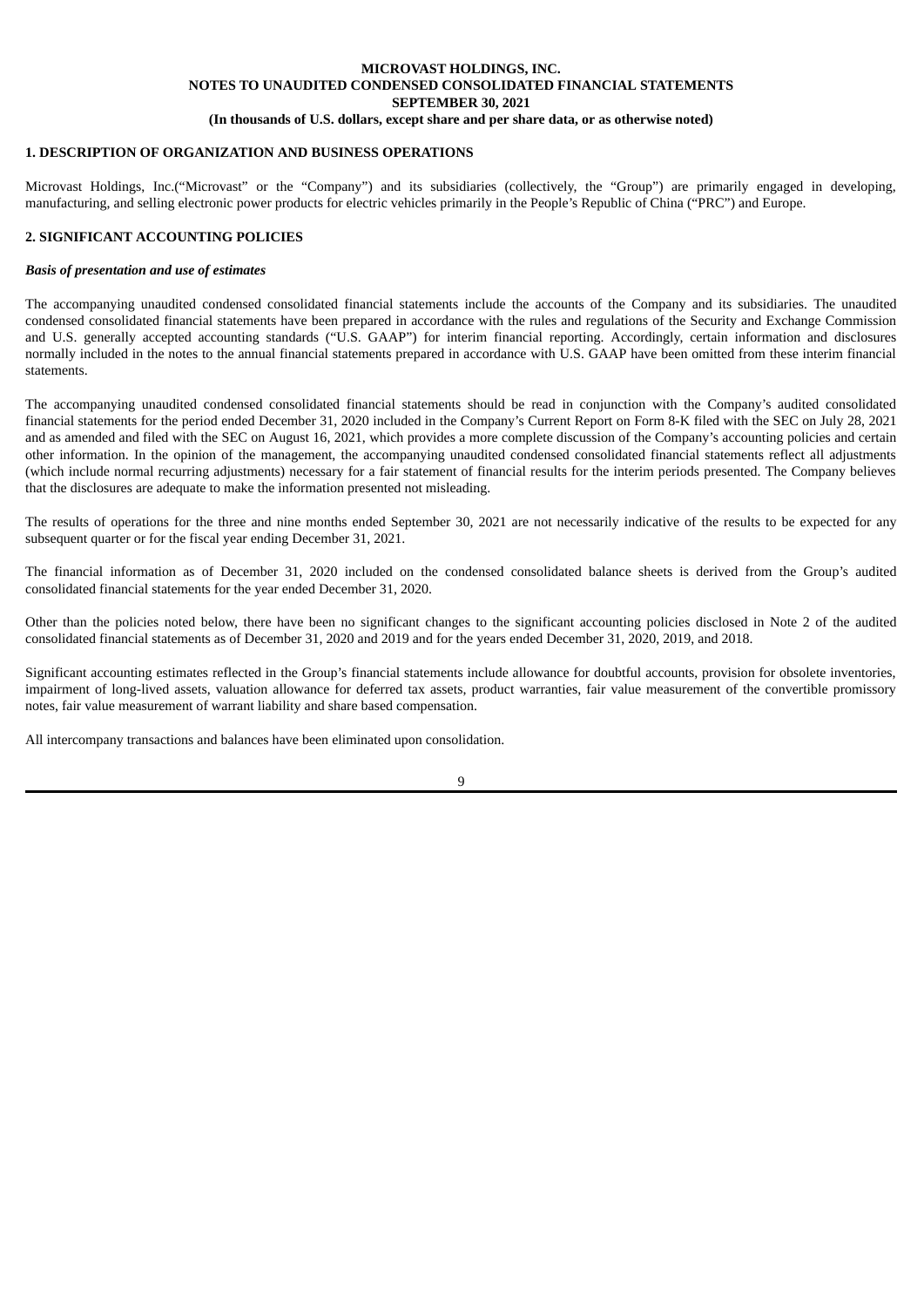#### **(In thousands of U.S. dollars, except share and per share data, or as otherwise noted)**

#### **2. SIGNIFICANT ACCOUNTING POLICIES - continued**

#### *Basis of presentation and use of estimates-continued*

On July 23, 2021 (the "Closing Date"), Tuscan Holdings Corp. ("Tuscan"), consummated the previously announced merger with Microvast, Inc., a Delaware corporation, pursuant to the Agreement and Plan of Merger (the "Merger Agreement") dated February 1, 2021, between Tuscan, Microvast, Inc. and TSCN Merger Sub Inc., a Delaware corporation ("Merger Sub"), pursuant to which the Merger Sub merged with and into Microvast, Inc., with Microvast, Inc. surviving the merger (the "Merger," and, collectively with the other transactions described in the Merger Agreement, the "Reverse Recapitalization"). As a result of the Merger, Tuscan was renamed "Microvast Holdings, Inc." The Merger is accounted for as a reverse recapitalization as Microvast, Inc. was determined to be the accounting acquirer under Financial Accounting Standards Board's Accounting Standards Codification Topic 805, Business Combinations ("ASC 805").

Please refer to Note 3 "Reverse Recapitalization" for further details of the Merger.

#### *Emerging Growth Company*

Pursuant to the JOBS Act, an emerging growth company may adopt new or revised accounting standards that may be issued by FASB or the SEC either (i) within the same periods as those otherwise applicable to non-emerging growth companies or (ii) within the same time periods as private companies. The Company intends to take advantage of the exemption for complying with new or revised accounting standards within the same time periods as private companies. Accordingly, the information contained herein may be different than the information provided by other public companies.

The Company also intends to take advantage of some of the reduced regulatory and reporting requirements of emerging growth companies pursuant to the JOBS Act so long as the Company qualifies as an emerging growth company, including, but not limited to, an exemption from the auditor attestation requirements of Section 404(b) of the Sarbanes-Oxley Act, reduced disclosure obligations regarding executive compensation, and exemptions from the requirements of holding non-binding advisory votes on executive compensation and golden parachute payments.

#### *Revenue recognition*

#### *Nature of Goods and Services*

The Group's revenue consists primarily of sales of lithium batteries. The obligation of the Group is providing the electronic power products. Revenue is recognized at the point of time when control of the promised goods or services is transferred to the customer, in an amount that reflects the consideration the Group expects to be entitled to in exchange for the goods or services.

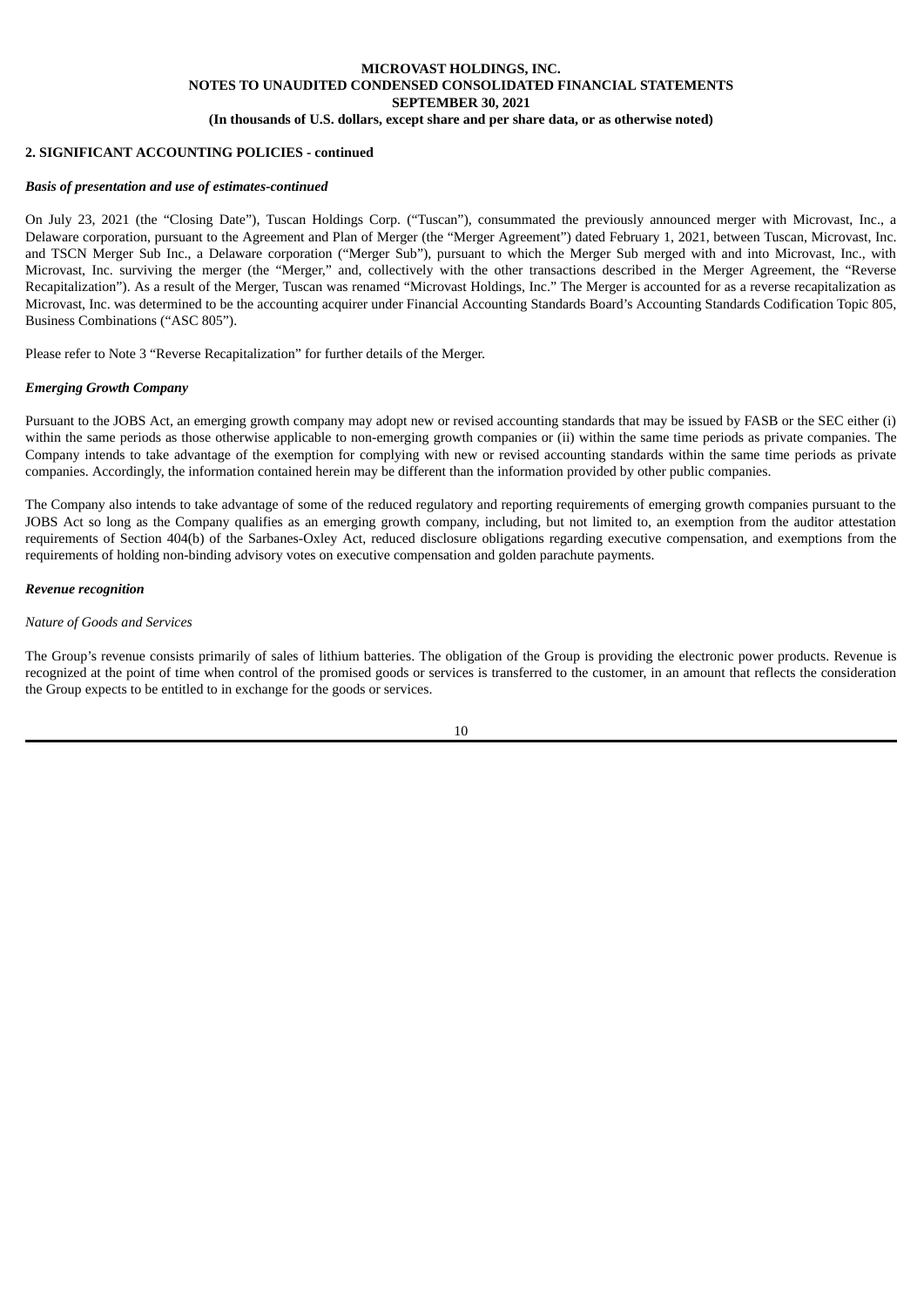### **(In thousands of U.S. dollars, except share and per share data, or as otherwise noted)**

#### **2. SIGNIFICANT ACCOUNTING POLICIES - continued**

#### *Disaggregation of revenue*

For the three months ended September 30, 2020 and 2021, the Group derived revenues of \$23,945 and \$31,792 from the Asia & Pacific region, \$6,446 and \$4,908 from Europe and \$362 and \$194 from other geographic regions where the customers are located, respectively.

For the nine months ended September 30, 2020 and 2021, the Group derived revenues of \$42,632 and \$73,360 from the Asia & Pacific region, \$16,376 and \$11,466 from Europe and \$392 and \$378 from other geographic regions where the customers are located, respectively.

#### *Contract balances*

Contract balances include accounts receivable and advances from customers. Accounts receivable represent cash not received from customers and are recorded when the rights to consideration is unconditional. The allowance for doubtful accounts reflects the best estimate of probable losses inherent to the accounts receivable balance. Contract liabilities, recorded in advance from customers in the consolidated balance sheet, represent payment received in advance or payment received related to a material right provided to a customer to acquire additional goods or services at a discount in a future period. During the three months ended September 30, 2020 and 2021, the Group recognized \$13 and \$60 of revenue previously included in advance from customers as of July 1, 2020 and July 1, 2021, respectively. During the nine months ended September 30, 2020 and 2021, the Group recognized \$459 and \$1,381 of revenue previously included in advance from customers as of January 1, 2020 and January 1, 2021, respectively, which consist of payments received in advance related to its sales of lithium batteries.

#### **Share-based compensation**

Share-based payment transactions with employees are measured based on the grant date fair value of the equity instrument and recognized as compensation expense on a straight-line basis over the requisite service period, with a corresponding impact reflected in additional paid-in capital. For share-based awards granted with performance condition, the compensation cost is recognized when it is probable that the performance condition will be achieved. The Company reassesses the probability of achieving the performance condition at the end of each reporting date and records a cumulative catch-up adjustment for any changes to its assessment. For performance-based awards with a market condition, such as awards based on total shareholder return ("TSR"). compensation expense is recognized on a straight-line basis over the estimated service period of the award, regardless of whether the market condition is satisfied. Forfeitures are recognized as they occur. Liability-classified awards are remeasured at their fair-value-based measurement as of each reporting date until settlement.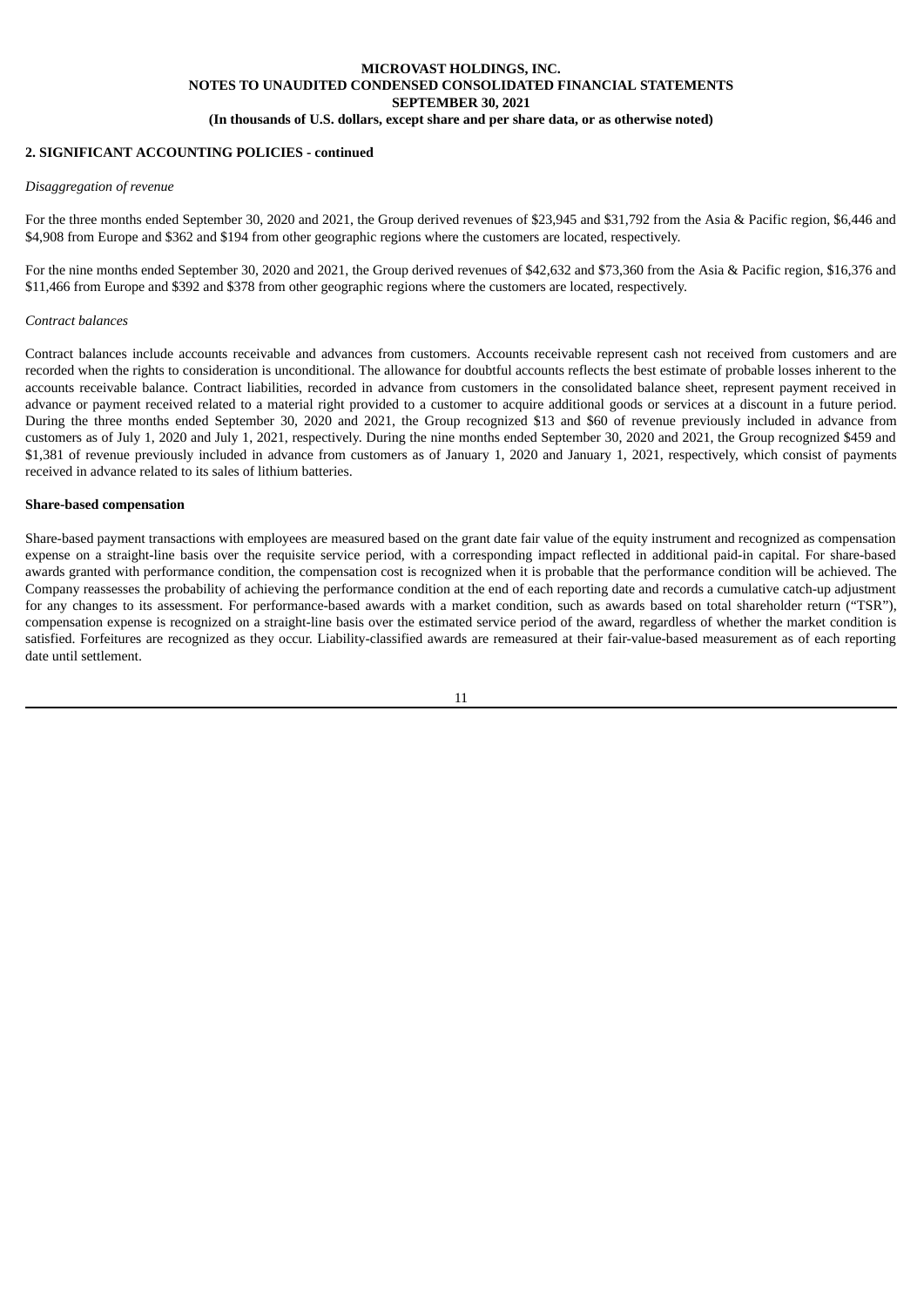### **(In thousands of U.S. dollars, except share and per share data, or as otherwise noted)**

### **2. SIGNIFICANT ACCOUNTING POLICIES - continued**

#### *Warrant Liability*

The Company accounts for warrants in accordance with the guidance contained in ASC 815-40 under which the warrants do not meet the criteria for equity treatment and must be recorded as liabilities. As the Private Warrants (as defined below) meet the definition of a derivative as contemplated in ASC 815, the Company classifies the Private Warrants as liabilities. This liability is subject to re-measurement at each balance sheet date until exercised, and any change in fair value is recognized in the condensed statements of operations. The Private Warrants are valued using a Monte Carlo simulation model on the basis of the quoted market price of Public Warrants.

### **3. REVERSE RECAPITALIZATION**

On July 23, 2021, Tuscan merged with Microvast, Inc., with Microvast, Inc. surviving the merger. As a result of the Merger, Tuscan was renamed "Microvast Holdings, Inc." On the Closing Date, pursuant to the terms of the Merger Agreement, the Framework Agreement<sup>1</sup> and subscription agreements entered into with the holders of an aggregate of \$57.5 million outstanding convertible notes issued by Microvast (the "Bridge Notes," refer to Note 11) and the investors in the PIPE Financing:

- The Company issued 209,999,991 shares of Common Stock of the Company ("Common Stock") to the former owners of Microvast, Inc. pursuant to the Merger Agreement, which number is inclusive of the shares being issued to the CL Investors and MPS minority investors pursuant to the Framework Agreement;
- The Company issued 6,736,106 shares of Common Stock to the holders of the Bridge Notes;
- The Company issued 48,250,000 shares of Common Stock to the PIPE investors for a purchase price of \$10.00 per share and an aggregate purchase price of \$482.5 million;
- The Company issued 150,000 private placement units to Tuscan Holdings Acquisition LLC (the "Sponsor") upon conversion of notes payable by the Company in the amount of \$1.5 million; such private placement units consist of (i) 150,000 shares of Common Stock and (ii) warrants to purchase 150,000 shares of Common Stock at an exercise price of \$11.50 per share; and

Pursuant to the Merger Agreement, the former owners of Microvast ("Microvast Holders") and the MPS minority investors will have the ability to earn, in the aggregate, an additional 19,999,988 shares of Common Stock ("Earn-Out Shares") if the daily volume weighted average price of the Common Stock is greater than or equal to \$18.00 for any 20 trading days within a 30 trading day period (or a change of control of the Company occurs that results in the holders of Common Stock receiving a per share price equal to or in excess of \$18.00), during the period commencing on the Closing Date and ending on the third anniversary of the Closing Date. In accordance with ASC 815-40, the Earn-Out Shares were indexed to the Common Stock and were classified as equity.

Each of the options to purchase Microvast, Inc.'s common stock that was outstanding before the Merger was converted into options to acquire Common Stock by computing the number of shares and converting the exercise price based on the exchange ratio of 160.3 (the "Common Exchange Ratio"). Refer to Note 17.

<sup>1</sup> In connection with the Merger Agreement, Tuscan, Microvast Power System (Huzhou) Co., Ltd., a majority owned subsidiary of Microvast, Inc. ("MPS"), certain MPS convertible loan investors (the "CL Investors", refer to Note 11), some MPS minority investors, and certain other parties entered into a framework agreement (the "Framework Agreement"), pursuant to which, (1) the CL Investors waived their convertible loans issued on November 2, 2018, by MPS, in exchange for 6,719,845 shares of Common Stock of the Company and (2) the MPS minority investors waived their rights in MPS's equity in exchange for 17,253,182 shares of Common Stock of the Company (refer to Note 14).

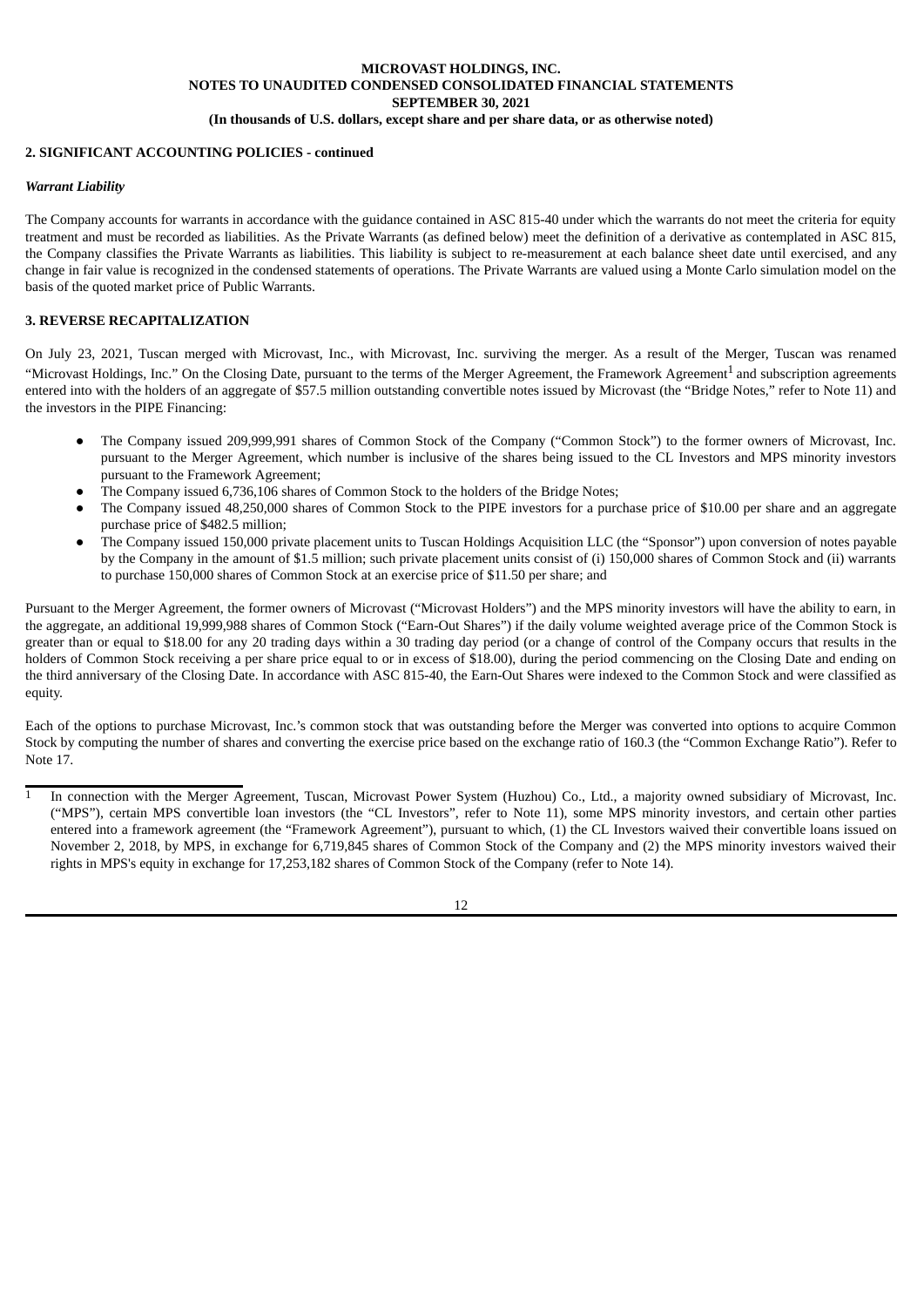#### **(In thousands of U.S. dollars, except share and per share data, or as otherwise noted)**

### **3. REVERSE RECAPITALIZATION - continued**

Each capped non-vested share unit of Microvast, Inc. that was outstanding before the Merger was converted into a non-vested share unit of the Company by computing the number of shares and converting the capped price based on the Common Exchange Ratio. Refer to Note 17.

As of the Closing Date and following the completion of the Merger, the ownership interests of the Company's stockholders were as follows:

|                                                   | <b>Shares</b> |
|---------------------------------------------------|---------------|
| Existing Microvast Equity Holders <sup>(a)</sup>  | 209,999,991   |
| <b>Existing Microvast Convertible Noteholders</b> | 6,736,106     |
| Tuscan public stockholders                        | 27,493,140    |
| Sponsor $Group^{(b)(c)}$                          | 7,608,589     |
| EarlyBirdCapital                                  | 428,411       |
| PIPE investors immediately after Merger           | 48,250,000    |
| <b>Common Stock</b>                               | 300,516,237   |

(a) Excludes the Earn-Out Shares, but is inclusive of the shares being issued pursuant to the Framework Agreement to the CL Investors and MPS minority investors.

(b) The Sponsor Group includes Common Stock owned by the Sponsor, Stefan M. Selig, Richard O. Rieger and Amy Butte.

(c) Includes 1,687,500 shares that may be subject to cancellation in accordance with the amended escrow agreement.

The Merger is accounted for as a reverse recapitalization under U.S. GAAP. This determination is primarily based on (1) Microvast, Inc.'s stockholders comprising a relative majority of the voting power of the Company and having the ability to nominate the members of the Board, (2) Microvast, Inc.'s operations prior to the acquisition comprising the only ongoing operations of the Company, and (3) Microvast, Inc.'s senior management comprising a majority of the senior management of the Company. Under this method of accounting, Tuscan is treated as the "acquired" company for financial reporting purposes. Accordingly, the financial statements of the Company represent a continuation of the financial statements of Microvast, Inc. with the Merger being treated as the equivalent of Microvast, Inc. issuing stock for the net assets of Tuscan, accompanied by a recapitalization. The net assets of Tuscan are stated at historical costs, with no goodwill or other intangible assets recorded and are consolidated with Microvast Inc.'s financial statements on the Closing Date. Operations prior to the Merger are presented as those of Microvast, Inc. The shares and net loss per share available to holders of the Company's Common Stock, prior to the Merger, have been retroactively restated as shares reflecting the Common Exchange Ratio established in the Merger Agreement.

In connection with the Merger, the Company raised approximately \$708.4 million of proceeds including the contribution of \$281.7 million of cash held in Tuscan's trust account from its initial public offering, net of redemptions of Tuscan public stockholders of \$0.9 million, and \$482.5 million of cash in connection with the PIPE financing. The total transaction costs was \$58.3 million, consisting of banking, legal, and other professional fees, among which \$42.8 million was recorded as a reduction to additional paid-in-capital and the remaining \$15.5 million was recorded as expense by Tuscan immediately prior to the merger.

In connection with the Merger, the Sponsor and related parties entered into the amended escrow agreement, pursuant to which 1,687,500 shares owned by the Sponsor Group ("Escrow Shares") are subject to cancellation on conditions that: (i) 50% of 1,687,500 shares shall be cancelled if the last sale price of the Common Stock does not equal or exceed \$12.00 per share for any 20 trading days within any 30-trading day period prior to the fifth anniversary of the Closing, and (ii) 50% of 1,687,500 shares shall be cancelled if the last sale price of the Common Stock does not equal or exceed \$15.00 per share for any 20 trading days within any 30-trading day period prior to the fifth anniversary of the Closing. In accordance with ASC 815-40, the Escrow Shares were indexed to the Common Stock and were classified as equity.

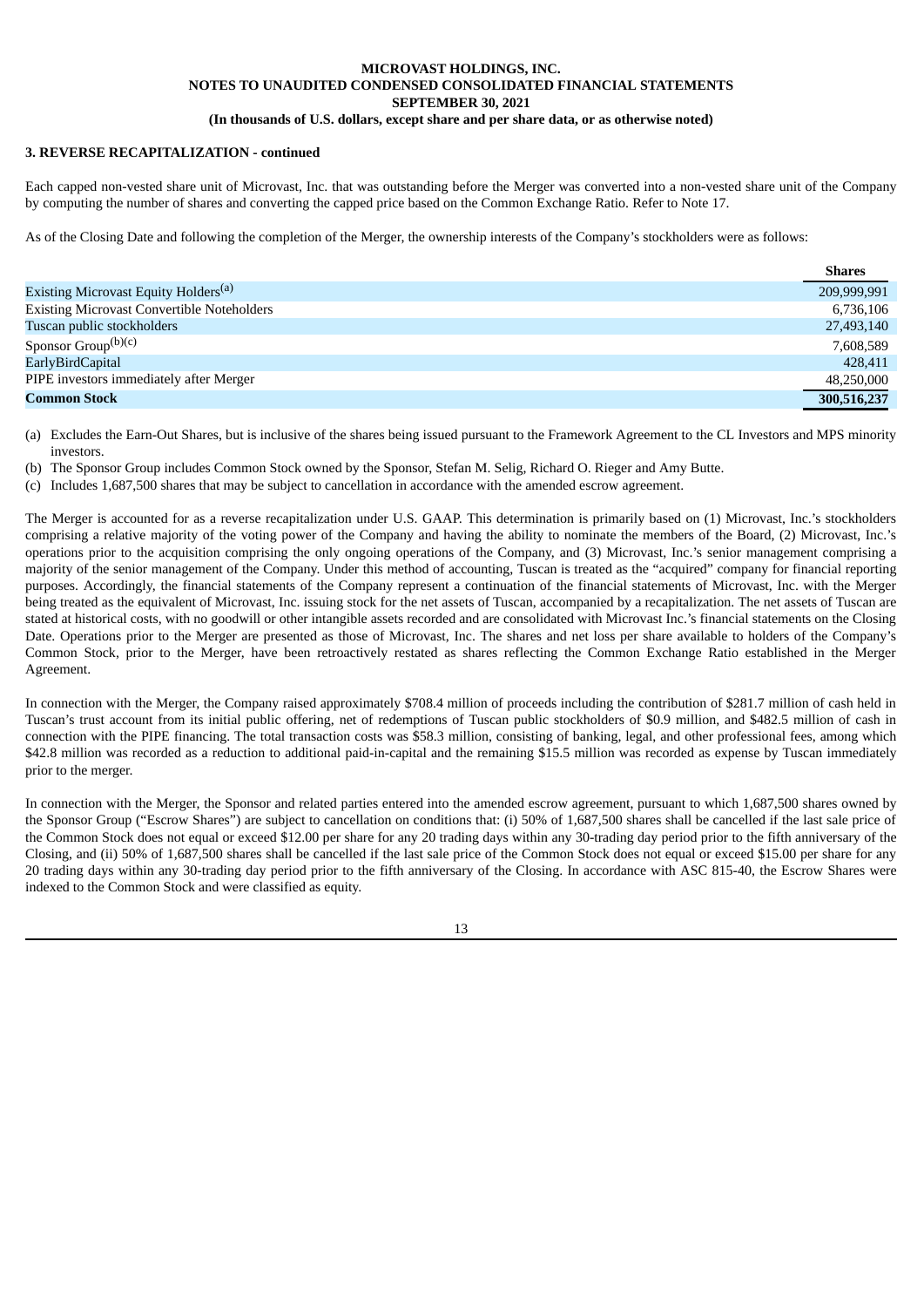# **(In thousands of U.S. dollars, except share and per share data, or as otherwise noted)**

### **4. ACCOUNTS RECEIVABLE**

Accounts receivable consisted of the following:

|                                 | December 31,<br>2020 |         | September 30,<br>2021 |         |  |
|---------------------------------|----------------------|---------|-----------------------|---------|--|
| Accounts receivable             |                      | 81,345  |                       | 72,039  |  |
| Allowance for doubtful accounts |                      | (5,047) |                       | (4,796) |  |
| Accounts receivable, net        |                      | 76,298  |                       | 67,243  |  |

Movement of allowance for doubtful accounts was as follows:

|                                    | <b>Three Months Ended</b><br>September 30, |  |       | <b>Nine Months Ended</b><br>September 30, |       |  |       |
|------------------------------------|--------------------------------------------|--|-------|-------------------------------------------|-------|--|-------|
|                                    | 2020                                       |  | 2021  |                                           | 2020  |  | 2021  |
| Balance at beginning of the period | 4,534                                      |  | 4,743 |                                           | 5,537 |  | 5,047 |
| Charge to expenses                 |                                            |  | 457   |                                           | (861) |  | 261   |
| Write off                          |                                            |  | (415) |                                           |       |  | (546) |
| Exchange difference                | 173                                        |  |       |                                           | 33    |  | 34    |
| Balance at end of the period       | 4.709                                      |  | 4,796 |                                           | 4,709 |  | 4,796 |

### **5. INVENTORIES, NET**

Inventories consisted of the following:

|                 | December 31,<br>2020 | September 30,<br>2021 |  |  |
|-----------------|----------------------|-----------------------|--|--|
| Work in process | 22,167<br>Φ          | 18,222                |  |  |
| Raw materials   | 17,451               | 20,725                |  |  |
| Finished goods  | 5,350                | 8,873                 |  |  |
| <b>Total</b>    | 44,968               | 47,820                |  |  |

Provision for obsolete inventories at \$680 and \$6,569 were recognized for the three months ended September 30, 2020 and 2021, respectively. Provision for obsolete inventory at \$1,326 and \$12,667 were recognized for the nine months ended September 30, 2020 and 2021, respectively.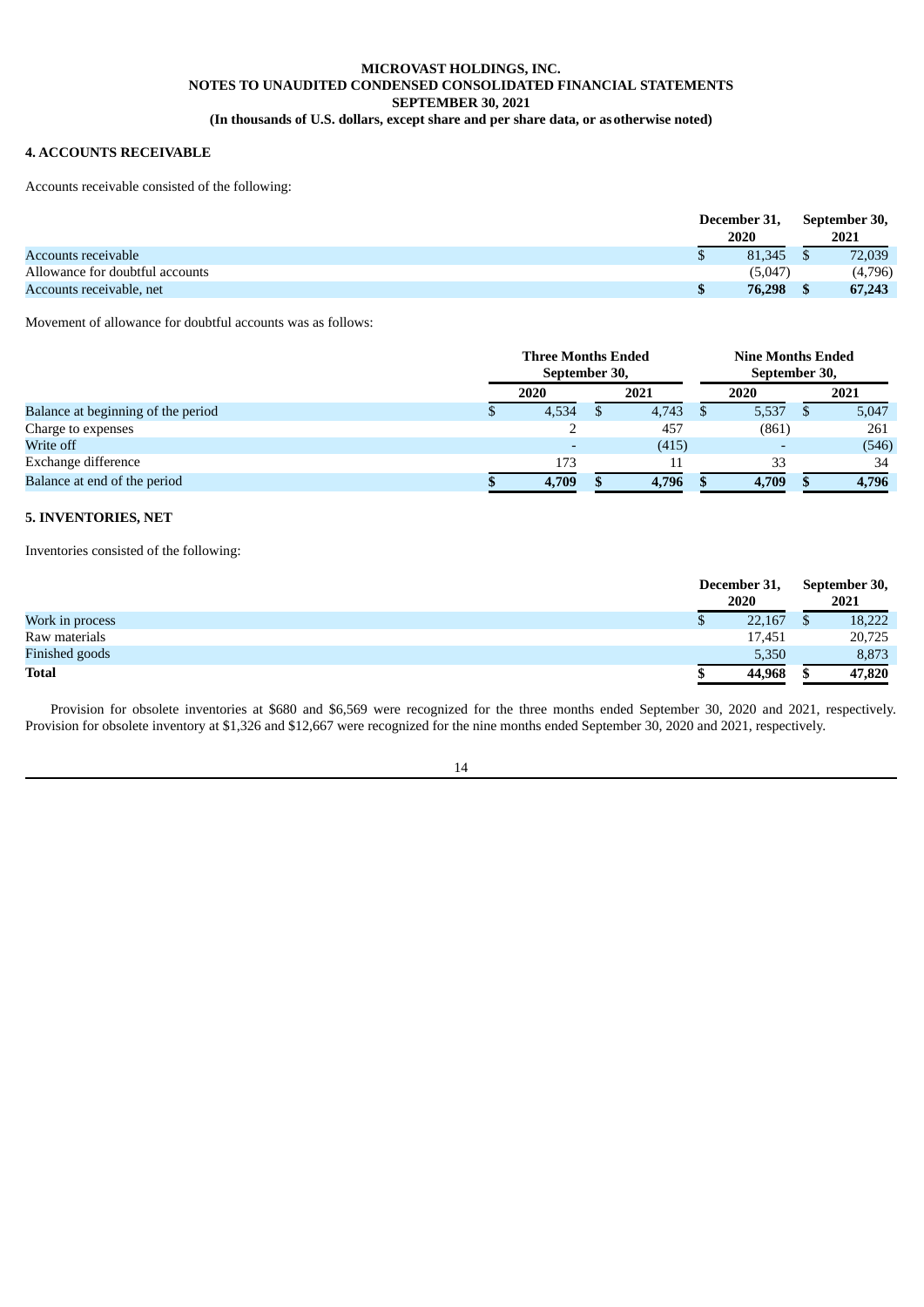### **(In thousands of U.S. dollars, except share and per share data, or as otherwise noted)**

#### **6. PREPAID EXPENSES AND OTHER CURRENT ASSETS**

|                       | December 31,<br>2020 |       | September 30,<br>2021 |
|-----------------------|----------------------|-------|-----------------------|
| Advances to suppliers |                      | 2,117 | 4,681                 |
| Other receivables     |                      | 688   | 6,330                 |
| VAT receivables       |                      | 2,471 | 1,207                 |
| Deposits              |                      | 746   | 746                   |
| <b>Total</b>          |                      | 6,022 | 12,964                |

The balance of the VAT receivables represented the amount available for future deduction against VAT payable.

#### **7. ACCRUED EXPENSES AND OTHER CURRENT LIABILITIES**

|                                                        | December 31.<br>2020 |        |     | September 30,<br>2021 |
|--------------------------------------------------------|----------------------|--------|-----|-----------------------|
| Payables to exiting investors                          | D                    | 30,000 | \$. |                       |
| Payables for purchase of property, plant and equipment |                      | 15,122 |     | 13,017                |
| Product warranty                                       |                      | 4.296  |     | 18,690                |
| Other current liabilities                              |                      | 3.959  |     | 8,469                 |
| Accrued payroll and welfare                            |                      | 2.704  |     | 2,818                 |
| Interest payable                                       |                      | 1.379  |     | 2,674                 |
| <b>Accrued expenses</b>                                |                      | 1,696  |     | 1,972                 |
| Other tax payable                                      |                      | 1,472  |     | 425                   |
| Total                                                  |                      | 60,628 |     | 48,065                |

The payables to exiting investors represents the amount due in a year for the redemption of the shares owned by certain noncontrolling shareholders of a subsidiary. See Note 14.

### **8. PRODUCT WARRANTY**

Movement of product warranty was as follows:

|                                          | <b>Three Months Ended</b><br>September 30, |  |         |  | <b>Nine Months Ended</b><br>September 30, |  |          |
|------------------------------------------|--------------------------------------------|--|---------|--|-------------------------------------------|--|----------|
|                                          | 2020                                       |  | 2021    |  | 2020                                      |  | 2021     |
| Balance at beginning of the period       | 17,358                                     |  | 25,543  |  | 18,416                                    |  | 19,356   |
| Provided for new sales during the period | 1,517                                      |  | 1,498   |  | 2,468                                     |  | 3.761    |
| Provided for pre-existing legacy product |                                            |  | 34,055  |  |                                           |  | 40,849   |
| Utilized during the period               | (313)                                      |  | (9,229) |  | (2,322)                                   |  | (12,099) |
| <b>Balance at end of the period</b>      | 18,562                                     |  | 51,867  |  | 18,562                                    |  | 51,867   |

Warranty provisions are based upon historical experience. Changes in provisions related to pre-existing legacy products were made based on actual claims and intensive testing and analysis on the legacy products. In 2021, as a result of the increases in the repairing cost and frequency of claims with respect to a legacy product sold in 2017 and 2018, the Company conducted intensive experiments and a root cause analysis, which was completed in October 2021. The Company concluded that a component purchased from a supplier was not meeting the Company's performance standards. As a result, the Company expects that the impacted legacy products sold will need to be replaced before the expiration of the warranty term. This reassessment resulted in a change in estimate for additional accrual of \$34.1 million for such legacy product sold. As the component was not incorporated into other products, no additional accrual was made to other existing products sold. The Company is in negotiation with the supplier for compensation and will take legal action if necessary.

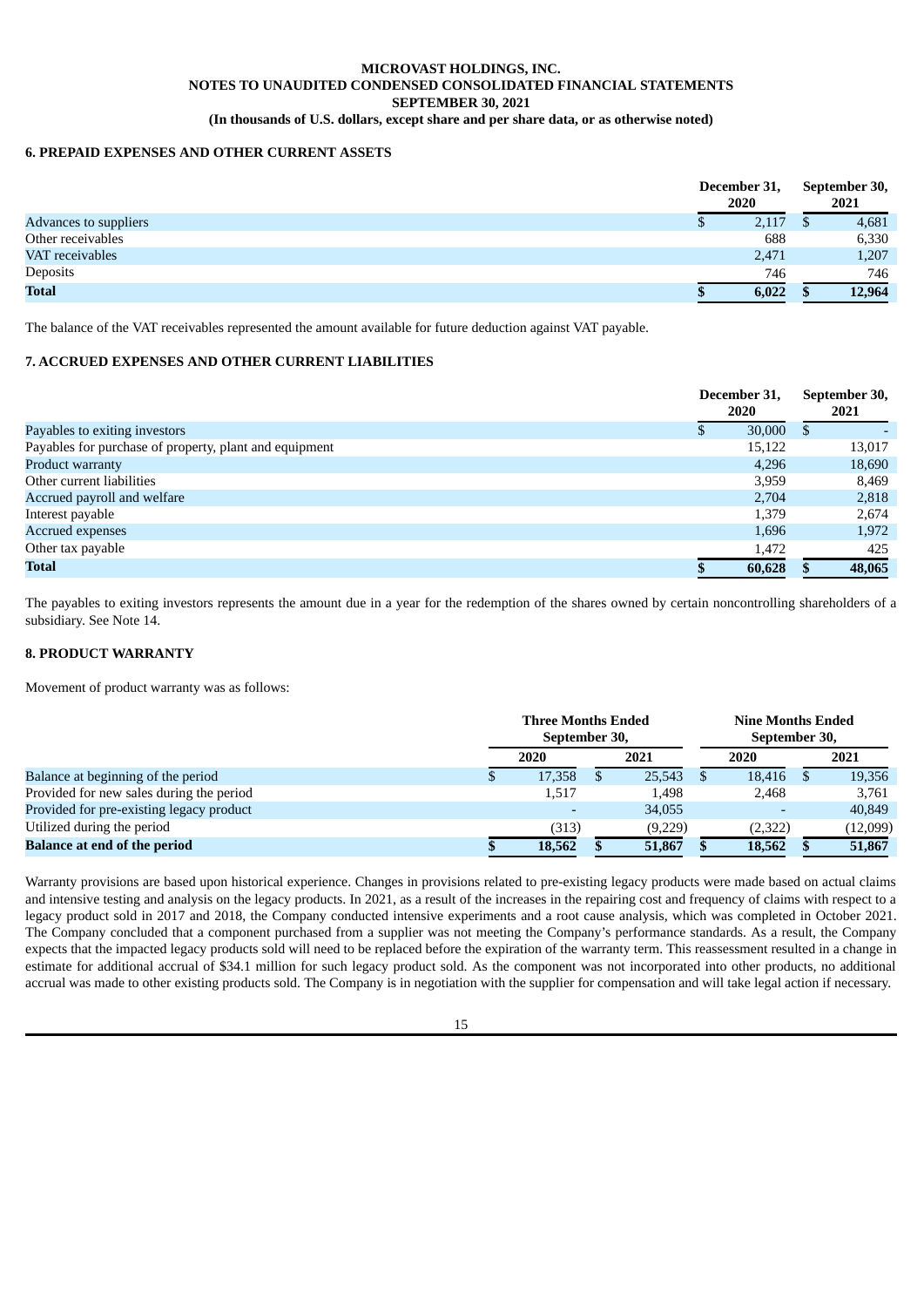### **(In thousands of U.S. dollars, except share and per share data, or as otherwise noted)**

#### **8. PRODUCT WARRANTY - continued**

|                                  | December 31, |        | September 30, |        |  |
|----------------------------------|--------------|--------|---------------|--------|--|
|                                  | 2020         |        |               | 2021   |  |
| Product warranty – current       |              | 4.296  |               | 18,690 |  |
| $Product warranty - non-current$ |              | 15.060 |               | 33,177 |  |
| <b>Total</b>                     |              | 19,356 |               | 51,867 |  |

#### **9. BANK BORROWINGS**

The Group entered into loan agreements and bank facilities with Chinese banks and a German bank.

The original terms of the loans from Chinese banks range from 6 to 12 months and the interest rates range from 5.00% to 6.00% per annum. As of September 30, 2021, the balance of the loans from Chinese bank was \$13,191.

The bank facility agreement with the German bank includes a \$13.0 million (EUR11 million) 8-year maturity term loan and a \$4.7 million (EUR4 million) revolving facility ("German Bank Facility Agreement"). The interest rate of the 8-year maturity term loan is EURIBOR plus a margin rate determined by the financial leverage ratio of the Group. The \$4.7 million (EUR4 million) revolving facility at 6.00% annual interest, needs to be renewed every year (60 days in advance). During the nine months ended September 30, 2021, the Group drew down the 8-year maturity term loan to the amount of \$9,660. On October 1, 2021, the Company had entered into the termination agreement with the German Bank to cancel the German Bank Facility Agreement. All outstanding amounts under the loan were repaid on October 8, 2021.

Changes in bank borrowings are as follows:

|                               | <b>Three Months Ended</b><br>September 30, |  |                          |  | <b>Nine Months Ended</b><br>September 30, |  |           |
|-------------------------------|--------------------------------------------|--|--------------------------|--|-------------------------------------------|--|-----------|
|                               | 2020                                       |  | 2021                     |  | 2020                                      |  | 2021      |
| Beginning balance             | 9,412                                      |  | 26,458                   |  | 11,922                                    |  | 12,184    |
| Proceeds from bank borrowings | 5,757                                      |  | $\overline{\phantom{a}}$ |  | 15,230                                    |  | 26,603    |
| Repayments of principal       | (5,696)                                    |  | (3,400)                  |  | (17,590)                                  |  | (15, 665) |
| Exchange difference           | 321                                        |  | (207)                    |  | 232                                       |  | (271)     |
| <b>Ending balance</b>         | 9,794                                      |  | 22,851                   |  | 9,794                                     |  | 22,851    |

All balance of bank borrowings as of September 30, 2021 and December 31, 2020 are current borrowings.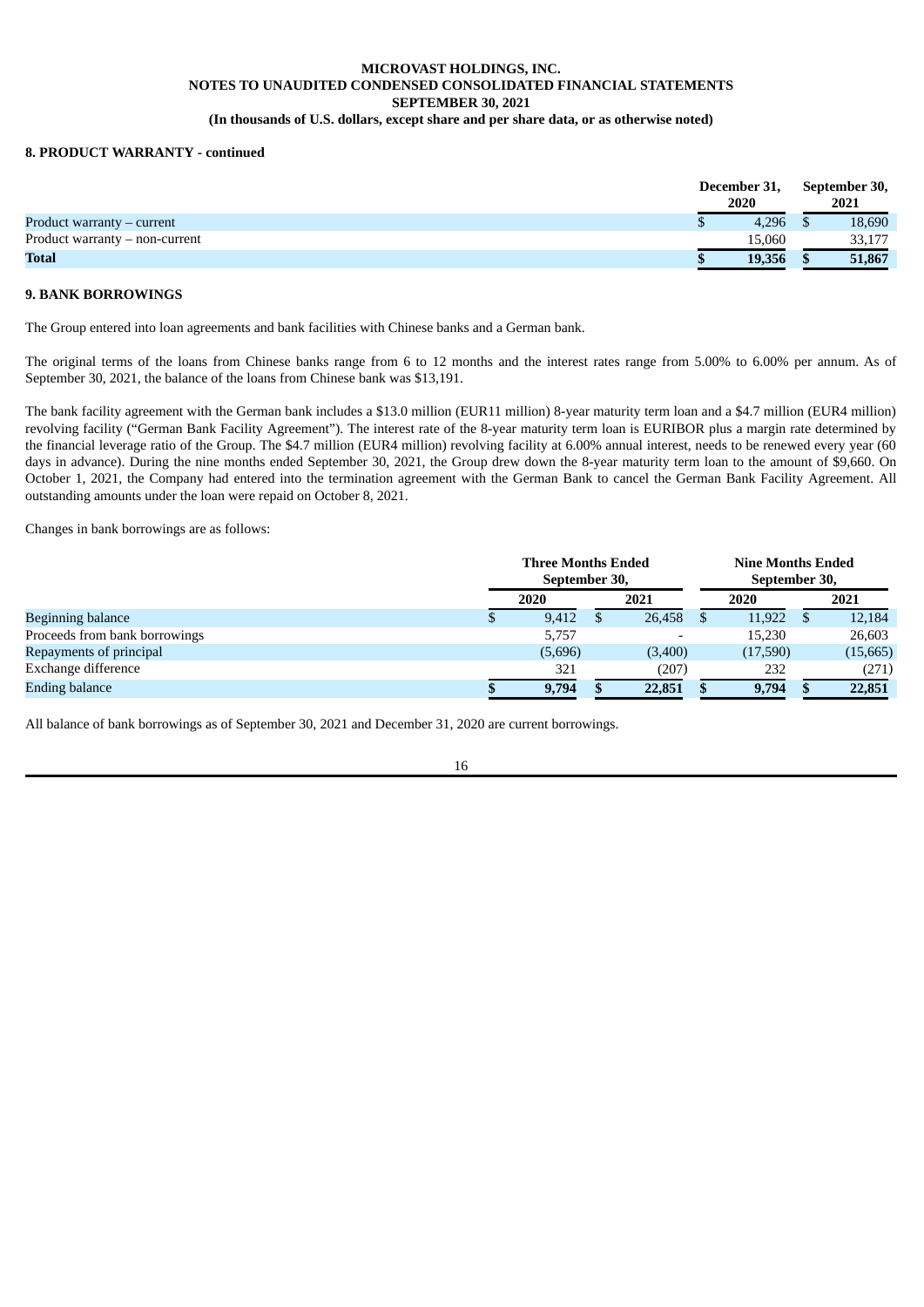## **(In thousands of U.S. dollars, except share and per share data, or as otherwise noted)**

#### **9. BANK BORROWINGS - continued**

Certain assets of the Group had been pledged to secure the above banking facilities granted to the Group. The aggregate carrying amount of the assets pledged by the Group as of December 31, 2020 and September 30, 2021 are as follows:

|                         | December 31, | September 30, |        |  |
|-------------------------|--------------|---------------|--------|--|
|                         | 2020         | 2021          |        |  |
| <b>Buildings</b>        | 22,732       |               | 31,479 |  |
| Machinery and equipment | 19,297       |               | 17,173 |  |
| Land use rights         | 2,789        |               | 4,448  |  |
| <b>Total</b>            | 44,818       |               | 53,100 |  |

In addition, the Group's related parties Ochem Chemical Co., Ltd ("Ochem") and Ochemate Material Technologies Co., Ltd ("Ochemate") provided \$20,874 of guarantees to secure certain bank facilities granted to the Group as of December 31, 2020.

### **10. OTHER NON-CURRENT LIABILITIES**

|                                      | December 31,<br>2020 | September 30,<br>2021 |        |
|--------------------------------------|----------------------|-----------------------|--------|
| Payable to exiting investors         | 94.316               |                       |        |
| Product warranty - non-current       | 15.060               |                       | 33,177 |
| Deferred subsidy income- non-current | 1.221                |                       | 2,334  |
| <b>Total</b>                         | 110,597              |                       | 35,511 |

The payable to exiting investors represents the amount to be paid for the redemption of the shares owned by certain noncontrolling interest holders of a subsidiary. See Note 14. The balance was paid out as of September 30, 2021.

### **11. BONDS PAYABLE**

| Bonds payable           | December 31,<br>2020 |          | September 30,<br>2021 |
|-------------------------|----------------------|----------|-----------------------|
| Third-party investors   | 29,915               | £.       |                       |
| Total                   | 29,915               |          |                       |
|                         |                      |          |                       |
| Long-term bonds payable |                      |          |                       |
| Huzhou Saiyuan          | 73,147               | <b>S</b> | 73,147                |
| Total                   | 73,147               |          | 73,147                |
|                         |                      |          |                       |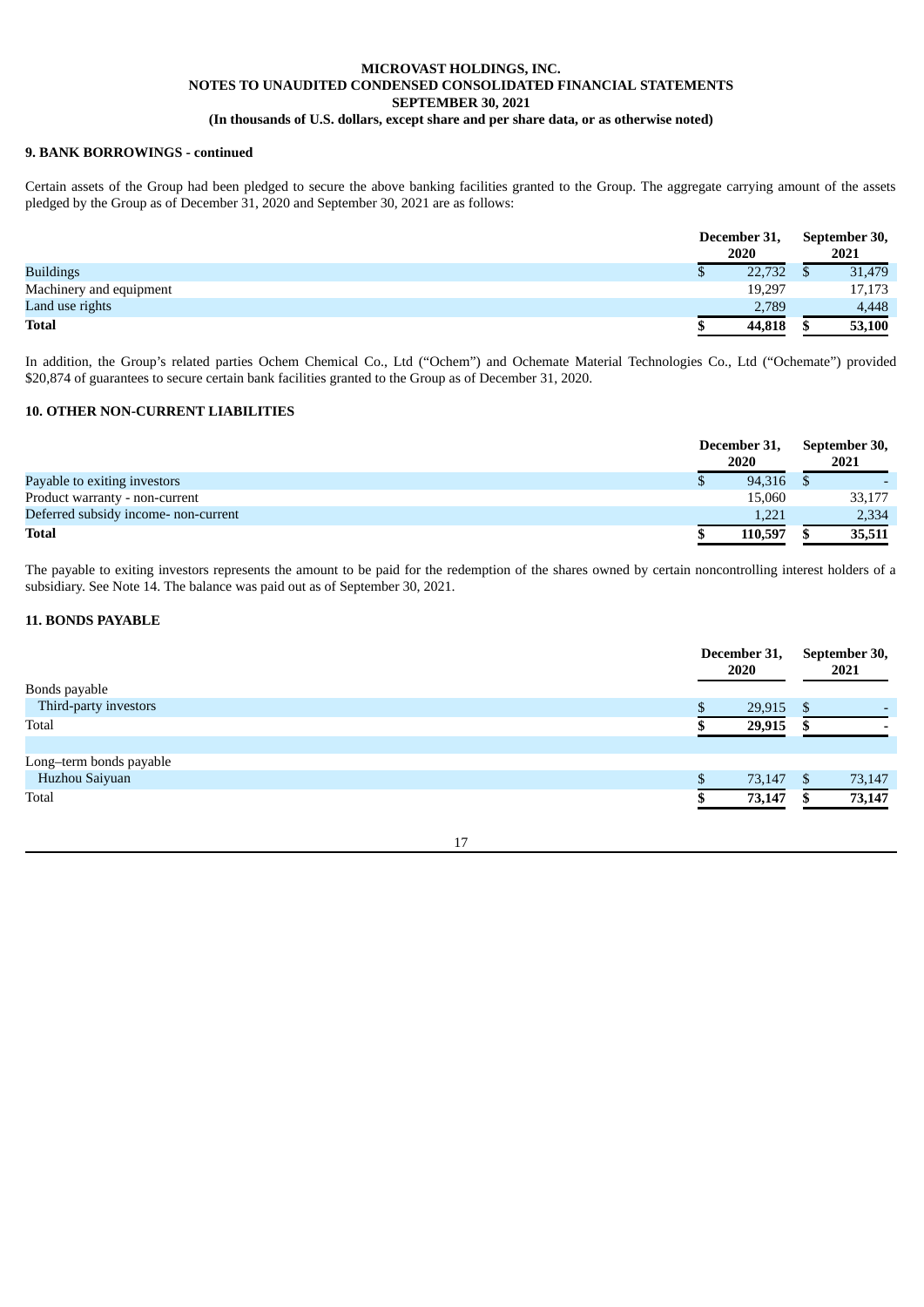### **(In thousands of U.S. dollars, except share and per share data, or as otherwise noted)**

#### **11. BONDS PAYABLE - continued**

#### Convertible Bonds issued to Huzhou Saiyuan

On December 29, 2018, MPS signed an agreement with Huzhou Saiyuan, an entity established by the local government, to issue convertible bonds to Huzhou Saiyuan for a total consideration of \$87,776 (RMB600 million), of which \$29,259 (RMB200 million) was converted from the existing noninterest-bearing loan with Huzhou Saiyuan as of December 31, 2018. The Company pledged its 12.39% equity holding over MPS to Huzhou Saiyuan to facilitate the issuance of convertible bonds. Besides the previous converted bond \$29,259 (RMB200 million), Huzhou Saiyuan further subscribed for \$14,629 (RMB100 million) on January 9, 2019 and \$29,259 (RMB200 million) on February 1, 2019, respectively.

If the subscribed bonds are not repaid by the maturity date, Huzhou Saiyuan has the right to dispose of the equity interests pledged by the Company in proportion to the amount of matured bonds, or convert the bond to the equity interests of MPS within 60 days after the maturity date. If Huzhou Saiyuan decides to convert the bonds to equity interests of MPS, the equity interests pledged would be released and the convertible bonds should be converted to the equity interest of MPS based on the entity value of MPS at \$950,000.

On September 28, 2020, MPS signed a supplemental agreement for extension on repayment of convertible bonds to Huzhou Saiyuan, and the terms on repayments and interests are as follows:

|                         |                           |                      |                           | Annual<br><b>Interest</b> |
|-------------------------|---------------------------|----------------------|---------------------------|---------------------------|
| <b>Issuance Date</b>    | <b>Subscribed Amount</b>  | <b>Maturity Date</b> | <b>Repayment Amount</b>   | Rate                      |
| <b>February 1, 2019</b> | \$29,259 (RMB200 million) | June 30, 2023        | \$29,259 (RMB200 million) | $3\% \sim 4\%$            |
| December 31, 2018       | \$29,259 (RMB200 million) | April 28, 2024       | \$14,629 (RMB100 million) | $0\% \sim 4\%$            |
|                         |                           | July 11, 2024        | \$7,315 (RMB50 million)   | $0\% \sim 4\%$            |
|                         |                           | October 1, 2024      | \$7,315 (RMB50 million)   | $0\% \sim 4\%$            |
| January 1, 2020         | \$14,629 (RMB100 million) | April 13, 2026       | \$14,629 (RMB100 million) | $3\% \sim 4\%$            |

An additional one-year extension could be granted to the Group if the Group submits a written application before the extended maturity date. As of September 30, 2021, the outstanding balance of the convertible bonds to Huzhou Saiyuan totaled at \$73,147 (RMB500 million).

#### Convertible Bonds issued to third-party investors

On November 2, 2018, MPS signed a convertible bond agreement with two third-party investors (the "CL Investors"), through which the CL Investors agreed to provide a non-interest bearing loan in an aggregate amount of \$58,516 (RMB400 million) or up to \$73,147 (RMB500 million) to MPS, and the CL Investors could convert the bonds into a number of Series D2 preferred shares of the Company (the "Series D2 Preferred") once approvals from the PRC and US government were obtained. As of December 31, 2020, \$29,915 (RMB204.5 million) was subscribed by the CL Investors.

On July 23, 2021, upon the completion of the Merger between Microvast, Inc. and Tuscan, the convertible bonds were settled and converted into 6,719,845 shares of Common Stock of the combined company. Refer to Note 3.

#### Convertible Notes at Fair Value (the "Bridge Notes")

On January 4, 2021, the Company entered into a note purchase agreement to issue \$57,500 convertible promissory notes to certain investors, fully due and payable on the third anniversary of the initial closing date. The notes bore no interest, provided, however, if a liquidity event ("Liquidity Event") had not occurred prior to June 30, 2022, an interest rate of 6% would be applied retrospectively from the date of initial closing. The conversion of the promissory notes was contingent upon the occurrence of a Private Investment in Public Equity ("PIPE") financing, a Liquidity Event or a new financing after June 30, 2022 but before the maturity date ("Next Financing"). The first tranche and second tranche of the convertible promissory notes were issued in January 2021 and February 2021 at amounts of \$25,000 and \$32,500, respectively. A discounted rate of 80% or 90% was required to be applied upon conversion, depending on the circumstances of PIPE financing, Liquidity Event or Next Financing.

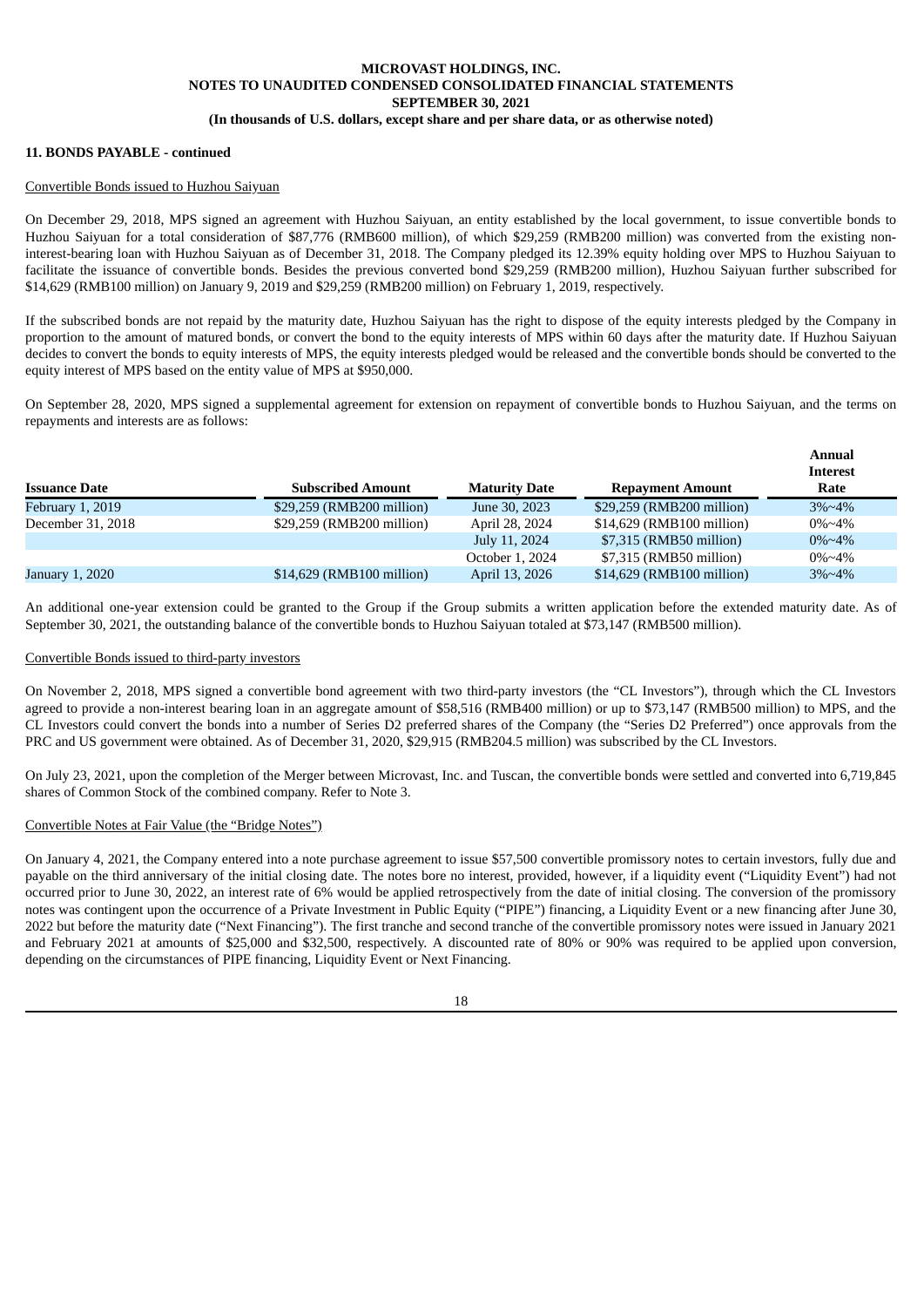### **(In thousands of U.S. dollars, except share and per share data, or as otherwise noted)**

#### **11. BONDS PAYABLE - continued**

The fair value option was elected for the measurement of the convertible notes. Changes in fair value, a loss of \$3,018 and \$9,861 were recorded in the unaudited condensed consolidated statements of operations for the three and nine months ended September 30, 2021, respectively.

On July 23, 2021, upon the completion of the Merger between Microvast, Inc. and Tuscan, the convertible promissory notes were converted into 6,736,106 shares of Common Stock of the combined company as disclosed in Note 3.

#### **12. WARRANTS**

The Company assumed 27,600,000 publicly-traded warrants ("Public Warrants") and 837,000 private placement warrants issued to the Sponsor and EarlyBirdCapital, Inc. ("EarlyBirdCapital") ("Private Warrants" and together with the Public Warrants, the "Warrants") upon the Merger, all of which were issued in connection with Tuscan's initial public offering (other than 150,000 Private Warrants that were issued in connection with the closing of the Merger) and entitle the holder to purchase one share of the Company's Common Stock at an exercise price of \$11.50 per share. During the three and nine months ended September 30, 2021, none of Public Warrants and Private Warrants were exercised.

The Public Warrants became exercisable 30 days after the completion of the Merger. No Warrants will be exercisable for cash unless the Company registered Common Stock issuable upon exercise of the Warrants with the SEC. Since the registration of shares was not completed within 90 days following the Merger, warrant holders may exercise Warrants on a net-share settlement basis. The Public Warrants will expire five years after the completion of the Merger or earlier upon redemption or liquidation.

Once the Public Warrants became exercisable, the Company may redeem the Public Warrants:

- in whole and not in part;
- at a price of \$0.01 per warrant;
- upon not less than 30 days' prior written notice of redemption;
- if, and only if, the reported last sale price of the Company's Common Stock equals or exceeds \$18.00 per share for any 20 trading days within a 30-trading day period ending on the third business day prior to the notice of redemption to the warrant holders; and
- if, and only if, there is a current registration statement in effect with respect to the shares of Common Stock underlying the warrants.

If the Company calls the Public Warrants for redemption, management will have the option to require all holders that wish to exercise the Public Warrants to do so on a net-share settlement basis.

The Private Warrants are identical to the Public Warrants, except that the Private Warrants will be exercisable for cash or on a net-share settlement basis, at the holder's option, and be non-redeemable so long as they are held by the initial purchasers or their permitted transferees. If the Private Warrants are held by someone other than the initial purchasers or their permitted transferees, the Private Warrants will be redeemable by the Company and exercisable by such holders on the same basis as the Public Warrants. In addition, so long as the Private Warrants are held by EarlyBirdCapital and its designee, the Private Warrants will expire five years from the effective date of the Merger.

The exercise price and number of shares of Common Stock issuable upon exercise of the Warrants may be adjusted in certain circumstances including in the event of a stock dividend, or recapitalization, reorganization, merger or consolidation. However, the Warrants will not be adjusted for issuance of Common Stock at a price below its exercise price. Additionally, in no event will the Company be required to net cash settle the Warrants.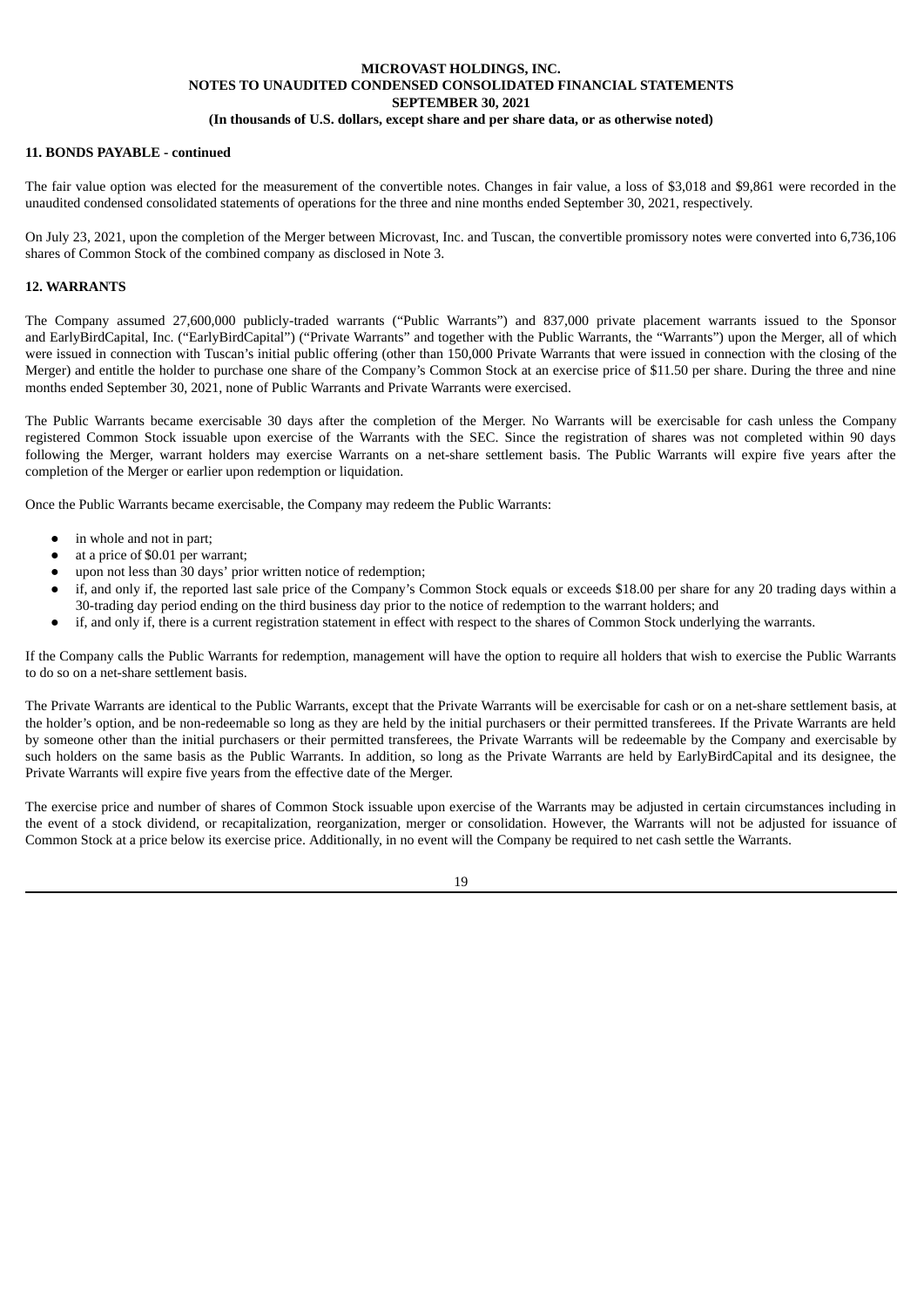#### **MICROVAST HOLDINGS, INC. NOTES TO UNAUDITED CONDENSED CONSOLIDATED FINANCIAL STATEMENTS SEPTEMBER 30, 2021 (In thousands of U.S. dollars, except share and per share data, or as otherwise noted)**

#### **12. WARRANTS - continued**

The Private Warrants were initially recognized as a liability on July 23, 2021 at a fair value of \$3,574 and the private warrant liability was remeasured to fair value based upon the market price as of September 30, 2021, resulting in a gain of \$1.1 million for the three months ended September 30, 2021, classified within change in fair value of warrant liabilities in the condensed consolidated statements of operations.

The Private Warrants were valued using the following assumptions under the Monte Carlo Model that assumes optimal exercise of the Company's redemption option at the earliest possible date:

|                              | <b>July 23,</b><br>2021 |               | September 30,<br>2021 |
|------------------------------|-------------------------|---------------|-----------------------|
| Market price of public stock | 10.00                   | <sup>\$</sup> | 8.22                  |
| Exercise price               | 11.50                   | S             | 11.50                 |
| Expected term (years)        | 5.00                    |               | 4.82                  |
| Volatility                   | 54.14%                  |               | 52.80%                |
| Risk-free interest rate      | 0.72%                   |               | 0.94%                 |
| Dividend rate                | $0.00\%$                |               | $0.00\%$              |

The market price of public stock is the quoted market price of the Company's Common Stock as of the valuation date. The exercise price is extracted from the warrant agreements. The expected term is derived from the exercisable years based on the warrant agreements. The expected volatility is a blend of implied volatility from the Company's own public warrant pricing and the average volatility of peer companies. The risk-free interest rate was estimated based on the market yield of US Government Bond with maturity close to the expected term of the warrants. The dividend yield was estimated by the Company based on its expected dividend policy over the expected term of the warrants.

#### **13. FAIR VALUE MEASUREMENT**

#### *Measured or disclosed at fair value on a recurring basis*

The Group measured its financial assets and liabilities, including cash and cash equivalents, restricted cash, warrants and convertible notes at fair value on a recurring basis as of December 31, 2020 and September 30, 2021. Cash and cash equivalents, restricted cash and convertible notes are classified within Level 1 of the fair value hierarchy because they are valued based on the quoted market price in an active market. The fair value of the warrant liability is based on significant unobservable inputs, which represent Level 3 measurements within the fair value hierarchy. In determining the fair value of the warrant liability, the Company used the Monte Carlo that assumes optimal exercise of the Company's redemption option at the earliest possible date. See Note 12.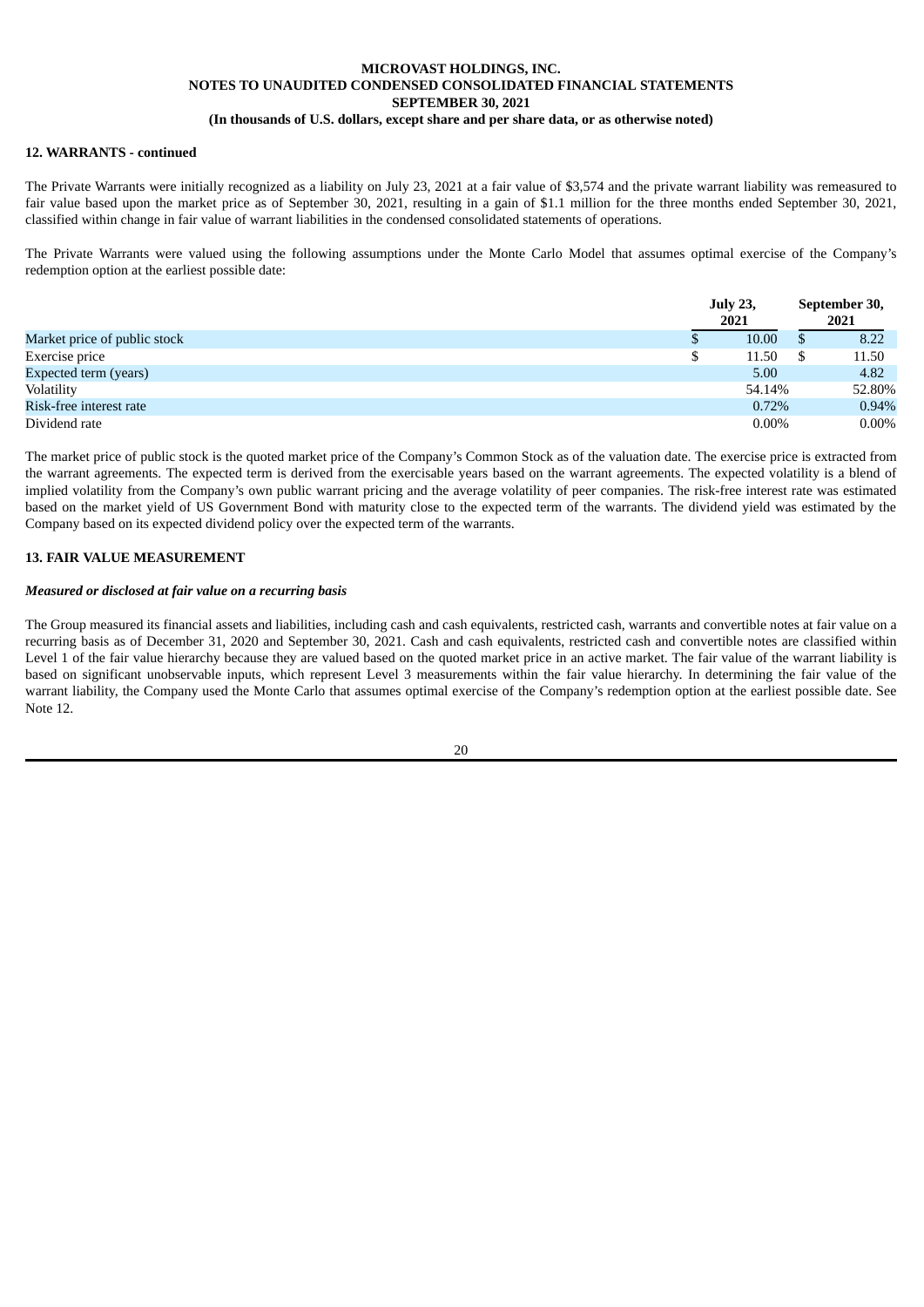### **(In thousands of U.S. dollars, except share and per share data, or as otherwise noted)**

#### **13. FAIR VALUE MEASUREMENT - continued**

#### *Measured or disclosed at fair value on a recurring basis-continued*

As of December 31, 2020 and September 30, 2021, information about inputs for the fair value measurements of the Group's assets and liabilities that are measured at fair value on a recurring basis in periods subsequent to their initial recognition is as follow:

|                           |                      | <b>Fair Value Measurement as of December 31, 2020</b> |                          |  |              |  |  |  |
|---------------------------|----------------------|-------------------------------------------------------|--------------------------|--|--------------|--|--|--|
|                           | <b>Quoted Prices</b> |                                                       |                          |  |              |  |  |  |
|                           | in Active            | <b>Significant</b>                                    |                          |  |              |  |  |  |
|                           | <b>Market for</b>    | Other                                                 | <b>Significant</b>       |  |              |  |  |  |
|                           | <b>Identical</b>     | <b>Observable</b>                                     | Unobservable             |  |              |  |  |  |
|                           | <b>Assets</b>        | Inputs                                                | Inputs                   |  |              |  |  |  |
| (In thousands)            | (Level 1)            | (Level 2)                                             | (Level 3)                |  | <b>Total</b> |  |  |  |
| Cash and cash equivalents | 21,496<br>Φ          |                                                       | ۰                        |  | 21,496       |  |  |  |
| Restricted cash           | 19,700               | $\overline{\phantom{a}}$                              | $\overline{\phantom{0}}$ |  | 19,700       |  |  |  |
| Total                     | 41,196               |                                                       | $\sim$                   |  | 41,196       |  |  |  |

|                           | <b>Fair Value Measurement as of September 30, 2021</b> |                                                                                             |                                                            |                                                     |   |              |
|---------------------------|--------------------------------------------------------|---------------------------------------------------------------------------------------------|------------------------------------------------------------|-----------------------------------------------------|---|--------------|
|                           |                                                        | <b>Quoted Prices</b><br>in Active<br><b>Market for</b><br><b>Identical</b><br><b>Assets</b> | <b>Significant</b><br>Other<br><b>Observable</b><br>Inputs | <b>Significant</b><br><b>Unobservable</b><br>Inputs |   |              |
| (In thousands)            |                                                        | (Level 1)                                                                                   | (Level 2)                                                  | (Level 3)                                           |   | <b>Total</b> |
| Cash and cash equivalents | \$.                                                    | 572,609                                                                                     | $\overline{\phantom{0}}$                                   | ٠.                                                  | S | 572,609      |
| Restricted cash           |                                                        | 39,900                                                                                      | $\overline{\phantom{0}}$                                   |                                                     |   | 39,900       |
| Total financial asset     |                                                        | 612,509                                                                                     |                                                            | ۰                                                   |   | 612,509      |
| Warrant liability         |                                                        |                                                                                             |                                                            | 2,461                                               |   | 2,461        |
| Total financial liability |                                                        |                                                                                             |                                                            | 2,461                                               |   | 2,461        |

The following is a reconciliation of the beginning and ending balances for Level 3 convertible notes during the nine months ended September 30, 2021:

| (In thousands)                             | Convertible<br><b>Notes</b> |
|--------------------------------------------|-----------------------------|
| Balance as of January 1, 2021              |                             |
| Issuance of convertible notes              | 57,500                      |
| Changes in fair value of convertible notes | 9,861                       |
| Conversion as of Merger                    | (67, 361)                   |
| Balance as of September 30, 2021           |                             |

The following is a reconciliation of the beginning and ending balances for Level 3 warrant liability during the nine months ended September 30, 2021:

| (In thousands)                        | <b>Warrant</b><br>Liability |
|---------------------------------------|-----------------------------|
| Balance as of January 1, 2021         |                             |
| Assumed warrant liability upon Merger | 3,574                       |
| Changes in fair value                 | (1, 113)                    |
| Balance as of September 30, 2021      | 2,461                       |

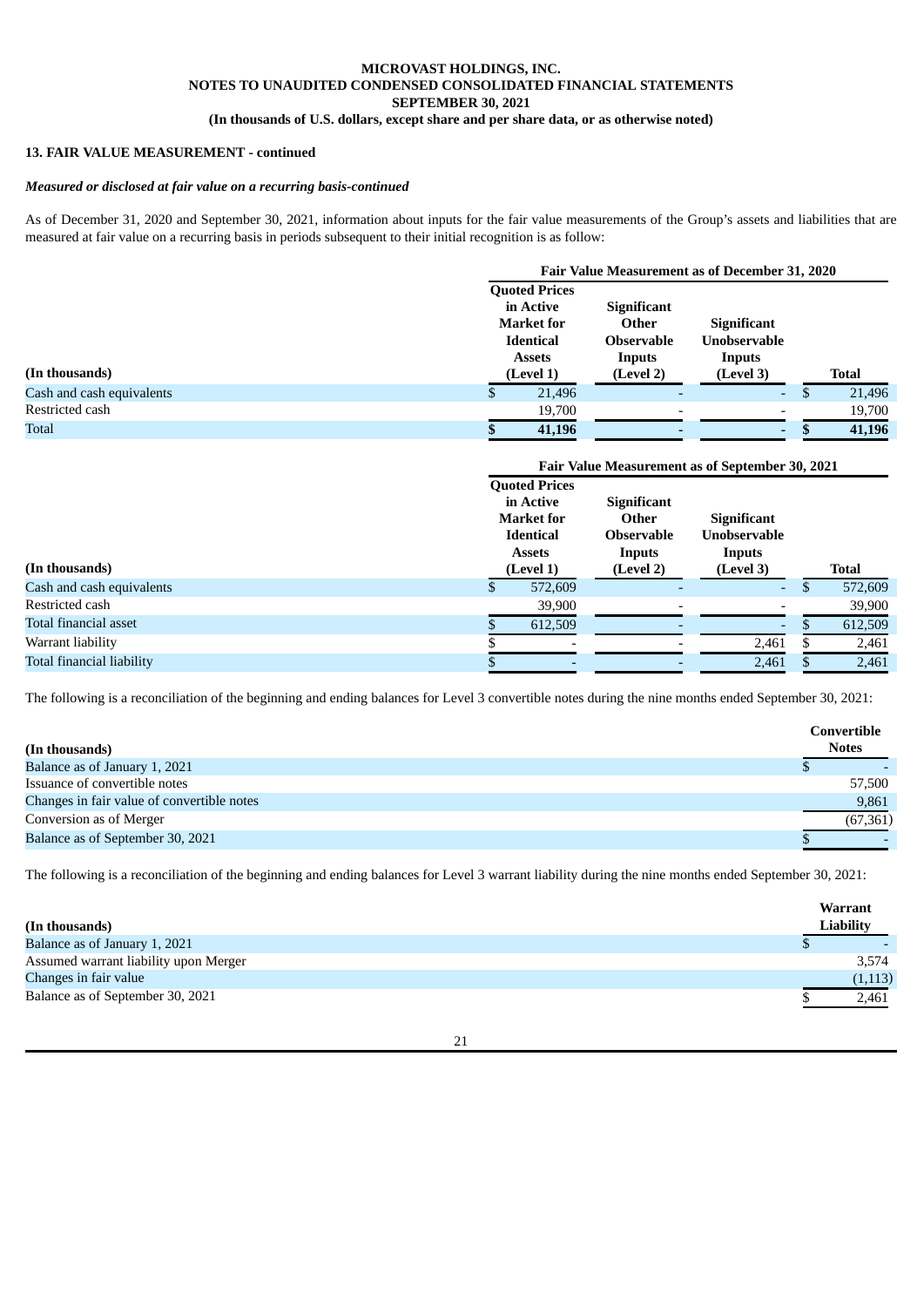#### **(In thousands of U.S. dollars, except share and per share data, or as otherwise noted)**

#### **13. FAIR VALUE MEASUREMENT - continued**

#### *Measured or disclosed at fair value on a nonrecurring basis*

The Group measured the long-lived assets using the income approach—discounted cash flow method, when events or changes in circumstances indicate that the carrying amount of an asset may no longer be recoverable.

#### **14. NONCONTROLLING INTERESTS**

#### Noncontrolling interests of MPS

In March 2017, Microvast, Inc. sold 17.39% equity interest of its wholly-owned subsidiary, MPS, to eight third-party investors (the "Investors") for total cash consideration of \$400,000, which was received in 2017.

In February 2018, Microvast, Inc. signed a series of repurchase and redemption agreements with six out of the eight investors of MPS which requested to redeem in aggregate 14.05% equity interests in MPS ("Exiting Investors"), at a redemption value equal to the initial capital contribution plus 6.00% simple annual interest. To facilitate the repurchase and redemption transaction, MPS and the Exiting Investors entered into certain property mortgage agreements on May 30, 2018.

Pursuant to an extension agreement signed in September 2020, \$30,000 was paid to the Exiting Investors in March 2021, and the remaining repayments are scheduled in 2023 and thereafter, depending on the completion of financing in 2022 or 2023. On August 31, 2021, an early repayment agreement was entered into between MPS and the Exiting Investors, pursuant to which the remaining amount of \$99,038 was fully repaid as of September 30, 2021 to the Exiting Investors.

On July 23, 2021, upon the completion of the Merger between Microvast, Inc. and Tuscan, the equity interest held by the investors who remained noncontrolling shareholders of MPS were converted into 17,253,182 shares of Common Stock of the combined company as disclosed in Note 3.

#### **15. COMMON STOCK**

The Company has authorized 800,000,000 shares to be issued at \$0.0001 par value, with 750,000,000 shares designated as Common Stock and 50,000,000 shares of redeemable convertible preferred stock.

Immediately following the Merger, there were 300,516,237 shares of Common Stock issued with a par value of \$0.0001 as disclosed in Note 3. The holder of each share of Common Stock is entitled to one vote. The Company has retroactively adjusted the shares issued and outstanding prior to July 23, 2021 to give effect to the Common Exchange Ratio of 160.3 established in the Merger Agreement. As of September 30, 2021, there were 300,522,394 shares of Common Stock issued and 298,834,894 shares outstanding.

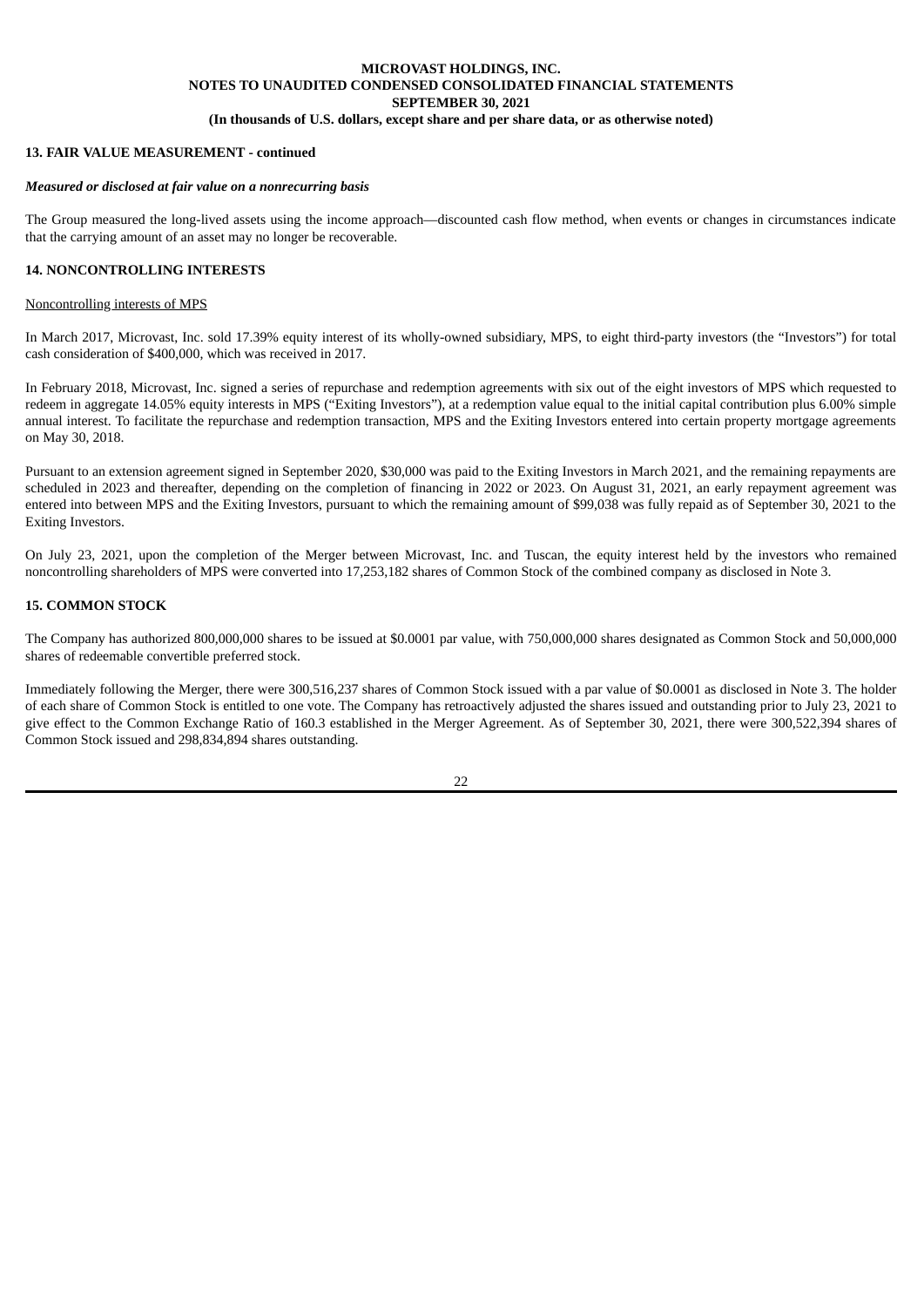### **MICROVAST HOLDINGS, INC. NOTES TO UNAUDITED CONDENSED CONSOLIDATED FINANCIAL STATEMENTS SEPTEMBER 30, 2021 (In thousands of U.S. dollars, except share and per share data, or as otherwise noted)**

### **16. PREFERRED SHARES**

As of December 31, 2020, the Company had preferred shares issued and outstanding as follows (share number of the Company's preferred shares prior to the Merger have been retroactively restated to reflect the Common Exchange Ratio of 160.3 established in the Merger as described in Note 3):

|                         | Number of  |                                                                                         |
|-------------------------|------------|-----------------------------------------------------------------------------------------|
| <b>Preferred Shares</b> | Shares     | <b>Shareholders</b>                                                                     |
| Series C1 Preferred     |            | Ashmore Global Special Situations Fund 4 Limited Partnership and Ashmore Global Special |
|                         |            | Situations Fund 5 Limited Partnership ("Ashmore") and International Finance Corporation |
|                         | 26,757,258 | ("IFC")                                                                                 |
| Series C2 Preferred     | 20,249,450 | Ashmore Cayman SPC Limited ("Ashmore Cayman") and IFC                                   |
| Series D1 Preferred     | 22,311,516 | Evergreen Ever Limited ("EEL")                                                          |
| Total                   | 69,318,224 |                                                                                         |

On July 23, 2021, upon the completion of the Merger between Microvast, Inc. and Tuscan, all preferred shares were converted into Common Stock of the combined company at the Common Exchange Ratio of 160.3 as disclosed in Note 3.

The changes in the balance of Series Preferred and redeemable noncontrolling interests included in the mezzanine equity for the nine months ended September 30, 2020 and 2021 were as follows:

|    |           |                               |          |                               |              |                               | Redeemable<br>noncontrolling<br>interests |
|----|-----------|-------------------------------|----------|-------------------------------|--------------|-------------------------------|-------------------------------------------|
| D  | 76.684    |                               | 73,100   |                               | 127,935      | S                             | 80,561                                    |
|    | 2.923     |                               | 6.650    |                               | 13,986       |                               | 7,681                                     |
| \$ | 79.607    | \$.                           | 79.750   | \$.                           |              |                               | 88,242                                    |
| \$ | 80,581    | S                             | 81,966   |                               | 146,583      |                               | 90,820                                    |
|    | 2.257     |                               | 5,132    |                               | 10,708       |                               | 5,841                                     |
|    | (82, 838) |                               | (87,098) |                               | (157, 291)   |                               | (96, 661)                                 |
| \$ |           | - \$                          |          | - \$                          |              |                               |                                           |
|    |           | <b>Series C1</b><br>Preferred | v.       | <b>Series C2</b><br>Preferred | <b>THE R</b> | <b>Series D1</b><br>Preferred | 141,921 \$<br>- \$                        |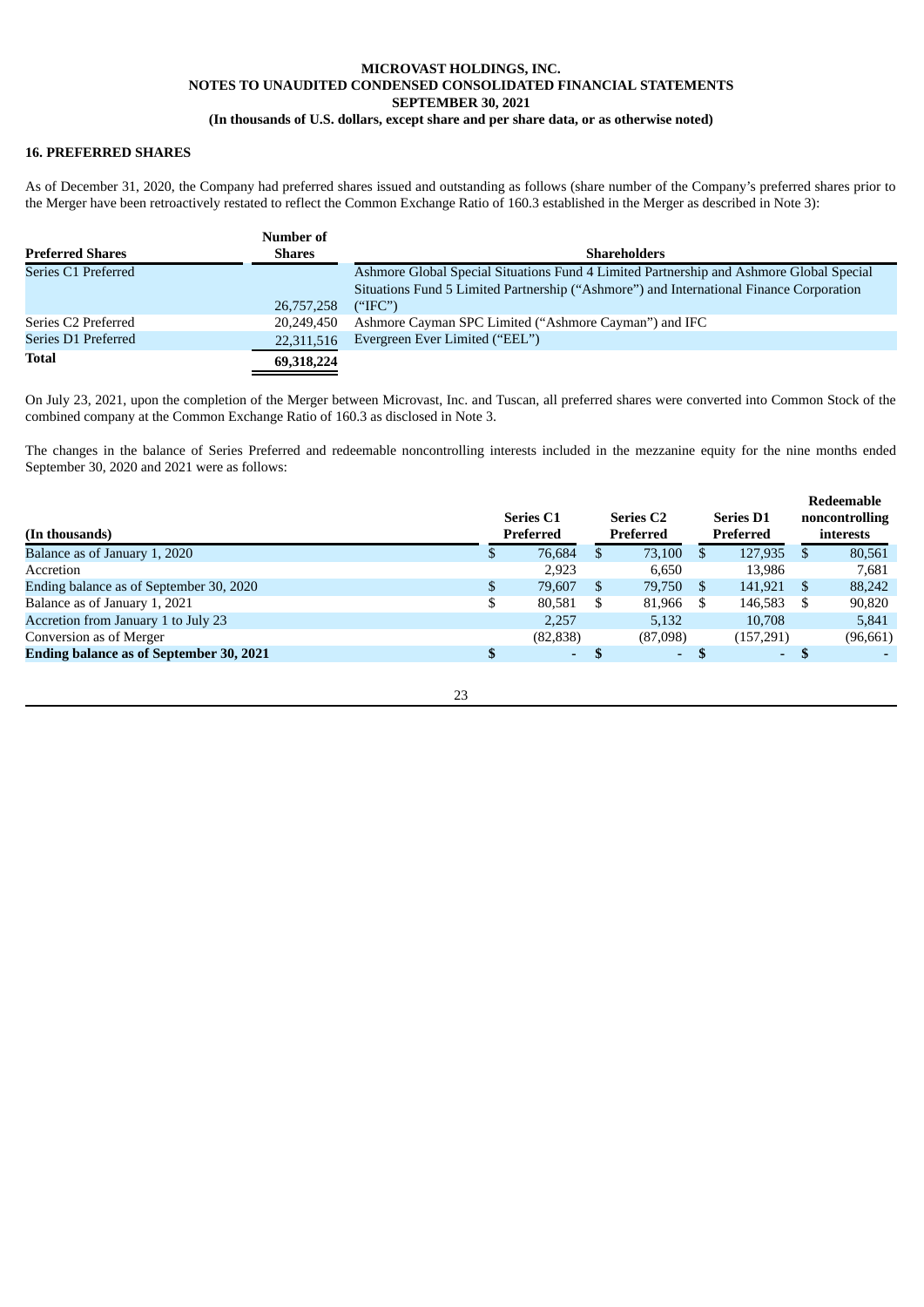#### **MICROVAST HOLDINGS, INC. NOTES TO UNAUDITED CONDENSED CONSOLIDATED FINANCIAL STATEMENTS SEPTEMBER 30, 2021 (In thousands of U.S. dollars, except share and per share data, or as otherwise noted)**

### **17. SHARE-BASED PAYMENT**

In 2012, Microvast, Inc. adopted a Share Incentive Plan (the "2012 Plan"). The 2012 Plan permits the grant of options to purchase common stock, share appreciation rights, non-vested shares and non-vested share units. The maximum aggregate number of shares of common stock that may be issued pursuant to all awards under the share incentive plan is 17 percent of the total issued and outstanding company shares on a fully-diluted basis. The share options, non-vested shares and non-vested share units granted to the employees or nonemployees shall vest and become non-forfeitable with respect to one-third of the total number of the non-vested share and non-vested share units immediately upon the occurrence of initial public offering, sale or transfer of all or substantially all of the business, operations or assets of Microvast, Inc. or its subsidiaries, taken as a whole, to a third party, or such other sale or transfer of common stock in Microvast, Inc. as determined, in each case, by Microvast, Inc. pursuant to legal documents and other obligations binding upon it (the "Initial Vesting Date"), and on each of the first and second anniversaries of the Initial Vesting Date; provided that through each applicable vesting date, the employee or nonemployee is employed. The Merger in 2021 did not constitute the satisfaction of a performance condition that would trigger the vesting of equity awards as stipulated in the 2012 Plan.

In connection with the Merger, all outstanding share awards granted under the 2012 Plan, 209,906 options and 143,652 capped non-vested share units, were converted into 33,647,927 options and 23,027,399 capped non-vested share units of the Company, respectively, using the Common Exchange Ratio of 160.3 as described in Note 3. Upon conversion, the Company modified the terms of the equity awards by removing the performance condition of the occurrence of an initial public offering and similar transaction under the 2012 Plan, and adopted a new vesting schedule of one-third of the total number on each of the first, second and third anniversaries of the Closing Date (the "Modification"). The Modification was considered a Type III modification under the Accounting for Share-Based Payments (Topic 718), in which the original awards were canceled, and the modified awards were considered granted on the modification date. Post-modification stock-based compensation expense related to these new awards will be recognized over the remaining service period using modification date fair values. Following the Merger, no further awards will be granted under the 2012 Plan. All stock award activity was retroactively restated to reflect the conversion.

On July 21, 2021, the stockholders of the Company approved the Microvast Holdings, Inc. 2021 Equity Incentive Plan (the "2021 Plan"), effective upon the Closing Date. The 2021 Plan provides for the grant of incentive and non-qualified stock option, restricted stock units, restricted share awards, stock appreciation awards, and cash-based awards to employees, directors, and consultants of the Company. Options awarded under the 2021 Plan expire no more than 10 years from the date of grant. The 2021 Plan reserves 5% of the fully-diluted shares of Common Stock outstanding immediately following the Closing Date (not including the shares underlying awards rolled over from the 2012 Plan) for issuance in accordance with the 2021 Plan's terms. As of September 30, 2021, 76,956,754 shares of Common Stock was available under the 2021 Plan.

#### *Share options*

During the three months and nine months ended September 30, 2021, the Company recorded stock-based compensation expense of \$10.2 million related to the option awards.

The modification date fair value of the stock options was determined using the Binomial-Lattice Model with the following assumptions:

|                                                 | After        |
|-------------------------------------------------|--------------|
|                                                 | modification |
| Exercise price $(1)$                            | 4.37-6.28    |
| Expected lives (years) (2)                      | $4.5 - 9.4$  |
| Volatility (3)                                  | 47.6%-53.1%  |
| Risk-free interest rate (4)                     | 1.26-1.87%   |
| Expected dividend yields (5)                    | $0.00\%$     |
| Weighted average fair value of options modified | 4.70-5.36    |

(1) Exercise price

Exercise price was extracted from option agreements

(2) Expected lives

Expected lives was derived from option agreements.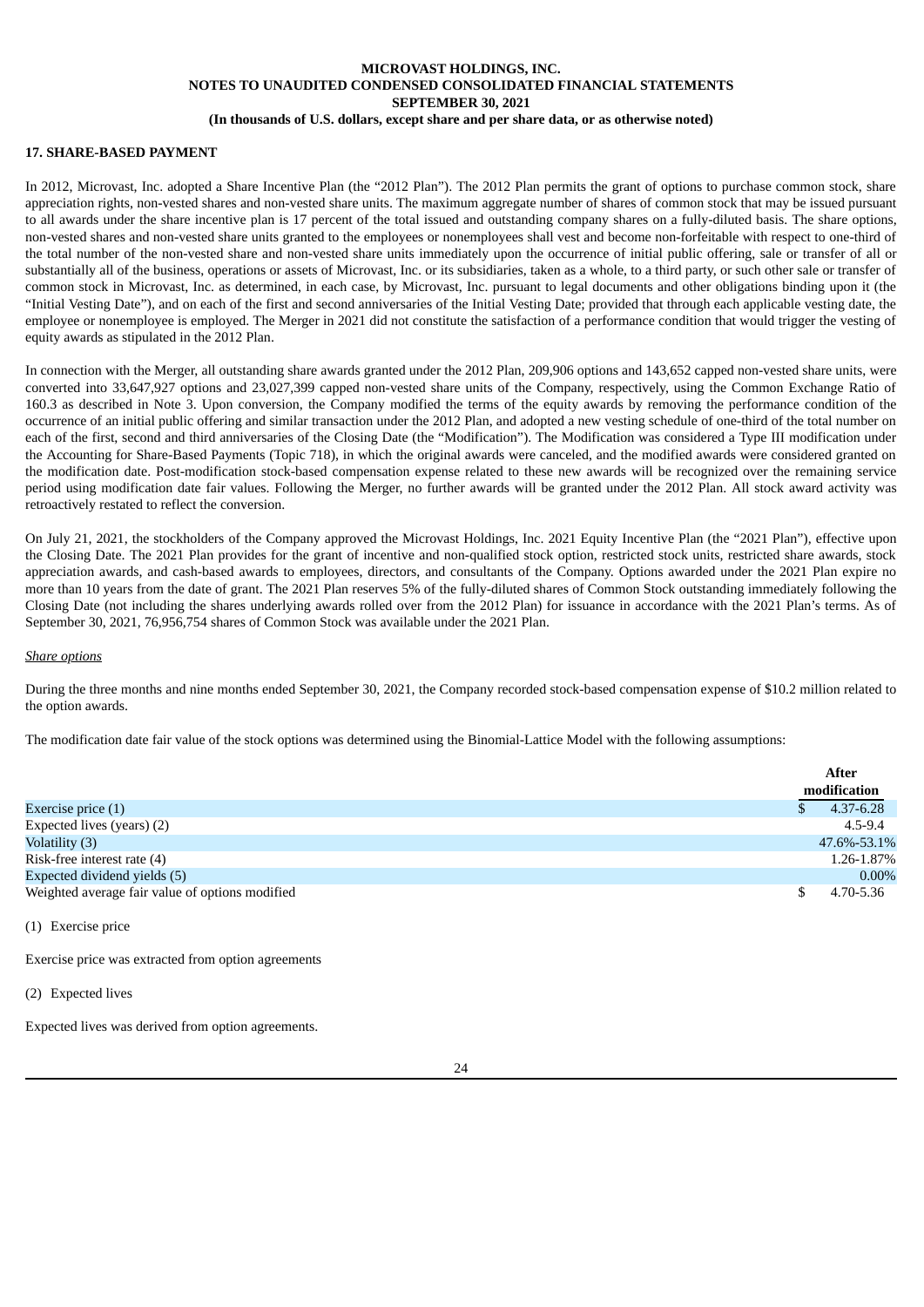### **(In thousands of U.S. dollars, except share and per share data, or as otherwise noted)**

#### **17. SHARE-BASED PAYMENT - continued**

#### (3) Volatility

The volatility of the underlying common shares during the lives of the options was estimated based on the historical stock price volatility of comparable listed companies over a period comparable to the expected term of the options and the implied volatility of the Company.

#### (4) Risk-free interest rate

Risk-free interest rate was estimated based on the market yield of US Government Bond with maturity close to the expected term of the options, plus country risk spread.

#### (5) Expected dividend yield

The dividend yield was estimated by the Company based on its expected dividend policy over the expected term of the options.

#### *Share options -Continued*

Share options activity for the nine months ended September 30, 2020 and 2021 was as follows (all stock award activity was retroactively restated to reflect the conversion in July 2021):

|                                                           |               | Weighted      |                       |               |                              |                     |  |
|-----------------------------------------------------------|---------------|---------------|-----------------------|---------------|------------------------------|---------------------|--|
|                                                           |               |               | Weighted<br>Average   |               | Average<br><b>Grant Date</b> | Weighted<br>Average |  |
|                                                           | Number of     |               | <b>Exercise Price</b> |               | <b>Fair Value</b>            | <b>Remaining</b>    |  |
| <b>Share options life</b>                                 | <b>Shares</b> |               | (US\$)                |               | (US\$)                       | Contractual         |  |
| Outstanding as of January 1, 2020                         | 7,578,503     |               | 5.50                  | <sup>\$</sup> | 2.14                         | 7.1                 |  |
| Grant                                                     | 27,874,727    |               | 6.27                  |               | 3.06                         |                     |  |
| Forfeited                                                 | (1, 196, 158) |               | 3.89                  |               | 2.04                         |                     |  |
| Outstanding as of September 30, 2020                      | 34,257,072    |               | 6.19                  | \$            | 2.90                         | 9.2                 |  |
| Expected to vest and exercisable as of September 30, 2020 | 34.257,072    | <sup>\$</sup> | 6.19                  | - \$          | 2.90                         | 9.2                 |  |
| Outstanding as of January 1, 2021                         | 34,737,967    |               | 6.19                  |               | 2.92                         | 9.0                 |  |
| Forfeited                                                 | (1, 186, 220) |               | 6.27                  |               | 3.13                         |                     |  |
| Outstanding as of September 30, 2021                      | 33,551,747    | \$.           | 6.19                  | -S            | 4.95                         | 8.2                 |  |
| Expected to vest and exercisable as of September 30, 2021 | 33,551,747    | S             | 6.19                  | - \$          | 4.95                         | 8.2                 |  |
|                                                           |               |               |                       |               |                              |                     |  |

The total unrecognized equity-based compensation costs as of September 30, 2021 related to the stock options was \$150.2 million, which is expected to be recognized over a weighted-average period of 8.2 years. The aggregate intrinsic value of the share options as of September 30, 2021 was \$68,267.

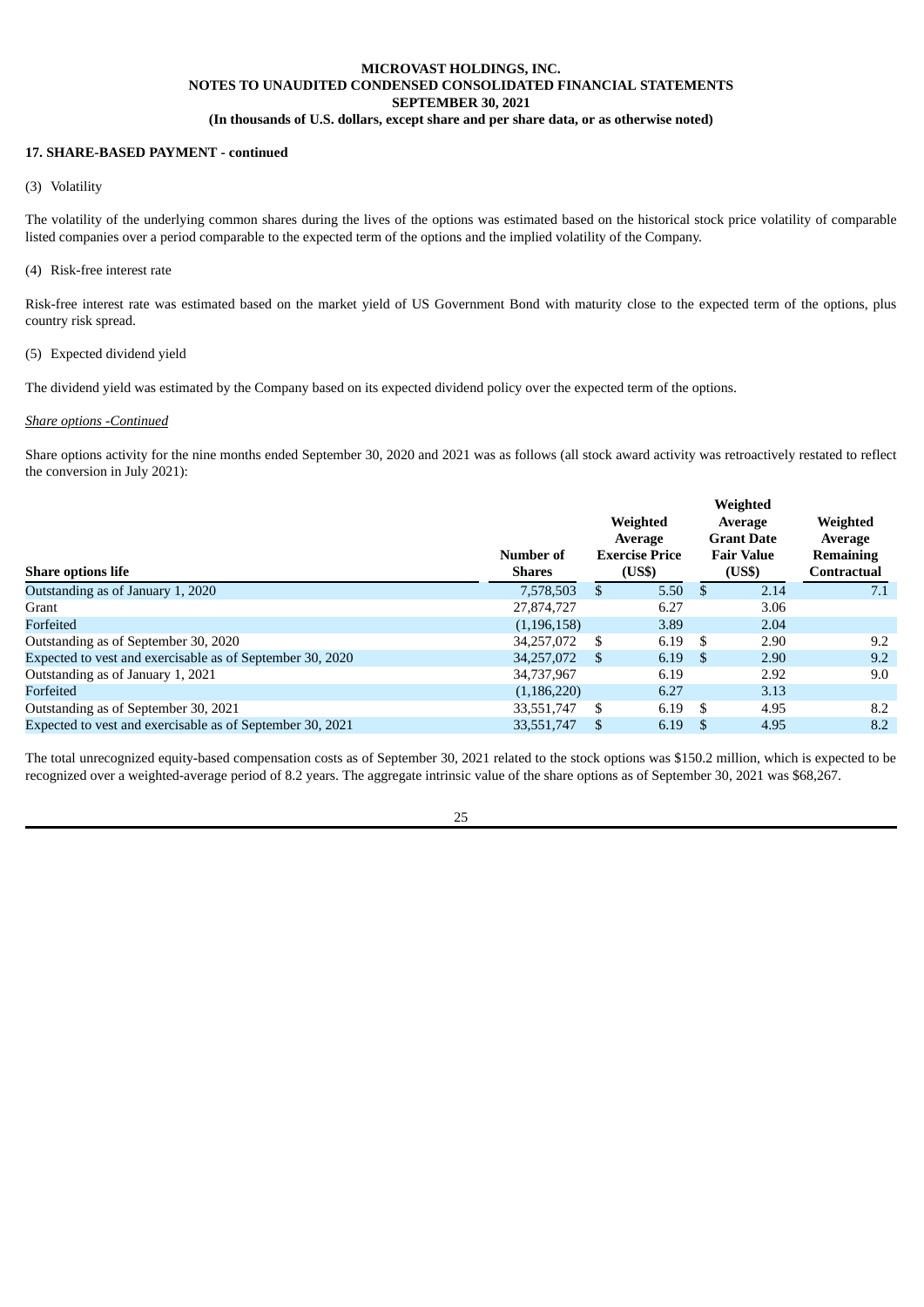### **(In thousands of U.S. dollars, except share and per share data, or as otherwise noted)**

#### **17. SHARE-BASED PAYMENT - continued**

#### *Capped Non-vested share units*

The capped non-vested shares units represent rights for the holder to receive cash determined by the number of shares granted multiplied by the lower of the fair market value and the capped price, which will be settled in the form of cash payments. The capped non-vested shares units were accounted for as liability classified awards. Upon conversion, the Company adjusted the terms of capped non-vested shares units outstanding as described above. The Company recorded stock-based compensation expense of \$8.8 million related to these non-vested share units awards based on the fair value determined by the lower of stock market price and the capped price as of September 30, 2021.

Non-vested share units activity for the nine months ended September 30, 2020 and 2021 was as follows (all award activity was retroactively restated to reflect the conversion in July 2021):

|                                      | Number on<br><b>Non-Vested</b><br><b>Shares</b> |    | Weighted<br>Average<br>Grant<br><b>Date Fair</b><br><b>Value</b><br>per Share<br>(US\$) |
|--------------------------------------|-------------------------------------------------|----|-----------------------------------------------------------------------------------------|
| Outstanding as of January 1, 2020    | 19,809,056                                      | \$ | 0.90                                                                                    |
| Forfeited                            | $(71, 494)$ \$                                  |    | 1.42                                                                                    |
| Transfer from non-vested shares      | 3,289,837                                       | -S | 1.14                                                                                    |
|                                      |                                                 |    |                                                                                         |
| Outstanding as of September 30, 2020 | 23,027,399                                      | -S | 0.93                                                                                    |
| Outstanding as of January 1, 2021    | 23,027,399 \$                                   |    | 0.93                                                                                    |
| Outstanding as of September 30, 2021 | 23,027,399                                      | S  | 6.27                                                                                    |

The total unrecognized equity-based compensation costs as of September 30, 2021 related to the non-vested share units was \$135.7 million.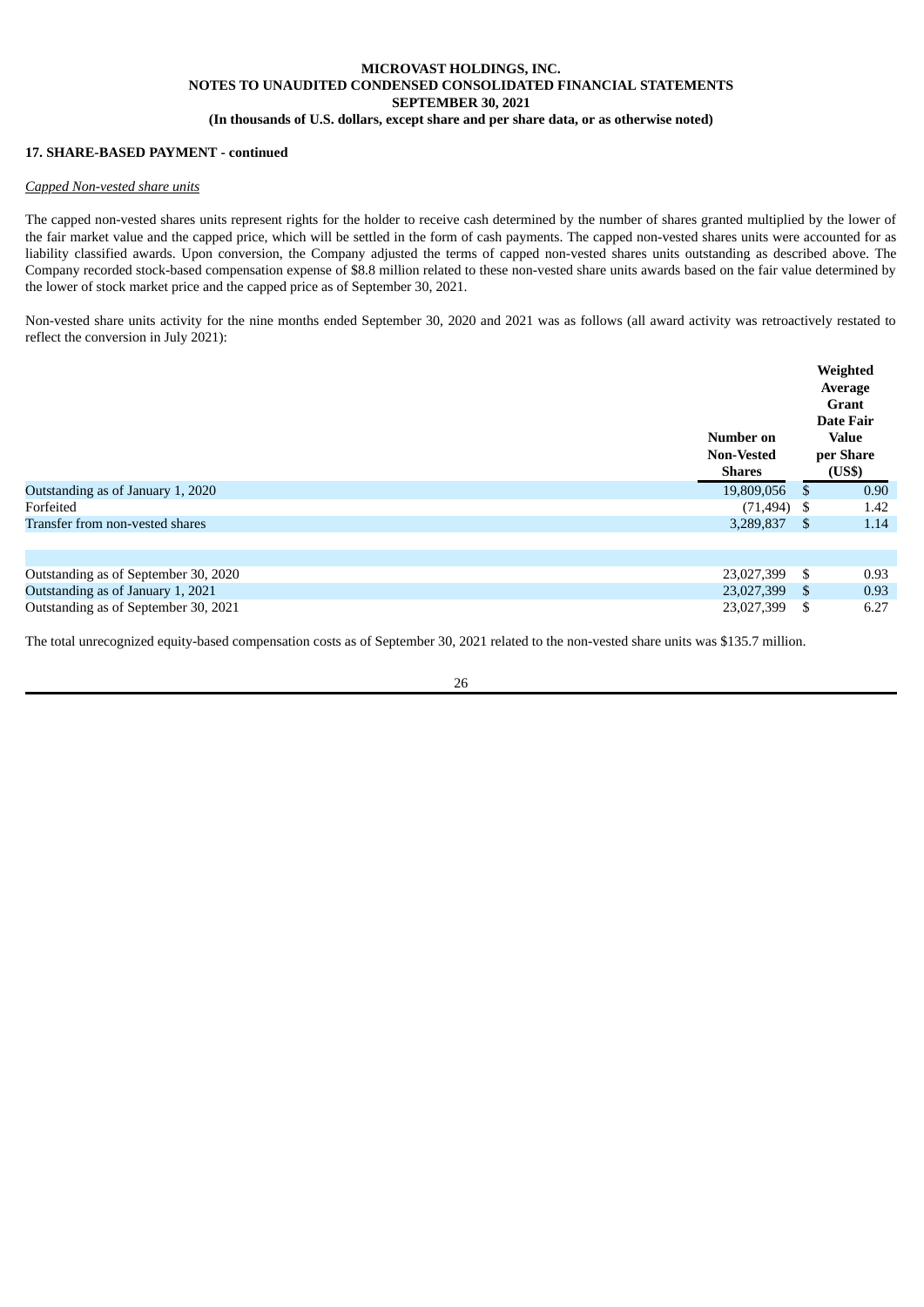### **(In thousands of U.S. dollars, except share and per share data, or as otherwise noted)**

### **17. SHARE-BASED PAYMENT - continued**

#### *Restricted Stock Units*

Following the Merger, the Company granted 133,981 restricted stock units ("RSUs") and 63,959 performance-based restricted stock unit ("PSU") awards subject to service, performance and/or market conditions. The service condition requires the participant's continued services or employment with the Company through the applicable vesting date, and the performance condition requires the achievement of the performance criteria defined in the award agreement. The market condition is based on is based on the Company's TSR. For RSU awards with performance conditions, stock-based compensation expense is only recognized if the performance conditions become probable to be satisfied.

The fair value of RSUs is determined by the price of Common Stock at the grant date and is amortized over the vesting period on a straight-line basis. The fair value of PSU awards that include vesting based on market conditions are estimated using the Monte Carlo valuation method. Compensation cost for these awards is recognized based on the grant date fair value which is recognized over the vesting period on a straight-line basis. Accordingly, the Company recorded stock-based compensation expense of \$135 related to these RSU awards and \$31 related to these PSU awards during the nine months ended September 30, 2021.

The following assumptions were used for respective period to calculate the fair value of common shares to be issued under TSR awards on the date of grant using the Monte Carlo pricing model:

|                                                       | <b>Nine Months</b><br>Ended<br>September 30,<br>2021 |
|-------------------------------------------------------|------------------------------------------------------|
| Expected term (years) $(1)$                           | 2.35                                                 |
| Volatility (2)                                        | 63.06%                                               |
| Average correlation coefficient of peer companies (3) | 0.7960                                               |
| Risk-free interest rate (4)                           | 0.31%                                                |
| Expected dividend yields (5)                          | $0.00\%$                                             |

(1) Expected term

Expected term was derived from award agreements.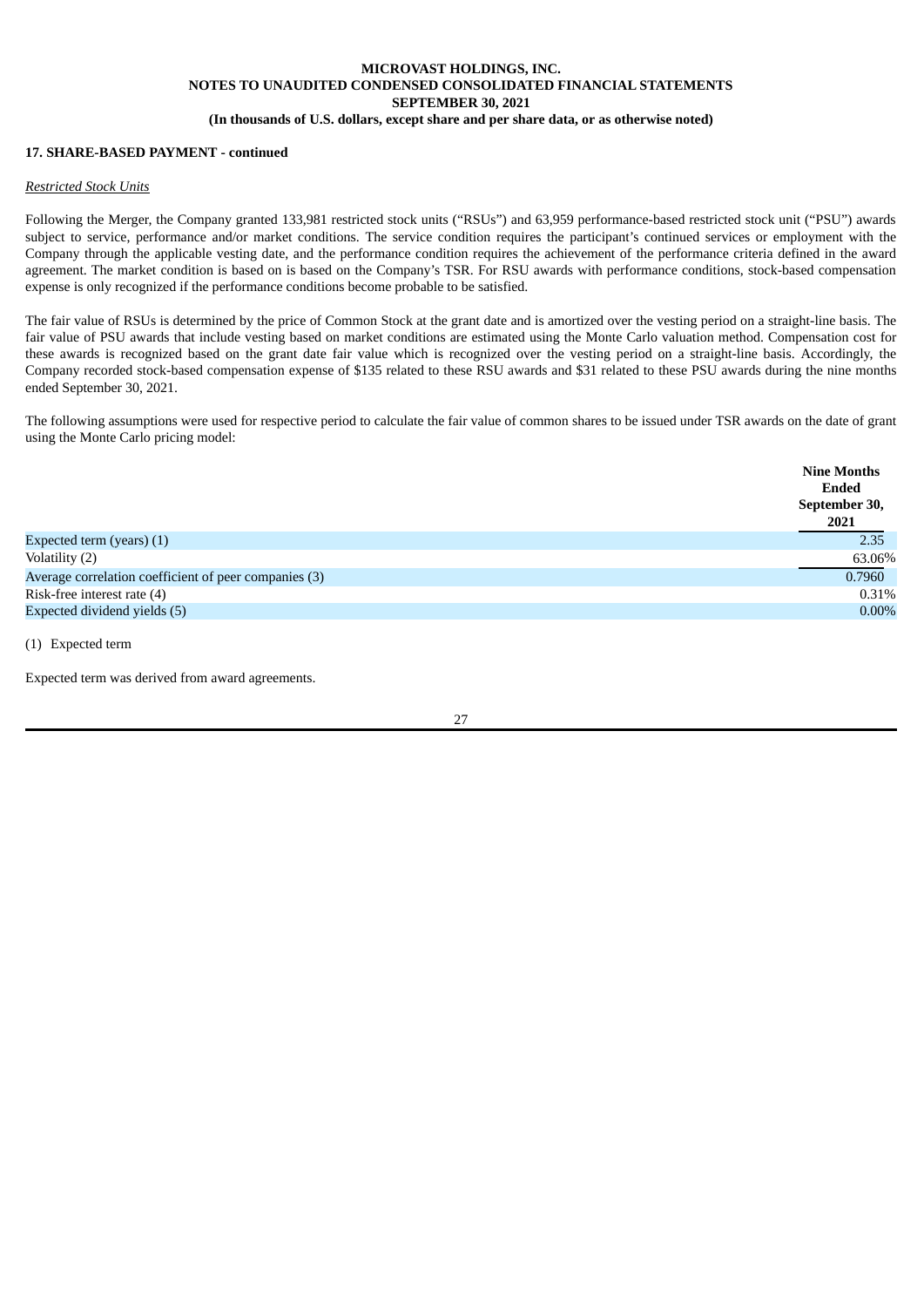#### **MICROVAST HOLDINGS, INC. NOTES TO UNAUDITED CONDENSED CONSOLIDATED FINANCIAL STATEMENTS SEPTEMBER 30, 2021 (In thousands of U.S. dollars, except share and per share data, or as otherwise noted)**

#### **17. SHARE-BASED PAYMENT - continued**

#### (2) Volatility

The volatility of the underlying common shares during the lives of the awards was estimated based on the historical stock price volatility of comparable listed companies over a period comparable to the expected term of the awards.

#### (3) Average correlation coefficient of peer companies

The correlation coefficients are calculated based upon the price data used to calculate the historical volatilities and is used to model the way in which each entity tends to move in relation to its peers.

#### (4) Risk-free interest rate

Risk-free interest rate was estimated based on the market yield of US Government Bond with maturity close to the expected term of the options, plus country risk spread.

#### (5) Expected dividend yield

The dividend yield was estimated by the Company based on its expected dividend policy over the expected term of the options.

The non-vested shares activity for the nine months ended September 30, 2020 and 2021 was as follows:

|                                      | Number of<br><b>Non-Vested</b><br><b>Shares</b> |    | Weighted<br>Average<br>Grant<br><b>Date Fair</b><br><b>Value</b><br><b>Per Share</b><br>(US\$) |
|--------------------------------------|-------------------------------------------------|----|------------------------------------------------------------------------------------------------|
| Outstanding as of January 1, 2020    | 3,289,837                                       | \$ | 1.14                                                                                           |
| Transfer to non-vested share units   | (3,289,837)                                     | S  | 1.14                                                                                           |
| Outstanding as of September 30, 2020 |                                                 |    | $\overline{\phantom{0}}$                                                                       |
| Outstanding as of January 1, 2021    | $\overline{\phantom{0}}$                        |    |                                                                                                |
| Grant                                | 197,940                                         | -S | 9.60                                                                                           |
| Vested                               | (6, 157)                                        | S  | 8.52                                                                                           |
| Outstanding as of September 30, 2021 | 191,783                                         |    | 9.63                                                                                           |

The total unrecognized equity-based compensation costs as of September 30, 2021 related to the non-vested shares was \$1.6 million.

#### *Series B2 Preferred subscribed by employees*

On October 30, 2015, the Company issued 79,107 Series B2 Preferred to certain employees of the Company. The Series B2 Preferred were issued for cash consideration of \$366.00 per share ("Series B2 Award") and all the Series B2 Preferred were fully paid on the date of issuance. The Series B2 Award shall vest with respect to one-fourth of the total number immediately upon the occurrence of a qualified IPO or Initial Vesting Date, and on each of the first, second and third anniversaries of the Initial Vesting Date; provided that through each applicable vesting date, the holder of the Series B2 Award remains employed with the Company. If a holder of the Series B2 Award terminates employment before the vesting, the Company could repurchase the Series B2 Preferred for a per share price equal to the lower of the original Series B2 Preferred subscription price or 70% of the fair market value of such Series B2 Preferred. The Company's repurchase right upon employment termination is viewed as forfeiture and the Company accounted for the Series B2 Award as a stock option.

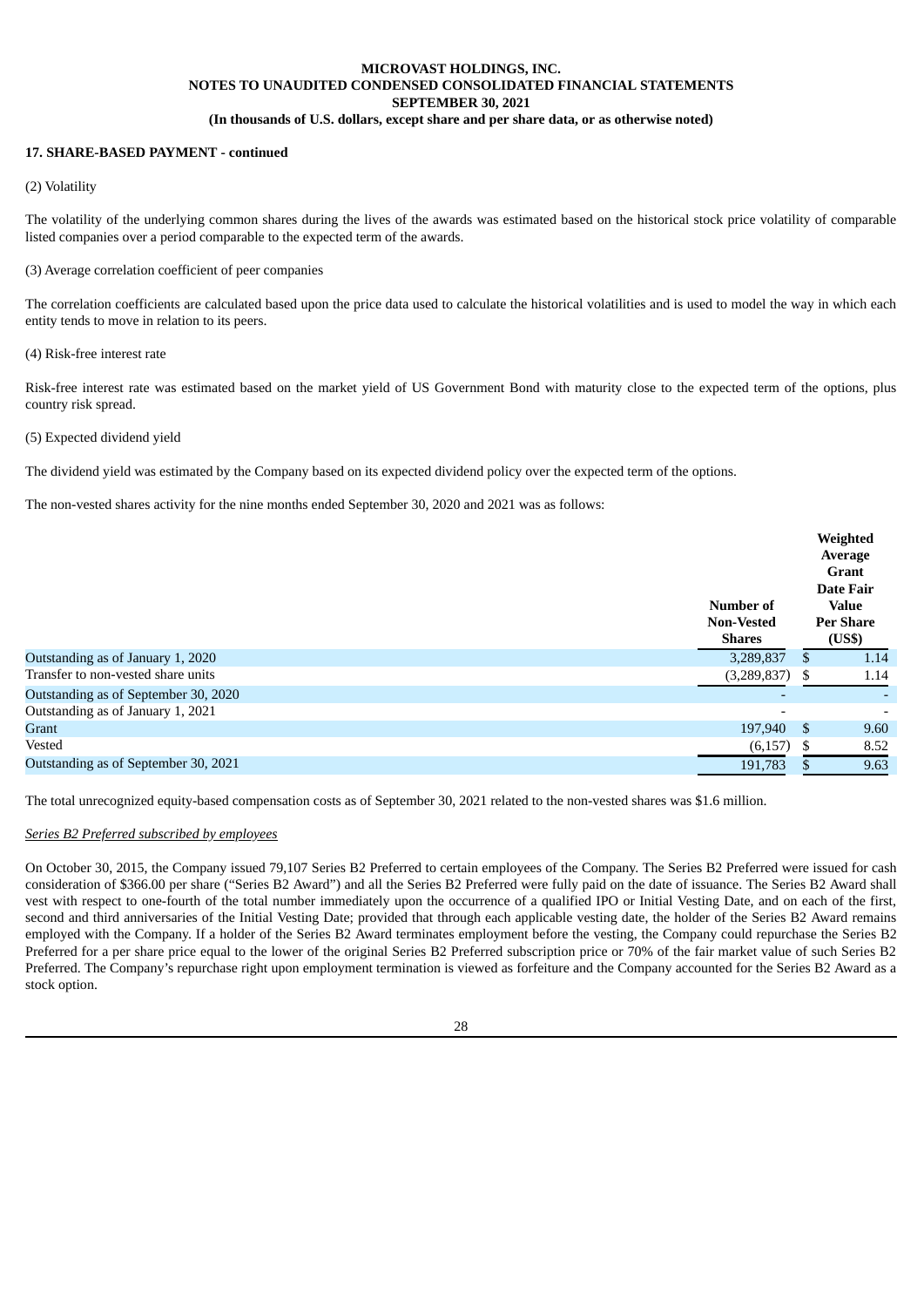#### **MICROVAST HOLDINGS, INC. NOTES TO UNAUDITED CONDENSED CONSOLIDATED FINANCIAL STATEMENTS SEPTEMBER 30, 2021 (In thousands of U.S. dollars, except share and per share data, or as otherwise noted)**

#### **17. SHARE-BASED PAYMENT - continued**

#### *Series B2 Preferred subscribed by employees-continued*

As of December 31, 2020, 53,319 shares were legally issued and outstanding and the Company recorded a deposit liability of \$21,792 at the per share price equal to the original Series B2 Preferred subscription price.

Upon the Merger, the Series B2 Preferred were converted into 8,546,502 Common Stock, however, the Series B2 Award was not vested as the performance condition was not reached. In September 2021, the performance and service condition was exempted for the Series B2 holders and the awards were fully vested. The exemption of performance and service condition was considered a Type III modification under the Topic 718, in which the original awards were canceled, and the modified awards were considered granted on the modification date. Post-modification stock-based compensation expense related to these new awards of \$39.2 million was recognized using modification date fair values determined based on the difference between the exercise price and Common Stock price on the modification date. Accordingly, the deposit liability was reclassified to equity upon the vesting.

The following summarizes the classification of stock-based compensation:

|                                   | <b>Three Months</b><br>Ended<br>September 30,<br>2021 |
|-----------------------------------|-------------------------------------------------------|
| Cost of sales                     | 2,306                                                 |
| General and administrative        | 44,164                                                |
| Research and development expenses | 8,303                                                 |
| Selling and marketing expenses    | 3,518                                                 |
| Construction in process           | 103                                                   |
| <b>Total</b>                      | 58,394                                                |

#### **18. MAINLAND CHINA CONTRIBUTION PLAN**

Full time employees of the Group in the PRC participate in a government-mandated multiemployer defined contribution plan pursuant to which certain pension benefits, medical care, unemployment insurance, employee housing fund and other welfare benefits are provided to employees. Chinese labor regulations require the Group to accrue for these benefits based on certain percentages of the employees' salaries. The total provisions for such employee benefits were \$618 and \$708 for three months ended September 30, 2020 and 2021, respectively. The total provisions for such employee benefits were \$1,572 and \$1,989 for nine months ended September 30, 2020 and 2021, respectively.

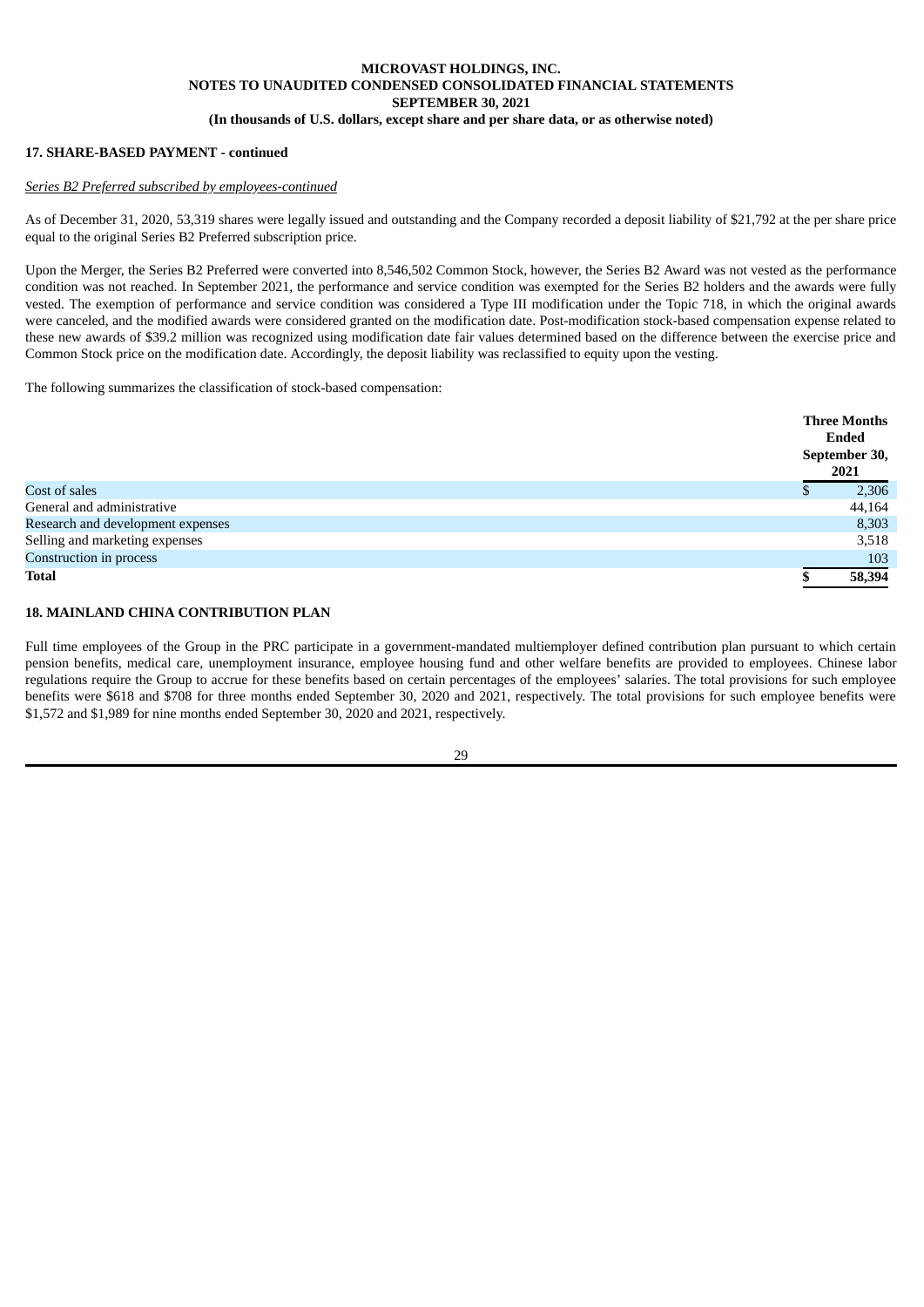**(In thousands of U.S. dollars, except share and per share data, or as otherwise noted)**

#### **19. RELATED PARTY BALANCES AND TRANSACTIONS**

| <b>Name</b> | <b>Relationship with the Group</b> |
|-------------|------------------------------------|
|             |                                    |
| Ochem       | Controlled by CEO                  |
| Ochemate    | Controlled by CEO                  |

(1) Related party transaction

|                            | <b>Three Months Ended</b><br>September 30, |      | <b>Nine Months Ended</b><br>September 30, |  |      |  |
|----------------------------|--------------------------------------------|------|-------------------------------------------|--|------|--|
|                            | 2020                                       | 2021 | 2020                                      |  | 2021 |  |
| Raw material sold to Ochem |                                            |      |                                           |  | 406  |  |

#### (2) Interest-free loans

MPS received certain interest-free loans from related parties, Ochemate and Ochem, for the three months and nine months ended September 30, 2020 and 2021 with accumulative amounts of \$7,607 and nil, \$18,063 and \$8,426, respectively.

The outstanding balance for the amount due from Ochem was nil as of December 31, 2020 and \$128 as of September 30, 2021, respectively. Also, Ochem and Ochemate provided certain pledges and credit guarantees for the Group to secure bank facilities. Please refer to Note 9.

#### **20. NET LOSS PER SHARE**

The following table sets forth the computation of basic and diluted net loss per share for the periods indicated:

|                                                                          | <b>Three Months Ended September</b><br>30, |            |      | <b>Nine Months Ended</b><br>September 30, |             |  |             |
|--------------------------------------------------------------------------|--------------------------------------------|------------|------|-------------------------------------------|-------------|--|-------------|
|                                                                          | 2020<br>2021                               |            | 2020 |                                           | 2021        |  |             |
| Numerator:                                                               |                                            |            |      |                                           |             |  |             |
| Net loss attributable to ordinary shareholders                           |                                            | (21, 944)  |      | $(120,003)$ \$                            | (64, 557)   |  | (187, 464)  |
| Denominator:                                                             |                                            |            |      |                                           |             |  |             |
| Weighted average ordinary shares outstanding used in computing basic and |                                            |            |      |                                           |             |  |             |
| diluted net loss per share                                               |                                            | 99,028,297 |      | 243,861,780                               | 99,028,297  |  | 147,836,650 |
| Basic and diluted net loss per share                                     |                                            | (0.22)     |      | $(0.49)$ \$                               | $(0.65)$ \$ |  | (1.27)      |

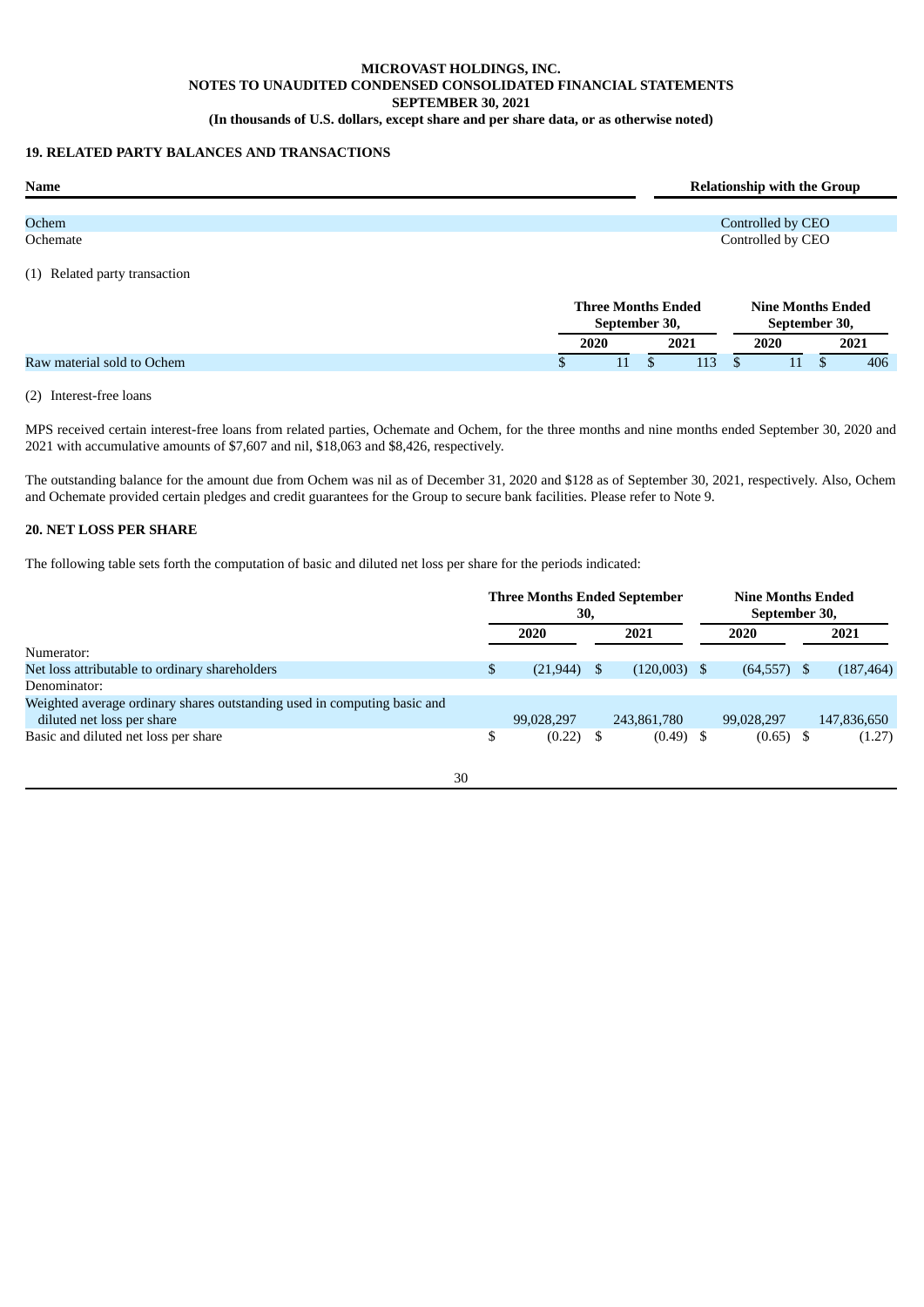#### **MICROVAST HOLDINGS, INC. NOTES TO UNAUDITED CONDENSED CONSOLIDATED FINANCIAL STATEMENTS SEPTEMBER 30, 2021 (In thousands of U.S. dollars, except share and per share data, or as otherwise noted)**

# **20. NET LOSS PER SHARE - continued**

For the three and nine months ended September 30, 2020 and 2021, the following shares outstanding were excluded from the calculation of diluted net loss per ordinary share, as their inclusion would have been anti-dilutive for the periods prescribed.

|                                                                              | <b>Three Months Ended</b> |            | <b>Nine Months Ended</b> |            |  |  |
|------------------------------------------------------------------------------|---------------------------|------------|--------------------------|------------|--|--|
|                                                                              | September 30,             |            | September 30,            |            |  |  |
|                                                                              | <b>2020</b>               | 2021       | 2020                     | 2021       |  |  |
| Shares issuable upon exercise of share options                               | 26,228,125                | 33,641,132 | 16,854,262               | 33,869,470 |  |  |
| Shares is suable upon vesting of non-vested shares                           |                           | 98.094     | 365,484                  | 33,093     |  |  |
| Shares issuable upon exercise of warrants                                    | ٠                         | 21,327,750 | $\overline{\phantom{a}}$ | 7,187,374  |  |  |
| Shares issuable upon conversion of Series B2 Preferred                       | 8,545,490                 | 7,153,219  | 8,545,490                | 8,076,300  |  |  |
| Shares issuable upon conversion of Series C1 Preferred                       | 26,757,258                | 6,398,475  | 26,757,258               | 19,896,422 |  |  |
| Shares issuable upon conversion of Series C2 Preferred                       | 20,249,450                | 4,842,260  | 20,249,450               | 15,057,284 |  |  |
| Shares issuable upon conversion of Series D1 Preferred                       | 22,311,516                | 5,335,362  | 22,311,516               | 16,590,614 |  |  |
| Shares issuable upon conversion of Series D2 Preferred                       | 6,719,845                 | 1,606,919  | 6,719,845                | 4,996,808  |  |  |
| Shares issuable upon conversion of non-controlling interests of a subsidiary | 17,253,182                | 4,125,761  | 17,253,182               | 12,829,289 |  |  |
| Shares issuable upon vesting of Earn-out shares                              | ٠                         | 14,999,991 | $\overline{\phantom{a}}$ | 5,054,942  |  |  |
| Shares issuable that may be subject to cancellation                          |                           | 1,265,625  | $\overline{\phantom{a}}$ | 426.511    |  |  |

#### **21. COMMITMENTS AND CONTINGENCIES**

#### *Litigation*

#### ● *Mr. Smith*

On September 4, 2017, Matthew Smith, a former employee of the Company, sent a demand letter to the Company alleging claims for breach of contract (involving stock options) and discrimination. On October 5, 2017, Mr. Smith filed a charge of discrimination with the United States Equal Employment Opportunity Commission ("EEOC") alleging the same discrimination claims and also claiming his employment was terminated in retaliation for his prior discrimination complaints. On September 18, 2019, EEOC dismissed Matthew Smith's claim in its entirety and stated that "No finding is made as to any other issues that might be constructed as having been raised by this charge."

On February 5, 2018, Mr. Smith filed suit against the Company asserting claims for breach of contract and asserting discrimination and retaliation claims. In this action, Mr. Smith seeks the following relief: (1) a declaration that he owns 2,600 ordinary shares and (2) various damages and other equitable remedies over \$1,000. The Company has denied all allegations and wrongful conduct. On November 11, 2021, the case was reset on the court's docket, which will postpone the trial from November 2021 until early 2022.

The outcome of any litigation is inherently uncertain and the amount of potential loss if any, associated with the resolution of such litigation, cannot be reasonably estimated. As such, no accrual for contingency loss was recorded in the consolidated financial statements for the three and nine months ended September 30, 2020 and 2021.

#### *Capital commitments*

Capital commitments for construction of property and purchase of property, plant and equipment were \$46,144 as of September 30, 2021, which is mainly for the construction of the lithium battery production line.

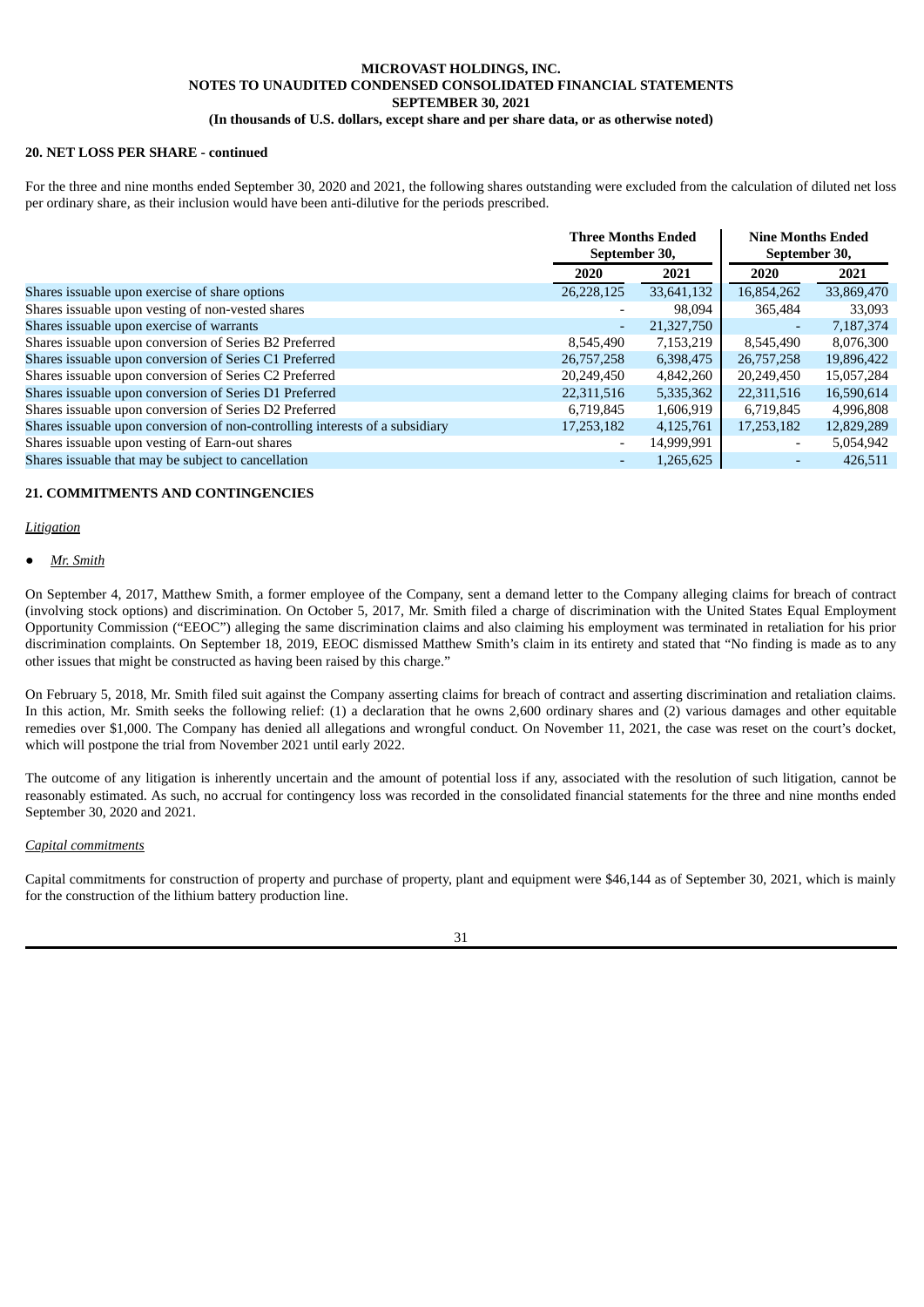#### **MICROVAST HOLDINGS, INC. NOTES TO UNAUDITED CONDENSED CONSOLIDATED FINANCIAL STATEMENTS SEPTEMBER 30, 2021 (In thousands of U.S. dollars, except share and per share data, or as otherwise noted)**

#### **21. COMMITMENTS AND CONTINGENCIES - continued**

#### *Lease commitments*

Future minimum payments under lease commitments as of September 30, 2021 were as follows:

|                                              | 2021   |
|----------------------------------------------|--------|
| Three months period ending December 31, 2021 | 1,004  |
| 2022                                         | 3,865  |
| 2023                                         | 3,310  |
| 2024                                         | 2,535  |
| 2025                                         | 2,111  |
| 2026                                         | 2,111  |
| Thereafter                                   | 19,100 |
| <b>Total Lease Liabilities</b>               | 34,036 |

#### **22. SUBSEQUENT EVENTS**

#### *New RSU and PSU Grants*

On October 27, 2021, the Company granted 265,399 RSUs and 265,399 PSUs to employees, subject to service and market conditions. The service condition requires the participant's continued employment with the Company through the applicable vesting date, and the market condition requires that the Company's Common Stock subsequent to the grant date above a specified level for a defined period of time.

#### *Acquisition of Building*

In October 2021, the Group acquired a building in Florida, United States, at the cost of \$11.0 million for research and development projects.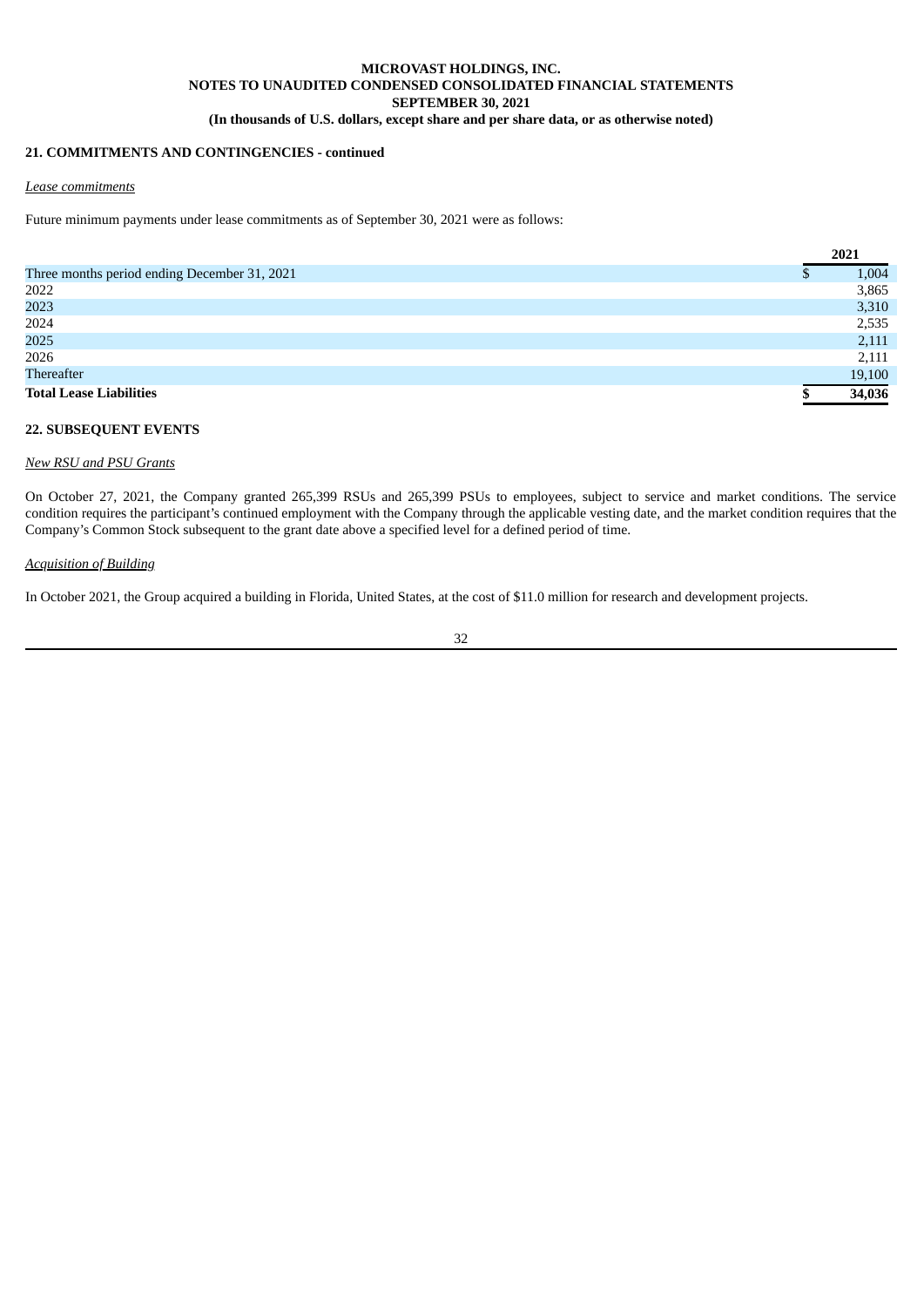#### <span id="page-35-0"></span>**Item 2. Management's Discussion and Analysis of Financial Condition and Results of Operations.**

References in this report (the "Report") to the "Company," "Microvast Holdings, Inc.," "Microvast," "our," "us" or "we" refer to Microvast Holdings, Inc. The following discussion and analysis of the Company's financial condition and results of operations should be read in conjunction with the unaudited interim condensed financial statements and the notes thereto contained elsewhere in this report. Certain information contained in the discussion and *analysis set forth below includes forward-looking statements that involve risks and uncertainties.*

#### **Completion of the Business Combination**

On July 23, 2021 (the "Closing Date"), Microvast Holdings, Inc. (formerly known as Tuscan Holdings Corp.) consummated the previously announced acquisition of Microvast, Inc., a Delaware corporation ("Microvast"), pursuant to the Agreement and Plan of Merger (the "Merger Agreement") dated February 1, 2021, between Tuscan Holdings Corp. ("Tuscan"), Microvast and TSCN Merger Sub Inc., a Delaware corporation ("Merger Sub"), pursuant to which Merger Sub merged with and into Microvast, with Microvast surviving the merger (the "Merger").

In connection with the Merger Agreement, Tuscan, MVST SPV LLC, a wholly owned subsidiary of Tuscan ("MVST SPV"), Microvast Power System (Huzhou) Co., Ltd., Microvast's majority owned subsidiary ("MPS"), certain MPS convertible loan investors (the "CL Investors") and certain minority equity investors in MPS (the "Minority Investors" and, together with the CL Investors, the "MPS Investors") and certain other parties entered into a framework agreement (the "Framework Agreement"), pursuant to which, among other things, (1) the CL Investors waived certain rights with respect to the convertible loans (the "Convertible Loans") held by such CL Investors that were issued under that certain Convertible Loan Agreement, dated November 2, 2018, among Microvast, MPS, such CL Investors and the MPS Investors (the "Convertible Loan Agreement") and, in connection therewith, certain affiliates of the CL Investors ("CL Affiliates") subscribed for 6,719,845 shares of common stock, \$0.0001 par value per share ("Common Stock"), of Tuscan in a private placement in exchange for MPS convertible loans (the "CL Private Placement").

In connection with the Merger Agreement, Tuscan entered into subscription agreements with (a) the holders of an aggregate of \$57,500,000 outstanding promissory notes issued by Microvast (the "Bridge Notes") pursuant to which Tuscan agreed to issue an aggregate of 6,736,106 shares of common stock upon conversion of the Bridge Notes (the "Bridge Notes Conversion"), and (b) a number of outside investors who agreed to purchase an aggregate of 48,250,000 shares of common stock at a price of \$10.00 per share, for an aggregate purchase price of \$482,500,000 (the "PIPE Financing").

The CL Private Placement, the Bridge Notes Conversion and the PIPE Financing closed contemporaneously with the closing under the Merger Agreement (collectively, the "Closing"). Upon the Closing of the Merger, the CL Private Placement, the Bridge Notes Conversion, the PIPE Financing and related transactions (collectively, the "Business Combination"), Microvast became a wholly-owned subsidiary of the Company, with the stockholders of Microvast becoming stockholders of the Company, and with the Company renamed "Microvast Holdings, Inc."

#### **Company's Business following the Business Combination**

We are a technology innovator for lithium batteries. We design, develop and manufacture battery systems for electric vehicles and energy storage that feature ultra-fast charging capabilities, long life and superior safety. Our vision is to solve the key constraints in electric vehicle development and in highperformance energy storage applications. We believe the ultra-fast charging capabilities of our battery systems make charging electric vehicles as convenient as fueling conventional vehicles. We believe that the long battery life of our battery systems also reduces the total cost of ownership of electric vehicles and energy storage applications.

We offer our customers a broad range of cell chemistries: LTO, LFP, NMC-1 and NMC-2. Based on our customer's application, we design, develop and integrate the preferred chemistry into our cell, module and pack manufacturing capabilities. Our strategic priority is to offer these battery solutions for commercial vehicles and energy storage systems. We define commercial vehicles as light, medium, heavy-duty trucks, buses, trains, mining trucks, marine applications, automated guided and specialty vehicles. For energy storage applications, we focus on high-performance applications such grid management and frequency regulation.

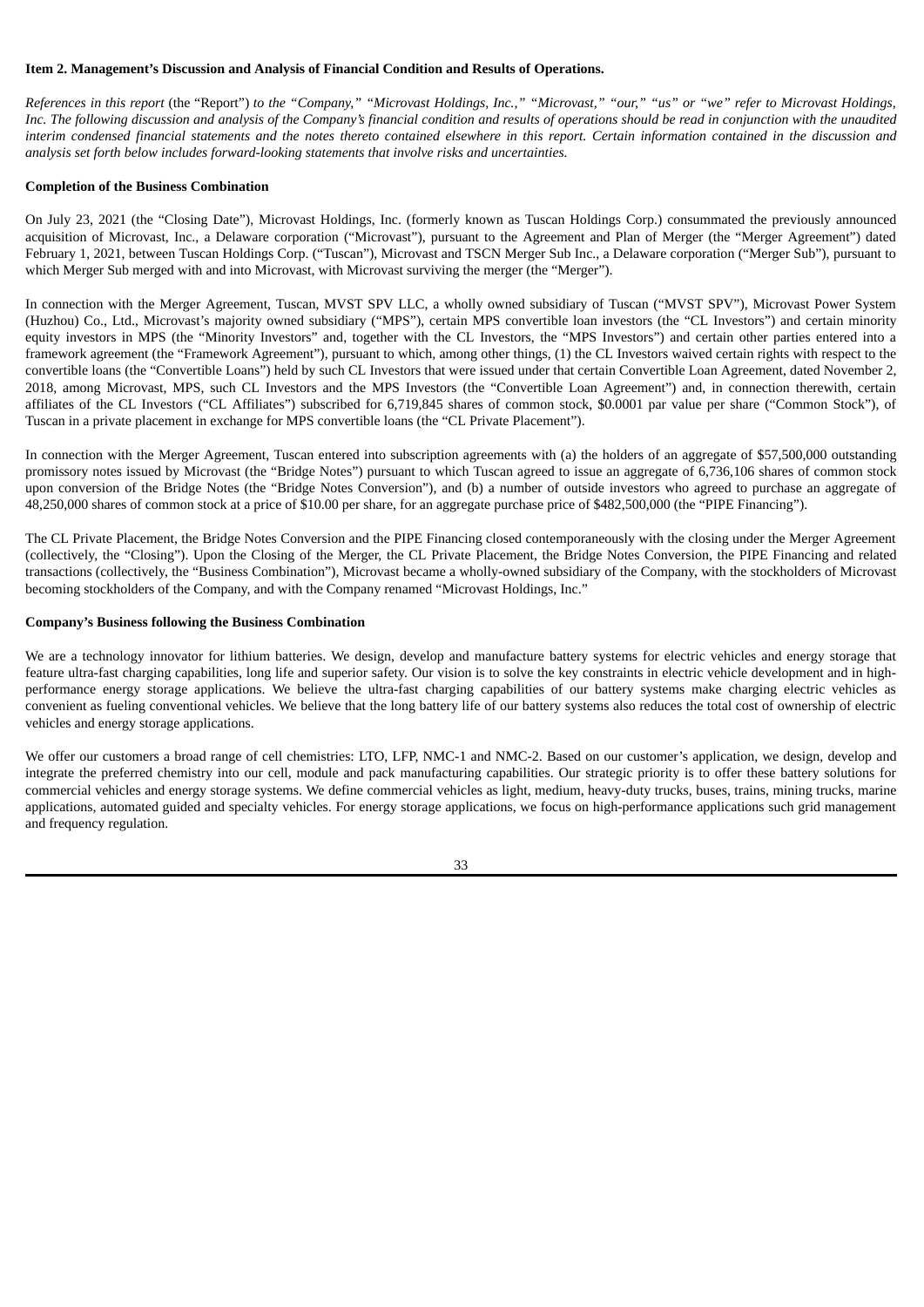Additionally, as a vertically integrated battery company, we design, develop and manufacture the following battery components: cathode, anode, electrolyte and separator. We will also market our FCG cathode and polyaramid separator to passenger car original equipment manufacturers ("OEMs") and consumer electronics manufacturers.

Since we launched our first ultra-fast battery system in 2009, we have sold and delivered approximately 2,422.3 MWh of battery systems. As of September 30, 2021, we had a backlog order of approximately \$52.7 million for our battery systems equivalent to approximately 214.6 MWh, compared to the backlog order of approximately \$31.9 million for our battery systems equivalent to approximately 90.8 MWh as of September 30, 2020. Our revenue for the three months ended September 30, 2021 increased \$6.1 million, or 20.0%, compared to the same period in 2020.

After initially focusing on the PRC and Asia & Pacific region, we have expanded our presence and product promotion to Europe and the United States to capitalize on their rapidly growing electrification markets.

In Europe, we have delivered over 1,500 units of ultra-fast charging battery systems to bus OEMs and operators as of September 30, 2021. Smallscale prototype projects are ongoing with regard to sports cars, commercial vehicles, trucks, port equipment and marine applications. In addition, we are jointly developing electric power-train solutions with leading commercial vehicle OEMs and a first-tier automotive supplier using LTO, NMC1 and NMC2 technologies.

#### **Key Factors Affecting Our Performance**

We believe that our future success will be dependent on several factors, including those discussed below. While these areas represent opportunities for us, they also represent challenges and risks that we must successfully address in order to continue the growth of our business and improve our results of operations.

#### *Technology and Product Innovation*

Our financial performance is driven by development and sales of new products with innovative technology. Our ability to develop innovative technology has been and will continue to be dependent on our dedicated research team. In the future, we intend to continue to invest in R&D in order to continually develop and introduce innovative products. We expect our results of operations will continue to be impacted by our ability to develop new products with improved performance and reduced ownership cost, as well as the cost of our R&D efforts.

#### *Market Demand*

Our revenue and profitability depend substantially on the demand for battery systems and battery components, which is driven by the growth of the commercial and passenger electric vehicle and energy storage markets. Many factors contribute to the development of electric vehicles sector, including product innovation, general economic and political conditions, environmental concerns, energy demand, government support and economic incentives. While governmental economic incentives and mandates can drive market demand for electric vehicles, and as a result, battery systems and components, governmental economic incentives are being gradually reduced or eliminated, any reduction or elimination of governmental economic incentives may result in reduced demand for our products and adversely affect our financial performance.

#### *Manufacturing Capacity*

Our growth depends on being able to meet anticipated demand for our products. In order to do this, we will need to increase our manufacturing capacity. We expect to use some of the proceeds from the Business Combination to expand our manufacturing facilities to increase our manufacturing output to address our backlog and to capture growing market opportunities. The capacity expansion will be carried out in a measured manner based on our ongoing assessment of medium- and long-term demand for our solutions. Our planned capacity expansion will require significant capital expenditures and will require corresponding expansion of our supporting infrastructure, further development of our sales and marketing team, expansion of our customer base and strengthened quality control.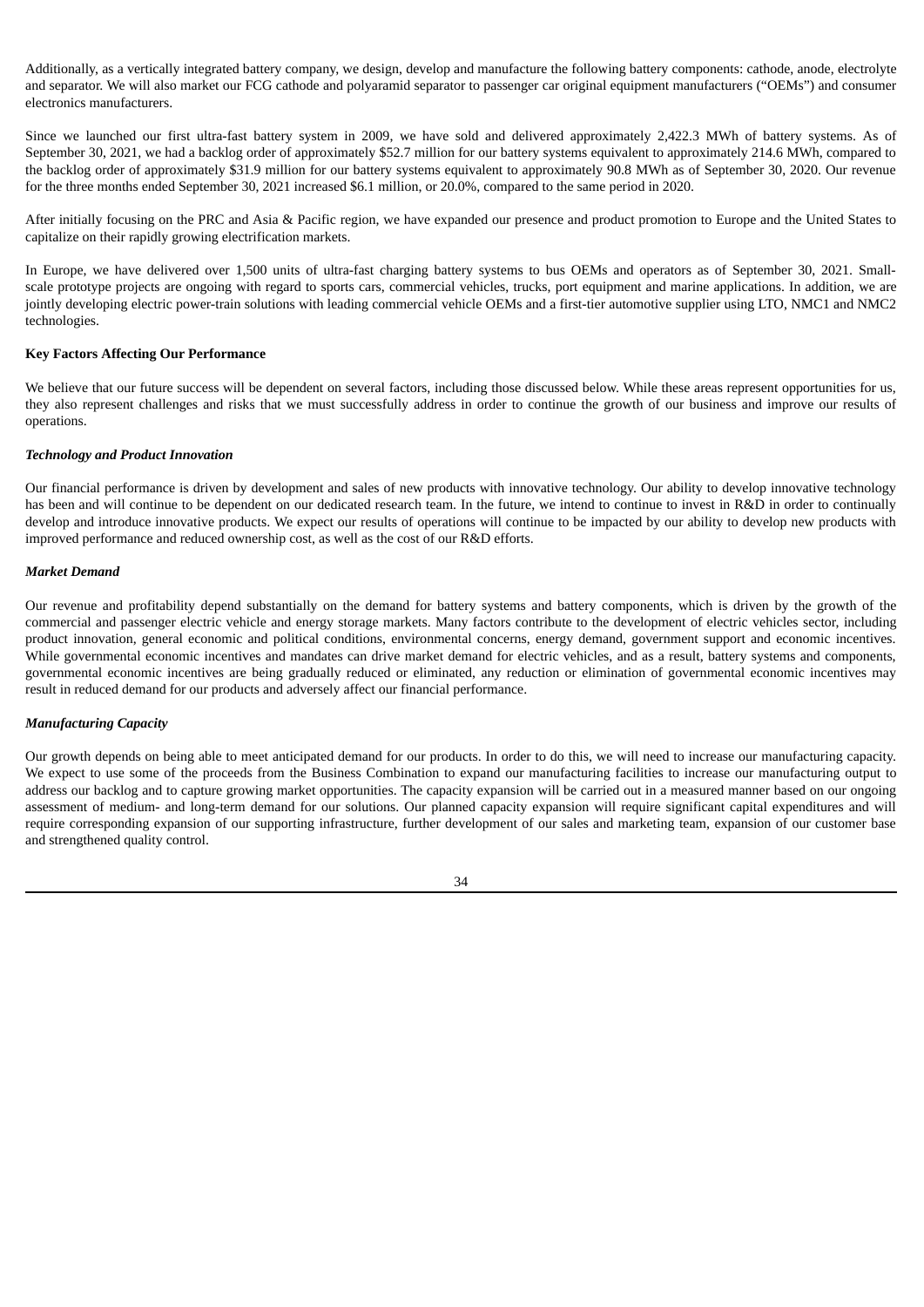#### *Sales Geographic Mix*

After primarily being focused on the PRC and Asia & Pacific region, we are expanding our presence and product promotion to Europe and the United States to capitalize on the rapidly growing elective vehicle markets in those geographies. As we expand our geographic focus to Europe and the United States, we believe sales of our products in Europe and the United States will generate higher gross margins. It has been our experience that buyers in Europe and the United States are more motivated by the technologies, quality and total cost ownership of our products than are buyers in the PRC, making them less sensitive to the price of our products than are similarly situated buyers in the PRC. Therefore, the geographic source of our revenue will have an impact on our revenue and gross margins.

#### *Manufacturing Costs*

Our profitability may also be affected by our ability to effectively manage our manufacturing costs. Our manufacturing costs are affected by fluctuations in the price of raw materials. If raw material prices increase, we will have to offset these higher costs either through price increases to our customers or through productivity improvements. Our ability to control our raw materials costs is also dependent on our ability to negotiate with our suppliers for a better price, and our ability to source raw materials from reliable suppliers in a cost-efficient manner. In addition, we expect that an increase in our sales volume will enable us to lower our manufacturing costs through economies of scale.

#### *Regulatory Landscape*

We operate in an industry that is subject to many established environmental regulations, which have generally become more stringent over time, particularly with respect to hazardous waste generation and disposal and pollution control. These regulations affect the cost of our products and our gross margins. We are also affected by regulations in our target markets such as economic incentives to purchasers of electric vehicles, tax credits for electric vehicle manufacturers, and economic penalties that may apply to a car manufacturer based on its fleet-wide emissions. Each of these regulations may expand the market size of electric vehicles, which would in turn benefit us. We have operations and sales in the PRC, the Asia & Pacific region, Europe and the United States and, as a result, changes in trade restrictions and tariffs could impact our ability to meet projected sales or margins.

#### *COVID-19*

To date, COVID-19 has had an adverse impact on our sales, operations, supply chains, and distribution systems, and has resulted in a one-month shutdown of our factories and in delivery delays. During the nine months ended September 30, 2021, we faced unanticipated challenges caused by the continued impact of global pandemic. Certain customers deferred their purchases due to the pandemic. Due to precautionary measures related to COVID-19 and resulting global economic impacts, we may experience further reductions in demand for certain of our products.

#### **Basis of Presentation**

We currently conduct our business through one operating segment. Our historical results are reported in accordance with U.S. GAAP and in U.S. dollars.

#### **Liquidity and Capital Resources**

Since inception, we have financed our operations primarily from capital contributions from equity holders, issuance of convertible notes and bank borrowings. As of September 30, 2021, our principal sources of liquidity were our cash and cash equivalents in the amount of \$572.6 million.

As of September 30, 2021, we had bank borrowings of \$22.9 million, the terms of which range from 6 months to 12 months. The interest rates of our bank borrowings ranged from 5% to 6.31% per annum. As of September 30, 2021, we had convertible bonds of \$73.1 million, with interest rates ranging from 0% to 4%. The convertible bonds are due as follows: \$29.2 million in 2023; \$29.2 million in 2024; and \$14.7 million in 2026. As of September 30, 2021, we were in compliance with all material terms and covenants of our loan agreements, credit agreements, bonds and notes.

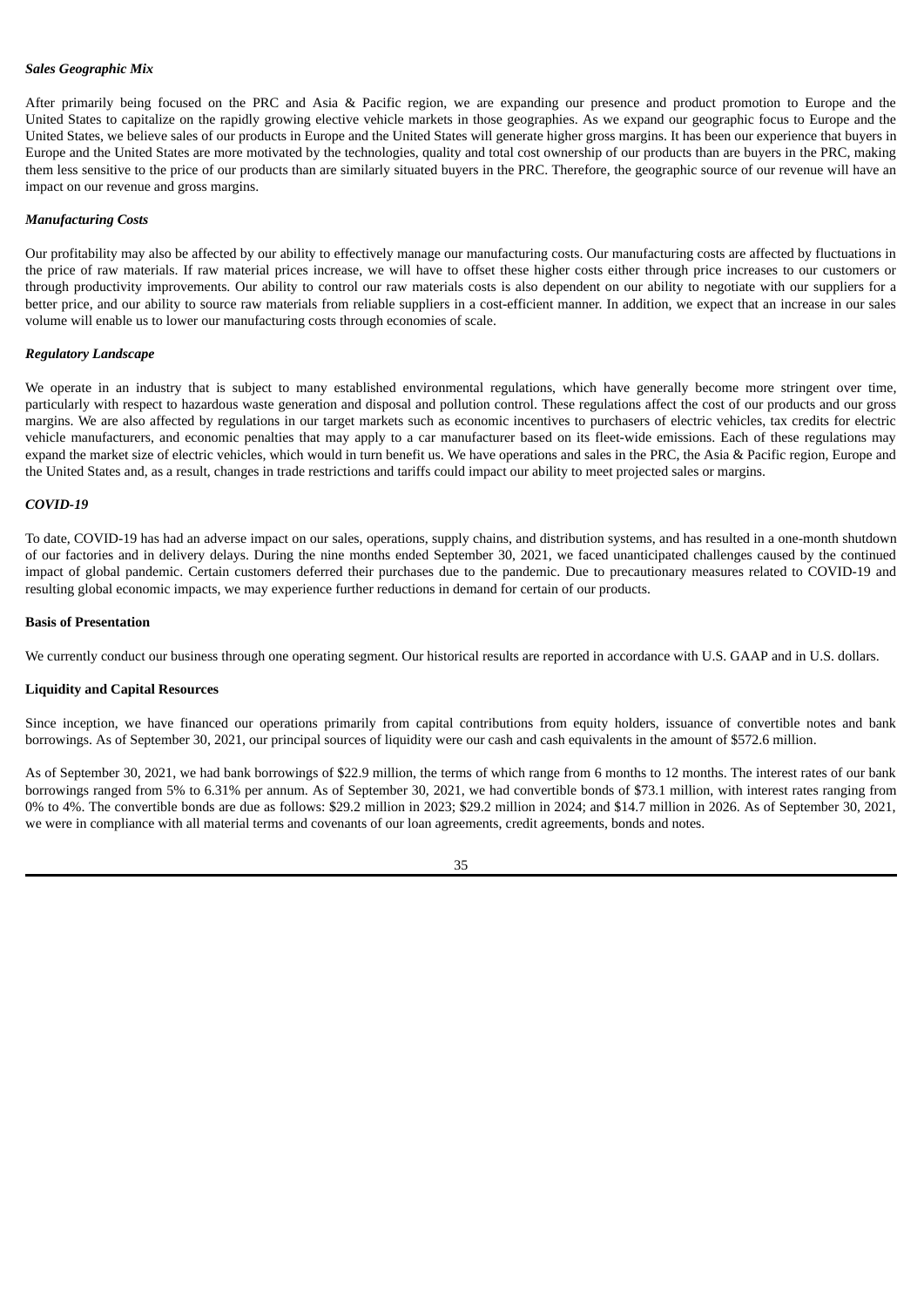The consolidated net cash position as of September 30, 2021 included cash, cash equivalents and restricted cash of \$80.7 million held by our PRC subsidiaries that is not available to fund domestic operations unless funds are repatriated. Should we need to repatriate to the U.S. part or all of the funds held by our PRC subsidiaries, we would need to accrue and pay withholding taxes equivalent to 10% of the funds repatriated. We do not intend to pay any cash dividends on our common stock in the foreseeable future and intend to retain all of the available funds and any future earnings for use in the operation and expansion of our business in the PRC, the EU and the United States.

On July 23, 2021, the Business Combination was completed. The net proceeds from the Merger include \$708.4 million cash to be retained for the purposes of working capital, business expansion and capital expenditure. We believe we will be able to meet our working capital requirements for at least the next 12 months.

#### *Cash Flows*

The following table provides a summary of our cash flow data for the periods indicated:

|                                                     | <b>Nine Months Ended</b><br>September 30, |           |
|-----------------------------------------------------|-------------------------------------------|-----------|
|                                                     | 2020                                      | 2021      |
| Amount in thousands                                 |                                           |           |
| Net cash provided by (used in) operating activities | 5.799                                     | (24, 653) |
| Net cash used in investing activities               | (14, 425)                                 | (40,718)  |
| Net cash (used in) provided by financing activities | (2,360)                                   | 634,370   |

#### *Cash Flows from Operating Activities*

During the nine months ended September 30, 2021, our operating activities used \$24.7 million in cash. This decrease in cash consisted of (1) \$19.5 million in cash paid after adjusting our net loss for non-cash and non-operating items, of which \$14.4 million is depreciation of property, plant and equipment, \$9.9 million loss on change in fair value of convertible notes, and \$1.1 million gain on change in fair value of warrant; (2) \$5.2 million decrease in cash flows from operating assets and liabilities including \$20.2 million cash inflow due to collection of accounts receivable and notes receivable.

#### *Cash Flows from Investing Activities*

During the nine months ended September 30, 2021, cash used in investing activities totaled \$40.7 million. This cash outflow primarily consisted of capital expenditures related to purchase of property and equipment in connection with our expansion plans.

#### *Cash Flows from Financing Activities*

During the nine months ended September 30, 2021, cash provided by financing activities totaled \$634.4 million. This cash inflow was a result of \$26.6 million proceeds from bank borrowings, \$57.5 million proceeds from the issuance of convertible notes to new investors and \$708.4 million from Merger and PIPE financing, partially offset by \$15.7 million repayment on bank borrowings and \$139.0 payment to exited noncontrolling interests and \$3.4 million payment for transaction fee.

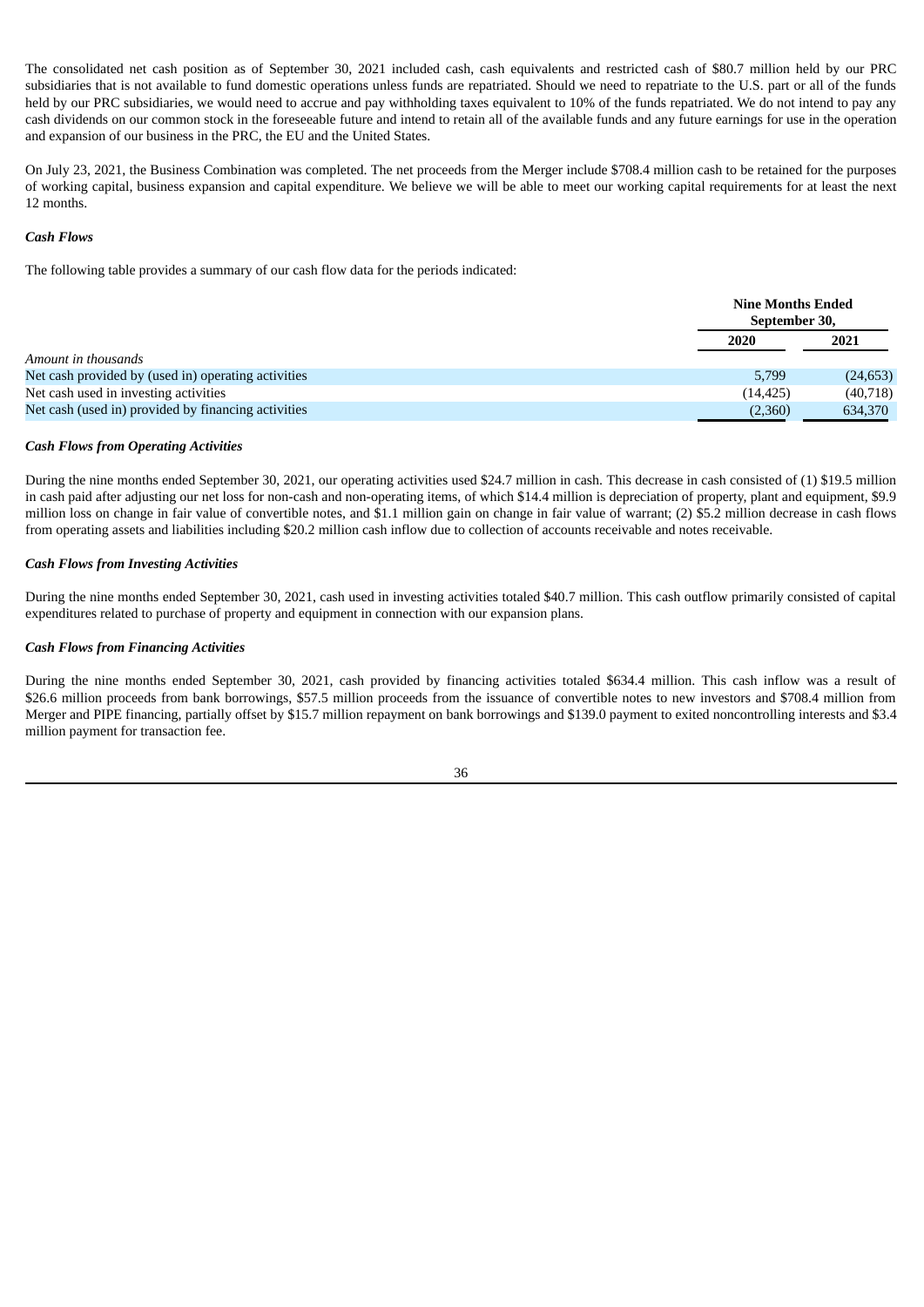#### **Components of Results of Operations**

#### *Revenue*

We derive revenue from the sales of our electric battery products, including LpTO, LpCO, MpCo and HnCo battery power systems. While we have historically marketed and sold our products primarily in the PRC, we are also expanding our sales presence internationally. The following table sets forth a breakdown of our revenue by major geographic regions in which our customers are located, for the periods indicated:

|                       |  | Three Months Ended September 30, |         |     |        |         |  |  |  |  |  |  |  |
|-----------------------|--|----------------------------------|---------|-----|--------|---------|--|--|--|--|--|--|--|
|                       |  | 2020                             |         |     | 2021   |         |  |  |  |  |  |  |  |
| (In thousands)        |  | Amt                              |         | Amt |        | $\%$    |  |  |  |  |  |  |  |
| Asia & Pacific Region |  | 23,945                           | 78% \$  |     | 31,792 | 86%     |  |  |  |  |  |  |  |
| Europe                |  | 6.446                            | 21%     |     | 4,908  | 13%     |  |  |  |  |  |  |  |
| <b>Others</b>         |  | 362                              | $1\%$   |     | 194    | $1\%$   |  |  |  |  |  |  |  |
| Total                 |  | 30,753                           | $100\%$ |     | 36,894 | $100\%$ |  |  |  |  |  |  |  |

|                       | Nine Months Ended September 30, |           |      |        |       |  |  |  |  |  |  |
|-----------------------|---------------------------------|-----------|------|--------|-------|--|--|--|--|--|--|
|                       | 2020                            |           | 2021 |        |       |  |  |  |  |  |  |
| (In thousands)        | Amt                             | $\%$      |      | Amt    | %     |  |  |  |  |  |  |
| Asia & Pacific Region | 42,632                          | $72\%$ \$ |      | 73,360 | 87%   |  |  |  |  |  |  |
| Europe                | 16,376                          | 27%       |      | 11,466 | 13%   |  |  |  |  |  |  |
| <b>Others</b>         | 392                             | $1\%$     |      | 378    | $0\%$ |  |  |  |  |  |  |
| Total                 | 59,400                          | $100\%$   |      | 85.204 | 100%  |  |  |  |  |  |  |

We have historically derived a portion of our revenue in a given reporting period from a limited number of key customers, which varied from period to period. The following table summarizes net revenues from customers that accounted for over 10% of our net revenues for the periods indicated:

|   |       | <b>Three Months Ended</b><br>September 30, |  |  |
|---|-------|--------------------------------------------|--|--|
|   | 2020  | 2021                                       |  |  |
| A | 18%   | $-$ %                                      |  |  |
| B | $-$ % | 17%                                        |  |  |
|   |       | <b>Nine Months Ended</b><br>September 30,  |  |  |
|   | 2020  | 2021                                       |  |  |
| Ċ | 11%   | $-$ %                                      |  |  |
| A | 10%   | $-$ %                                      |  |  |
| D | $-$ % | 12%                                        |  |  |
| B | $-$ % | 11%                                        |  |  |

### *Cost of Revenue and Gross Profit*

Cost of revenues includes the cost of manufacturer costs of finished goods, salaries and related personnel expenses, including stock-based compensation, warranty costs and depreciation and related expenses that are directly attributable to the manufacturing of products.

Gross profit is equal to revenue less cost of revenues. Gross profit margin is equal to gross profit divided by revenue.

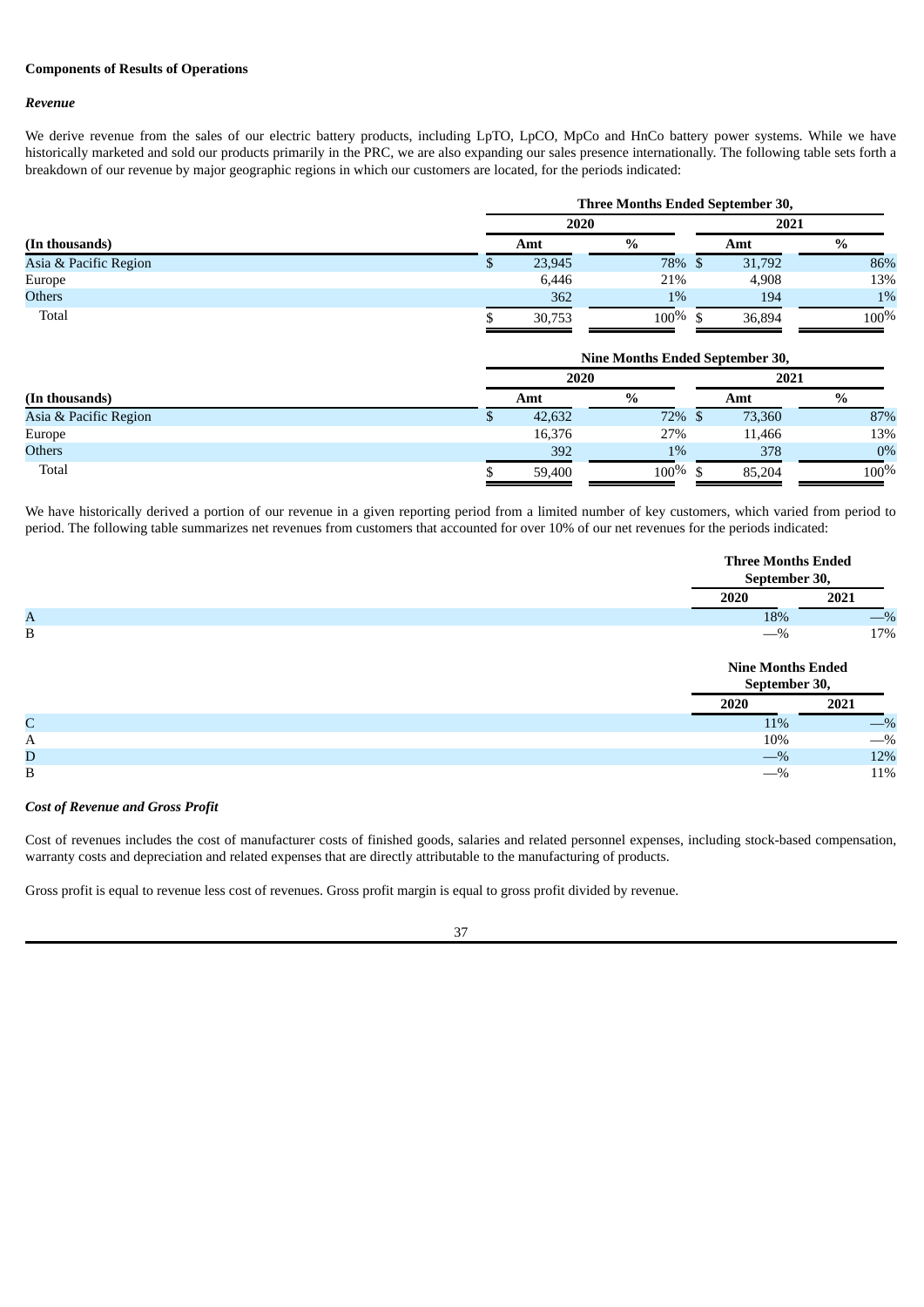#### *Operating Expense*

Operating expenses consist of selling and marketing, general and administrative and research and development expenses.

*Selling and marketing expenses*. Selling and marketing expenses consist primarily of personnel-related costs associated with our sales and marketing functions, including stock-based compensation, and other expenses related to advertising and promotions of our products. We intend to hire additional sales personnel, initiate additional marketing programs and build additional relationships with our customers. Accordingly, we expect that our selling and marketing expenses will continue to increase in absolute dollars in the long term as we expand our business.

*General and administrative expenses*. General and administrative expenses consist primarily of personnel-related expenses associated with our executive, including stock-based compensation, legal, finance, human resource and information technology functions, as well as fees for professional services, depreciation and amortization and insurance expenses. We expect to incur additional costs as we hire personnel and enhance our infrastructure to support the anticipated growth of our business.

*Research and development expenses*. Research and development expenses consist primarily of personnel-related expenses, including stock-based compensation, raw material expenses relating to materials used for experiments, utility expenses and depreciation expenses attributable to research and development activities. Over time, we expect our research and development expense to increase in absolute dollars as we continue to make significant investments in developing new products, applications, functionality and other offerings.

#### *Subsidy Income*

Government subsidies represent government grants received from local government authorities. The amounts of and conditions attached to each subsidy were determined at the sole discretion of the relevant governmental authorities. Our subsidy income is non-recurring in nature.

#### *Other Income and Expenses*

Other income and expenses consist primarily of interest expense associated with our debt financing arrangements, interest income earned on our cash balances, gains and losses from foreign exchange conversion, and gains and losses on disposal of assets.

#### *Income Tax Expense*

We are subject to income taxes in the United States and foreign jurisdictions in which we do business, namely the PRC, Germany and the United Kingdom. These foreign jurisdictions have statutory tax rates different from those in the United States. Accordingly, our effective tax rates will vary depending on the relative proportion of foreign to U.S. income, the absorption of foreign tax credits, changes in the valuation of our deferred tax assets and liabilities and changes in tax laws. We regularly assess the likelihood of adverse outcomes resulting from the examination of our tax returns by the U.S. Internal Revenue Service (the "IRS"), and other tax authorities to determine the adequacy of our income tax reserves and expense. Should actual events or results differ from our current expectations, charges or credits to our income tax expense may become necessary. Any such adjustments could have a significant impact on our results of operations.

Income tax in the PRC is generally calculated at 25% of the estimated assessable profit of our subsidiaries in the PRC, except that two of our PRC subsidiaries were qualified as "High and New Tech Enterprises" and thus enjoyed a preferential income tax rate of 15%. Federal corporate income tax rate of 21% is applied for our U.S. entity. Income tax in the United Kingdom is calculated at an average tax rate of 19% of the estimated assessable profit of our subsidiary in the United Kingdom. German enterprise income tax, which is a combination of corporate income tax and trade tax, is calculated at 31.9% of the estimated assessable profit of our subsidiary in Germany.

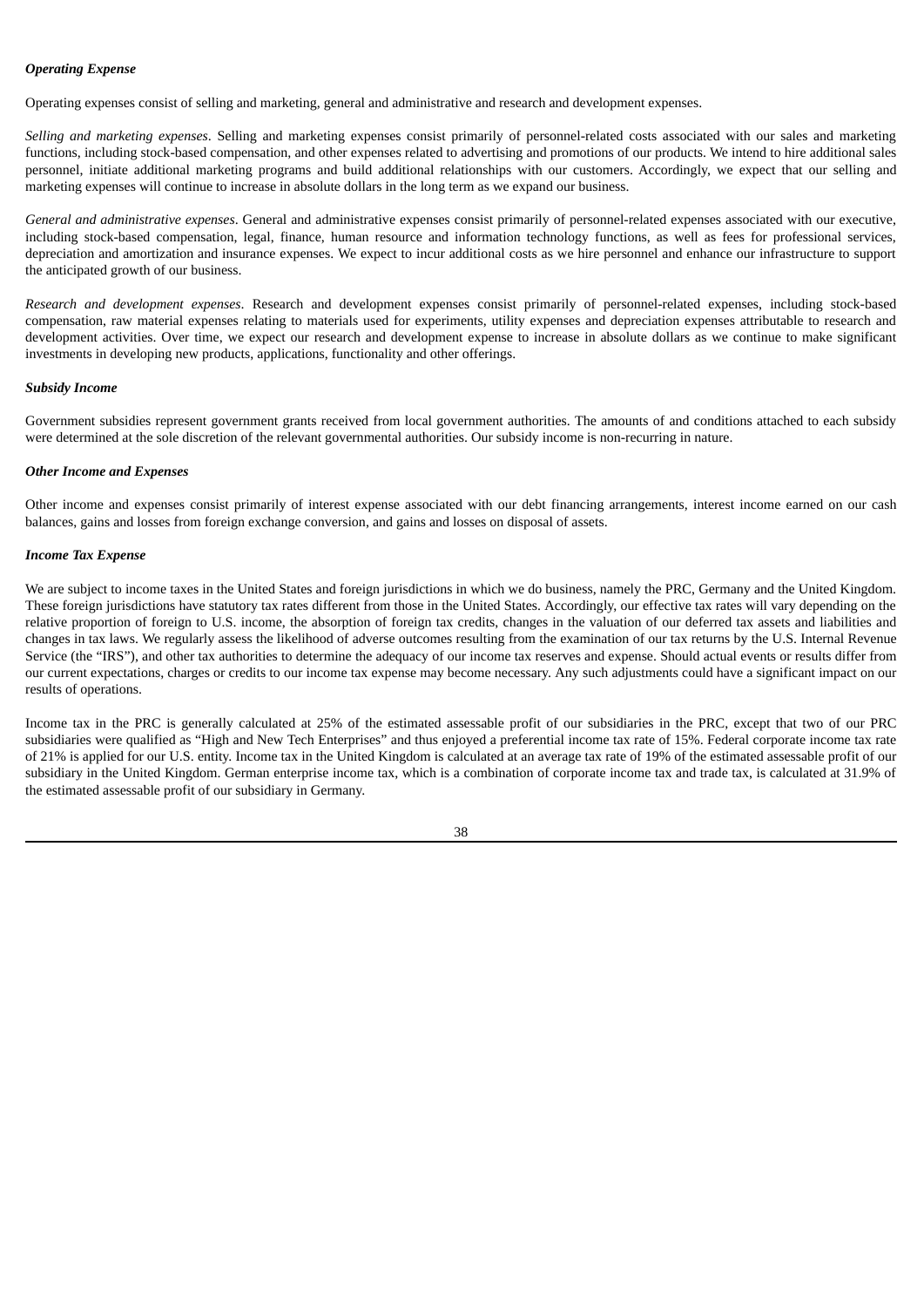#### **Results of Operations**

#### *Comparison of the Three Months Ended September 30, 2021 to the Three Months Ended September 30, 2020*

The following table sets forth our historical operating results for the periods indicated:

|                                                    | <b>Three Months Ended</b><br>September 30, |            | \$            | $\%$<br><b>Change</b> |  |
|----------------------------------------------------|--------------------------------------------|------------|---------------|-----------------------|--|
|                                                    | 2020                                       | 2021       | <b>Change</b> |                       |  |
| <b>Revenues</b>                                    | 30,753                                     | 36,894     | 6,141         | 20.0%                 |  |
| Cost of revenues                                   | (27, 075)                                  | (72,779)   | (45, 704)     | 168.8%                |  |
| Gross profit/(loss)                                | 3,678                                      | (35, 885)  | (39, 563)     | $(1,075.7)\%$         |  |
|                                                    | 12.0%                                      | $(97.3)\%$ |               |                       |  |
| <b>Operating expenses:</b>                         |                                            |            |               |                       |  |
| General and administrative expenses                | (4,721)                                    | (57,058)   | (52, 337)     | 1,108.6%              |  |
| Research and development expenses                  | (4,558)                                    | (13,518)   | (8,960)       | 196.6%                |  |
| Selling and marketing expenses                     | (3, 456)                                   | (7,380)    | (3,924)       | 113.5%                |  |
| <b>Total operating expenses</b>                    | (12, 735)                                  | (77, 956)  | (65, 221)     | 512.1%                |  |
| Subsidy income                                     | (39)                                       | 545        | 584           | $(1,497.4)\%$         |  |
| <b>Operating loss</b>                              | (9,096)                                    | (113,296)  | (104, 200)    | 1,145.6%              |  |
| Other income and expenses:                         |                                            |            |               |                       |  |
| Interest income                                    | 66                                         | 97         | 31            | 47%                   |  |
| Interest expense                                   | (1,397)                                    | (1,247)    | 150           | $(10.7)\%$            |  |
| Other income (expense), net                        | 68                                         | (19)       | (87)          | $(127.9)\%$           |  |
| Loss on changes in fair value of convertible notes |                                            | (3,018)    | (3,018)       | $(100.0)\%$           |  |
| Gain on change in fair value of warrant liability  |                                            | 1,113      | 1,113         | 100.0%                |  |
| Loss before income tax                             | (10, 359)                                  | (116,370)  | (106, 011)    | 1,023.4%              |  |
| Income tax benefit (expense)                       | 270                                        | (106)      | (376)         | $(139.3)\%$           |  |
| Loss                                               | (10,089)                                   | (116, 476) | (106, 387)    | 1,054.5%              |  |

#### *Revenue*

Our revenue increased from approximately \$30.8 million for three months ended September 30, 2020 to approximately \$36.9 million for the same period in 2021 primarily driven by the increase in sales of battery cell products to new customers and the increase in sales to existing customers in the Asia & Pacific region.

#### *Cost of Revenue and Gross Profit*

Our cost of sales for the three months ended September 30, 2021 increased \$45.7 million, or 168.8%, compared to the same period in 2020.

Our gross profit margin decreased from 12.0% for the three months ended September 30, 2020 to (97.3%) for the same period in 2021. The increase in cost of sales and the decrease in gross margin was primarily due to (i) increase in product warranty cost, (ii) increases in material prices since the end of 2020, (iii) disposal of some legacy product at or below their original costs to produce, (iv) an increase in the share-based compensation expense recorded since the third quarter of 2021, and (v) a lower volume of orders placed for a specific manufacturing line as a result of the industry-wide semiconductor shortage, which resulted in a higher manufacturing cost per unit.

Certain legacy products that were sold during 2017 and 2018 to our PRC-based customers did not meet our high standards and experienced performance issues. Following a rigorous root cause analysis completed in October 2021, we determined that a component sourced from a third-party supplier was not meeting the Company's performance standards. It is our expectation that these legacy products will need to be replaced before the expiration of the product warranty in their respective sales contracts with our customers.

We believe this issue is limited to this legacy product which we ceased selling in late 2018, as the component was not incorporated into any other products. Accordingly, we feel it is prudent to take an additional warranty reserve and the accrued cost of \$35.6 million for the three months ended September 30, 2021.

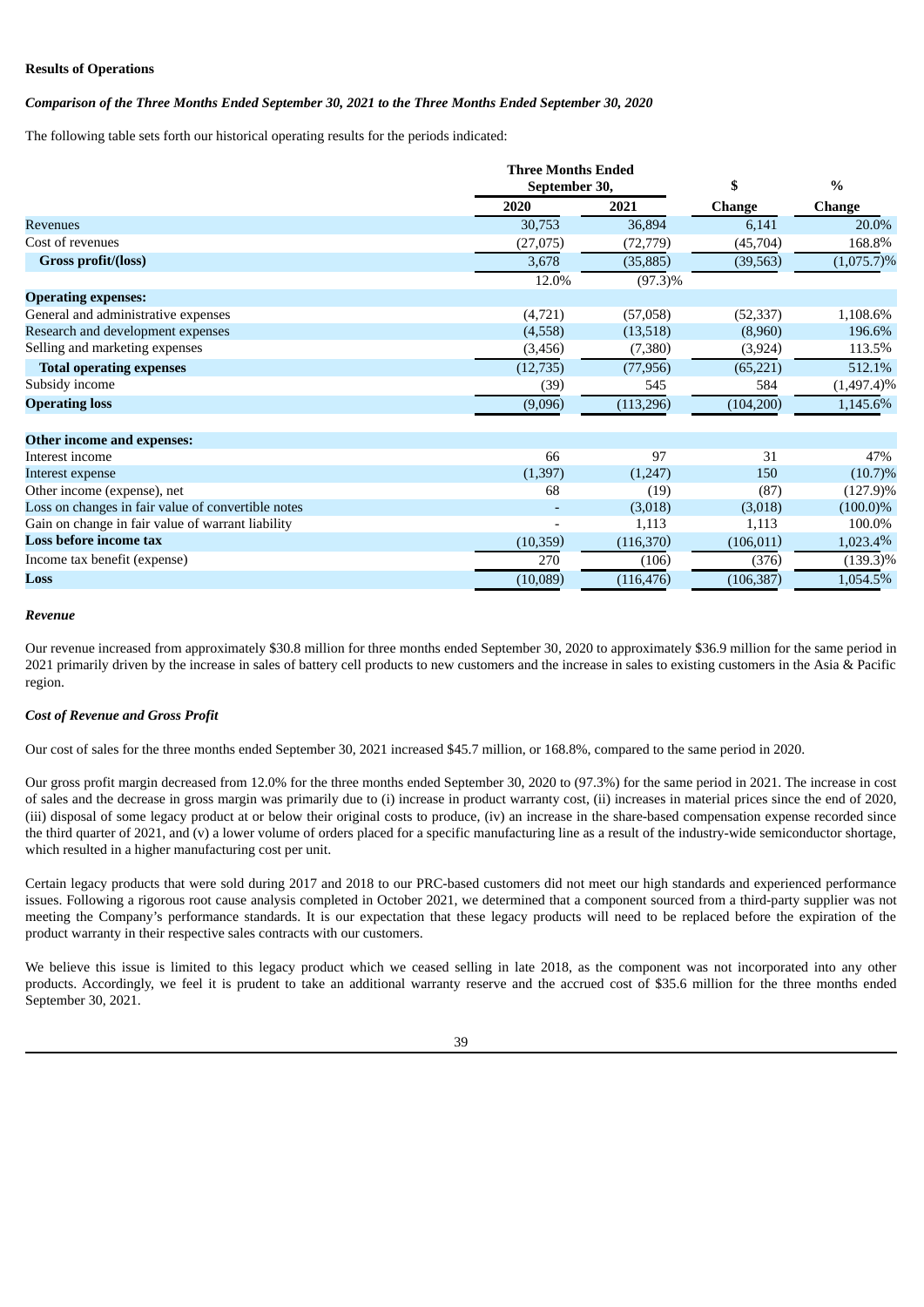#### *Operating Expense*

#### *Selling and Marketing*

Selling and marketing expenses for the three months ended September 30, 2021 increased \$3.9 million, or 113.5%, compared to the same period in 2020. The increase in selling and marketing expenses was primarily due to increased personnel-related expenses as we increased headcount of our sales and marketing team and the increased share-based compensation expense recorded during the third quarter of 2021.

#### *General and Administrative*

General and Administrative expenses for the three months ended September 30, 2021 increased \$52.3 million, or 1,108.6%, compared to the same period in 2020. The increase in General and Administrative expenses was primarily due to increased administrative headcount to support our overall growth and the increased share-based compensation expense recorded during the third quarter of 2021.

#### *Research and Development*

Research and Development expenses for the three months ended September 30, 2021 increased \$9.0 million, or 196.6%, compared to the same period in 2020. The increase in Research and Development expenses was primarily due to (i) increased costs of materials used for experiments due to more testing activities; (ii) increased personnel-related expenses as we increased headcount of our research team as a result of our efforts to further develop and enhance our products; and (iii) the increased share-based compensation expense recorded during the third quarter of 2021.

#### *Loss on changes in fair value of convertible notes*

In the three months ended September 30, 2021, we incurred a loss of \$3.0 million due to changes in fair value of convertible notes in connection with the issuance of convertible notes in January and February 2021 to new investors.

#### *Gain on change in fair value of warrant liability*

In the three months ended September 30, 2021, we incurred gain of \$1.1 million due to change in fair value of warrant liability.

#### *Comparison of the Nine Months Ended September 30, 2021 to the Nine Months Ended September 30, 2020*

The following table sets forth our historical operating results for the periods indicated:

|                                                    | <b>Nine Months Ended</b><br>September 30, |            | \$            | $\frac{0}{0}$ |
|----------------------------------------------------|-------------------------------------------|------------|---------------|---------------|
|                                                    | 2020                                      | 2021       | <b>Change</b> | <b>Change</b> |
| Revenues                                           | 59,400                                    | 85,204     | 25,804        | 43.4%         |
| Cost of revenues                                   | (50,950)                                  | (129, 100) | (78, 150)     | 153.4%        |
| Gross profit/(loss)                                | 8,450                                     | (43,896)   | (52, 346)     | $(619.5)\%$   |
| <b>Operating expenses:</b>                         |                                           |            |               |               |
| General and administrative expenses                | (12,670)                                  | (67, 810)  | (55, 140)     | 435.2%        |
| Research and development expenses                  | (12,518)                                  | (23, 199)  | (10,681)      | 85.3%         |
| Selling and marketing expenses                     | (9,464)                                   | (14,242)   | (4,778)       | 50.5%         |
| <b>Total operating expenses</b>                    | (34, 652)                                 | (105, 251) | (70, 599)     | 203.7%        |
| Subsidy income                                     | 802                                       | 2,676      | 1,874         | 233.7%        |
| <b>Operating loss</b>                              | (25, 400)                                 | (146, 471) | (121, 071)    | 476.7%        |
| Other income and expenses:                         |                                           |            |               |               |
| Interest income                                    | 502                                       | 304        | (198)         | $(39.4)\%$    |
| Interest expense                                   | (4,234)                                   | (4,630)    | (396)         | 9.4%          |
| Other income, net                                  | 63                                        | 25         | (38)          | $(60.3)\%$    |
| Loss on changes in fair value of convertible notes |                                           | (9,861)    | (9,861)       | $(100.0)\%$   |
| Gain on change in fair value of warrant liability  |                                           | 1,113      | 1,113         | 100.0%        |
| Loss before income tax                             | (29,069)                                  | (159, 520) | (130, 451)    | 448.8%        |
| Income tax expense                                 | (5)                                       | (324)      | (319)         | 6,380.0%      |
| Loss                                               | (29,074)                                  | (159, 844) | (130,770)     | 449.8%        |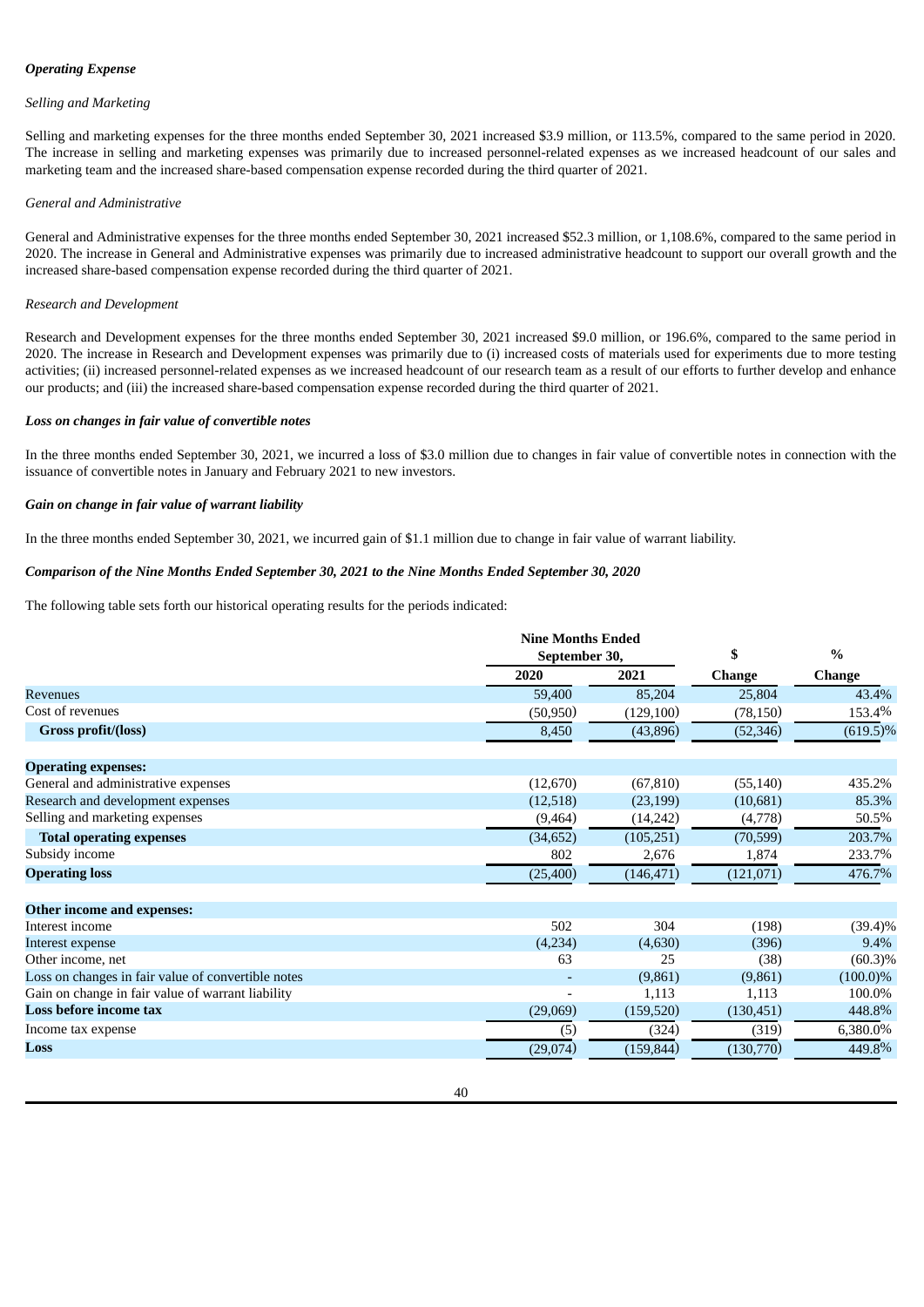#### *Revenue*

Our revenue increased from approximately \$59.4 million for the nine months ended September 30, 2020 to approximately \$85.2 million for the same period in 2021 primarily driven by the increase in sales of battery cell products to new customers and the increase in sales to existing customers in the Asia & Pacific region.

#### *Cost of Revenue and Gross Profit*

Our cost of sales for the nine months ended September 30, 2021 increased \$78.2 million, or 153.4%, compared to the same period in 2020.

Our gross profit margin decreased from 14.2% for the nine months ended September 30, 2020 to (51.5)% for the same period in 2021. The increase in cost of sales and the decrease in gross margin was primarily due to (i) increases in product warranty cost, (ii) increases in material prices since the end of 2020, (v) disposal of some legacy product at or below their original costs to produce, (iv) an increase in the share-based compensation expense recorded since the third quarter of 2021, (v) the proportionally higher sales to PRC customers with lower average selling price compared with the price to customers outside PRC, and (vi) a lower volume of orders placed for a specific manufacturing line as a result of the industry-wide semiconductor chip shortage, which resulted in a higher manufacturing cost per unit.

Certain products we sold during 2017 and 2018 to our PRC based customers recently experienced performance that does not meet our high standards. Following a rigorous root cause analysis completed in the third quarter of 2021, we determined that a component sourced from a third-party supplier was not meeting the Company's performance standards. It is our expectation that these legacy products will need to be replaced before the expiration of the product warranty in their respective sales contracts with our customers.

We believe this issue is limited to this legacy product which we ceased selling in late 2018, as the component was not incorporated into any other products. Accordingly, we feel it is prudent to take an additional warranty reserve and the accrued cost for nine months ended September 30, 2021 was \$44.6 million.

#### *Operating Expense*

#### *Selling and Marketing*

Selling and marketing expenses for the nine months ended September 30, 2021 increased \$4.8 million, or 50.5%, compared to the same period in 2020. The increase in selling and marketing expenses was primarily due to the expansion into Europe and the share-based compensation expense recorded during the third quarter of 2021.

#### *General and Administrative*

General and Administrative expenses for the nine months ended September 30, 2021 increased \$55.1 million, or 435.2%, compared to the same period in 2020. The increase in General and Administrative expenses was primarily due to increased administrative headcount to support our overall growth and the share-based compensation expense recorded during the third quarter of 2021.

#### *Research and Development*

Research and Development expenses for the nine months ended September 30, 2021 increased \$10.7 million, or 85.3%, compared to the same period in 2020. The increase in Research and Development expenses was primarily due to (i) increased costs of materials used for experiments due to more testing activities; (ii) increased personnel-related expenses as we increased headcount of our research team as a result of our efforts to further develop and enhance our products; and (iii) the increased share-based compensation expense recorded during the third quarter of 2021.

#### *Subsidy Income*

Subsidy income increased from \$0.8 million in the nine months ended September 30, 2020 to \$2.7 million in the same period in 2021, primarily due to a one-time award granted by local governments in the PRC in the first quarter of 2021.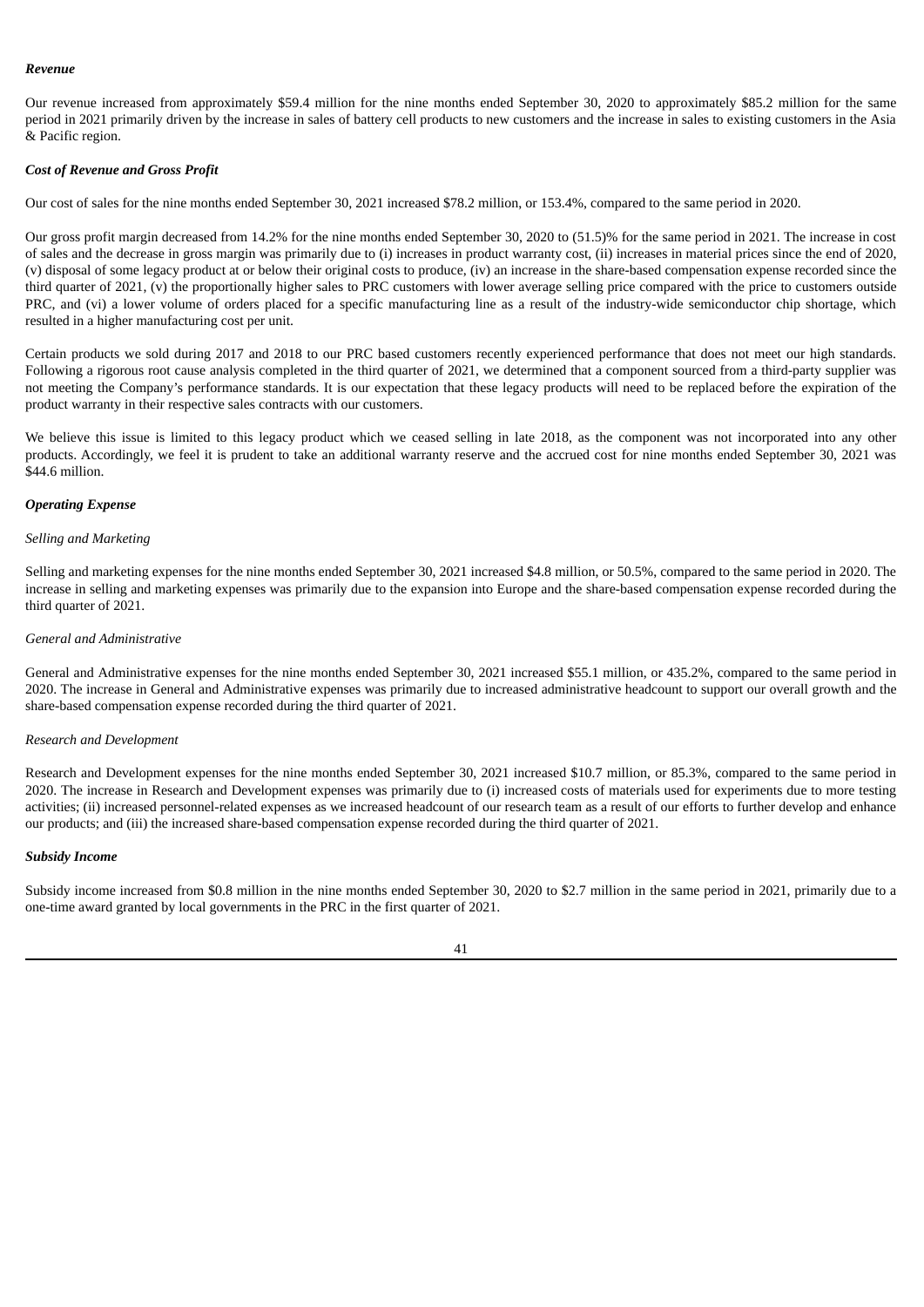#### *Loss on Changes in Fair Value of Convertible Notes*

In the nine months ended September 30, 2021, we incurred a loss of \$9.9 million due to changes in fair value of convertible notes in connection with the issuance of convertible notes in January and February 2021 to new investors.

#### *Gain on change in fair value of warrant liability*

In the nine months ended September 30, 2021, we incurred a gain of \$1.1 million due to change in fair value of warrant liability.

#### **Contractual Obligations**

Our capital expenditures amounted to \$18.6 million and \$40.7 million for the nine months ended September 30, 2020 and 2021, respectively. Our capital expenditures for the nine months ended September 30, 2020 and 2021 related primarily to the construction of manufacturing facilities under our expansion plan.

In 2021, we started our capacity expansion plans in Huzhou, China, Berlin, Germany and Clarkesville, Tennessee. Both projects are expected to be completed by Q2 2023 to increase our existing production capacity by 4 GWH. We expect the total capital expenditures related to the capacity expansion to be approximately \$420 million, which we plan to finance primarily through the proceeds from the Business Combination.

Our planned capital expenditure amounts are based on management's current estimates and may be subject to change. There can be no assurance that we will execute our capital expenditure plans as contemplated at or below estimated costs, and we may also from time to time determine to undertake additional capital projects and incur additional capital expenditures. As a result, actual capital expenditures in future years may be more or less than the amounts shown.

The following table summarizes our contractual obligations and other commitments for cash expenditures as of December 31, 2020 and the years in which these obligations are due:

|                                                               | <b>Payments Due by Period</b> |         |                     |         |               |                          |               |        |                      |        |
|---------------------------------------------------------------|-------------------------------|---------|---------------------|---------|---------------|--------------------------|---------------|--------|----------------------|--------|
|                                                               | <b>Total</b>                  |         | Less than<br>1 Year |         | $1 - 3$ Years |                          | $3 - 5$ Years |        | More than<br>5 years |        |
| Amount in thousands                                           |                               |         |                     |         |               |                          |               |        |                      |        |
| Bond Pavable*                                                 | \$                            | 29,915  | <sup>\$</sup>       | 29,915  | -S            | $\overline{\phantom{a}}$ | \$            |        | .S                   |        |
| Deposit liability for series B2 convertible preferred shares* |                               | 21,792  |                     | 21,792  |               |                          |               |        |                      |        |
| Interest                                                      |                               | 42,180  |                     | 11.298  |               | 24,976                   |               | 5,741  |                      | 165    |
| - Short-term bank borrowings                                  |                               | 113     |                     | 113     |               |                          |               |        |                      |        |
| - Bond payable                                                |                               | 8,534   |                     | 1.712   |               | 4,919                    |               | 1,738  |                      | 165    |
| - Payable for redemption of noncontrolling interest           |                               | 33,533  |                     | 9.473   |               | 20.057                   |               | 4.003  |                      |        |
| Lease commitments                                             |                               | 34,042  |                     | 3.539   |               | 6,377                    |               | 4,451  |                      | 19,675 |
| Purchase obligations                                          |                               | 8,396   |                     | 8,396   |               |                          |               |        |                      |        |
| Capital commitments                                           |                               | 30,706  |                     | 29,264  |               | 1,442                    |               |        |                      |        |
| <b>Total</b>                                                  |                               | 167,031 |                     | 104,204 |               | 32,795                   |               | 10,192 |                      | 19,840 |

The convertible bond and deposit liability for series B2 convertible preferred shares were convert to equity in connection with the Business Combination.

#### **Critical Accounting Policies**

Our consolidated financial statements are prepared in accordance with U.S. GAAP. The preparation of these consolidated financial statements requires us to make estimates and assumptions that affect the reported amounts of assets, liabilities, revenue, expenses, and related disclosures. We evaluate our estimates and assumptions on an ongoing basis. Our estimates are based on historical experience and various other assumptions that we believe to be reasonable under the circumstances. Our actual results could differ from these estimates.

We believe the following critical accounting policies involve a higher degree of judgment and complexity than our other accounting policies. Therefore, these are the policies we believe are the most critical to understanding and evaluating our consolidated financial condition and results of operations.

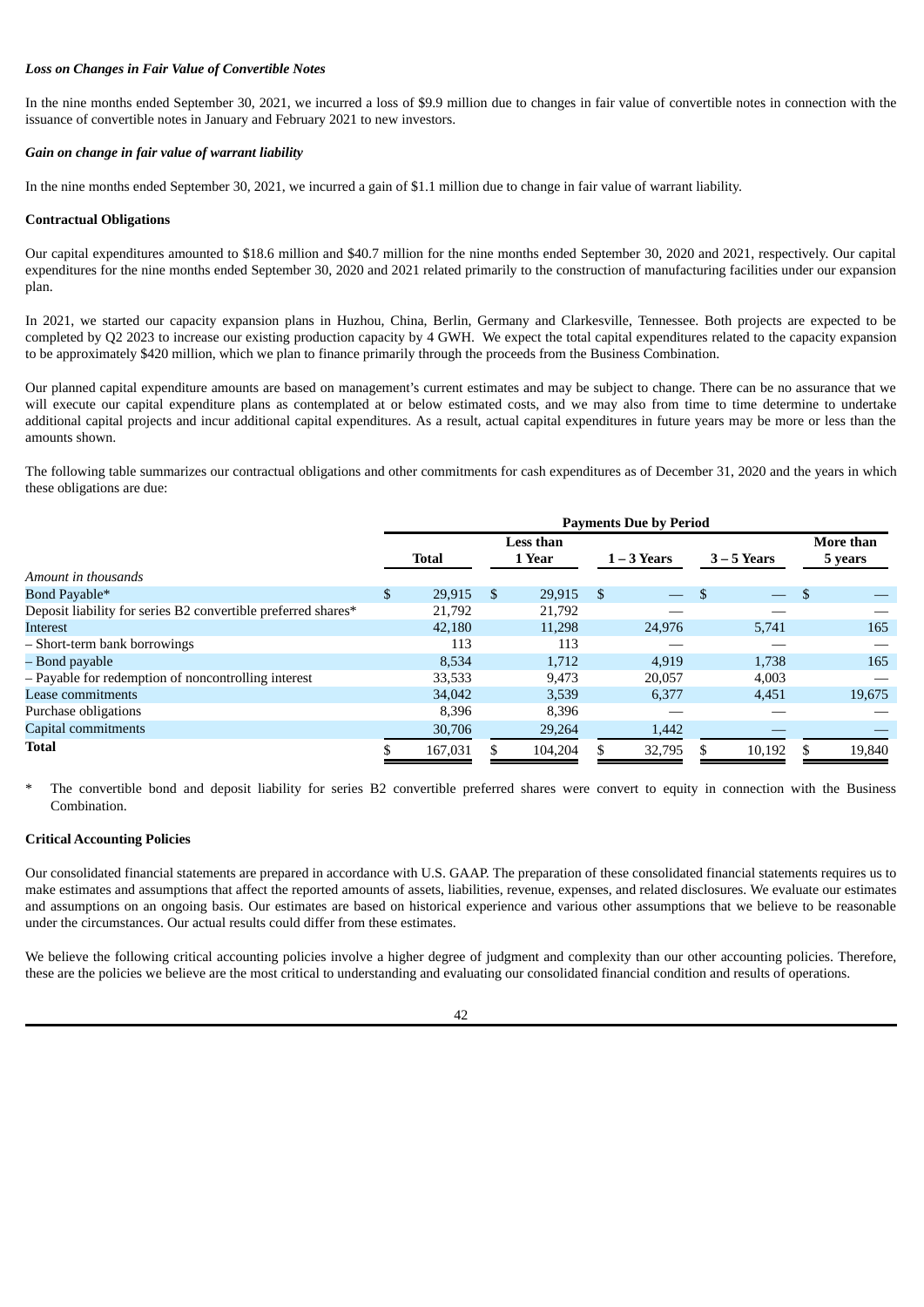#### *Revenue Recognition*

#### *Nature of Goods and Services*

Our sales revenue consists primarily of sales of lithium batteries. Our obligation is providing electronic power products. Revenue is recognized at the point of time when control of the promised goods or services is transferred to the customer, in an amount that reflects the consideration we expect to be entitled to in exchange for the goods or services.

#### *Disaggregation of Revenue*

For the year ended December 31, 2020 and the nine months ended September 30, 2021, we derived revenues of \$82.7 million and \$73.4 million from the Asia & Pacific region, \$24.3 million and \$11.5 million from Europe, and \$0.5 million and \$0.4 million from other geographic regions where the customers are located, respectively.

#### *Sales Incentive*

In 2018, we provided sales incentives to some of our customers, which mainly relates the reduced sales prices. The sales incentives are discounts to be applied to future sales to the customer which cannot be exchanged for cash. To the extent that the sales incentives represent a material right or option to acquire additional goods or services at a discount in the future period, the material right is recognized as a separate performance obligation at the outset of the arrangement based on the most likely amount of incentive to be provided to the customer. Amounts allocated to a material right are recognized as revenue when those future goods are sold to the customers. During 2020 and the nine months ended September 30, 2021, no such sales incentives were granted to customers.

#### *Contract Balances*

Contract balances include accounts receivable and advance from customers. Accounts receivable represent cash not received from customers and are recorded when the right to consideration is unconditional. The allowance for doubtful accounts reflects the best estimate of probable losses inherent to the account receivable balance. Contract liabilities, recorded in advance from customers in the consolidated balance sheet, represent payment received in advance or payment received related to a material right provided to a customer to acquire additional goods or services at a discount in a future period. During the year ended December 31, 2020 and the nine months ended September 30, 2021, we recognized \$0.6 million and \$1.4 million of revenue previously included in advance from customers as of January 1, 2020 and 2021, respectively, which consist of payments received in advance related to our sales of lithium batteries.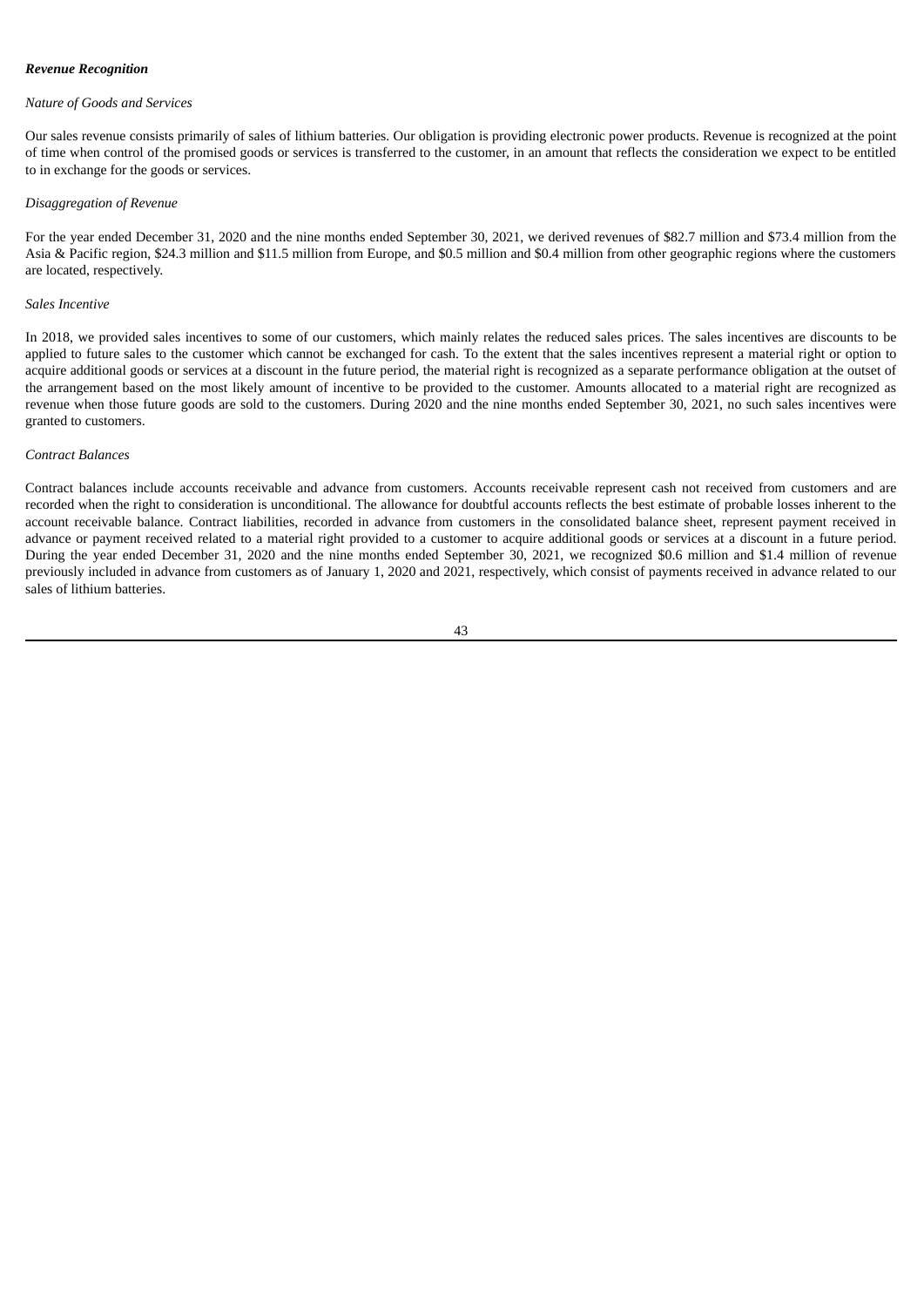#### *Product Warranty*

We provide product warranties, which entail repair or replacement of non-conforming items, in conjunction with sales of products. Estimated costs related to warranties are recorded in the period in which the related product sales occur. The warranty liability recorded at each balance sheet date reflects management's best estimates of its product warranties based on historical information and other currently available evidence.

Our product warranties generally range from one to eight years. We established a reserve for the estimated cost of the product warranty at the time revenue is recognized. The portion of the warranties we expect to incur within the next 12 months is recorded in accrued expenses and other current liabilities, while the remainder is recorded in other non-current liabilities on the consolidated balance sheets. Warranty reserves are recorded as a cost of revenue.

In 2021, as a result of the increases in the repairing cost and frequency of claims with respect to a legacy product sold in 2017 and 2018, we conducted intensive experiments and a root cause analysis, which was completed in October 2021. We concluded that a component purchased from a supplier was not meeting the Company's performance standards. As a result, we expect that the impacted legacy products sold will need to be replaced before the expiration of warranty term. This reassessment resulted in a change in estimate for additional accrual of \$34.1 million for such legacy product sold in the third quarter of 2021. As the component was not incorporated into other products, no additional accrual was made to other existing products sold. We are in negotiation with the supplier for compensation and will take legal action if necessary.

#### *Inventories*

Our inventories consist of raw materials, work in process and finished goods. Inventories are stated at the lower of cost or net realizable value. Inventory costs include expenses that are directly or indirectly incurred in the acquisition, including shipping and handling costs charged to us by suppliers, and production of manufactured product for sale. Costs of materials and supplies used in production, direct labor costs and allocated overhead costs are all included in the inventory costs. The allocated overhead cost includes the depreciation, insurance, employee benefits, and indirect labor. Cost is determined using the weighted average method. Inventories are written down to net realizable value taking into consideration estimates of future demand, technology developments, market conditions and reasonably predicative costs of completion or disposal.

We record inventory impairment losses of \$1.3 million and \$12.7 million during the nine months ended September 30, 2020 and 2021, respectively as we had to sell certain products that did not qualify for the revised subsidies at lower prices. We monitor the inventory impairments periodically and since battery technology continues to advance, we may incur inventory impairment losses in the future.

#### *Income Taxes*

Current income taxes are provided for in accordance with the laws of the relevant tax authorities. Deferred income taxes are recognized when temporary differences exist between the tax bases of assets and liabilities and their reported amounts in the consolidated financial statements. Net operating loss carry forwards and credits are applied using enacted statutory tax rates applicable to future years. Deferred tax assets are reduced by a valuation allowance when, in the opinion of management, it is more-likely-than-not that a portion of or all of the deferred tax assets will not be realized.

We account for uncertain tax positions by reporting a liability for unrecognized tax benefits resulting from uncertain tax positions taken or expected to be taken in a tax return. Tax benefits are recognized from uncertain tax positions when we believe that it is more likely than not that the tax position will be sustained on examination by the taxing authorities based on the technical merits of the position. We recognize interest and penalties, if any, related to unrecognized tax benefits in income tax expense.

#### *Stock-Based Compensation*

We recognize compensation expense on a straight-line basis over the service period that awards are expected to vest, based on the estimated fair value of the awards on the date of the grant. We recognize forfeitures as they occur. Fair value excludes the effect of non-market based vesting conditions. The fair value of RSUs with service conditions is based on the grant date share price. We estimate the fair value of options utilizing the Binomial-Lattice Model. The fair value of non-vested shares that vest based on market conditions are estimated using the Monte Carlo valuation method. These fair value estimates of stock related awards and assumptions inherent therein are estimates and, as a result, may not be reflective of future results or amounts ultimately realized by recipients of the grants. For these awards with performance conditions, we recognize compensation expense when the performance goals are achieved, or when it becomes probable that the performance goals will be achieved. Management performs the probability assessment on a quarterly basis by reviewing external factors, such as macroeconomic conditions and the analog industry revenue forecasts, and internal factors, such as our business and operational objectives and revenue forecasts. Changes in the probability assessment of achievement of the performance conditions are accounted for in the period of change by recording a cumulative catch-up adjustment as if the new estimate had been applied since the service inception date. As a result, our stock-based compensation expense is subject to volatility and may fluctuate significantly each quarter due to changes in our probability assessment of achievement of the performance conditions or actual results being different from projections made by management. Liability-classified awards are remeasured at their fair-value-based measurement as of each reporting date until settlement.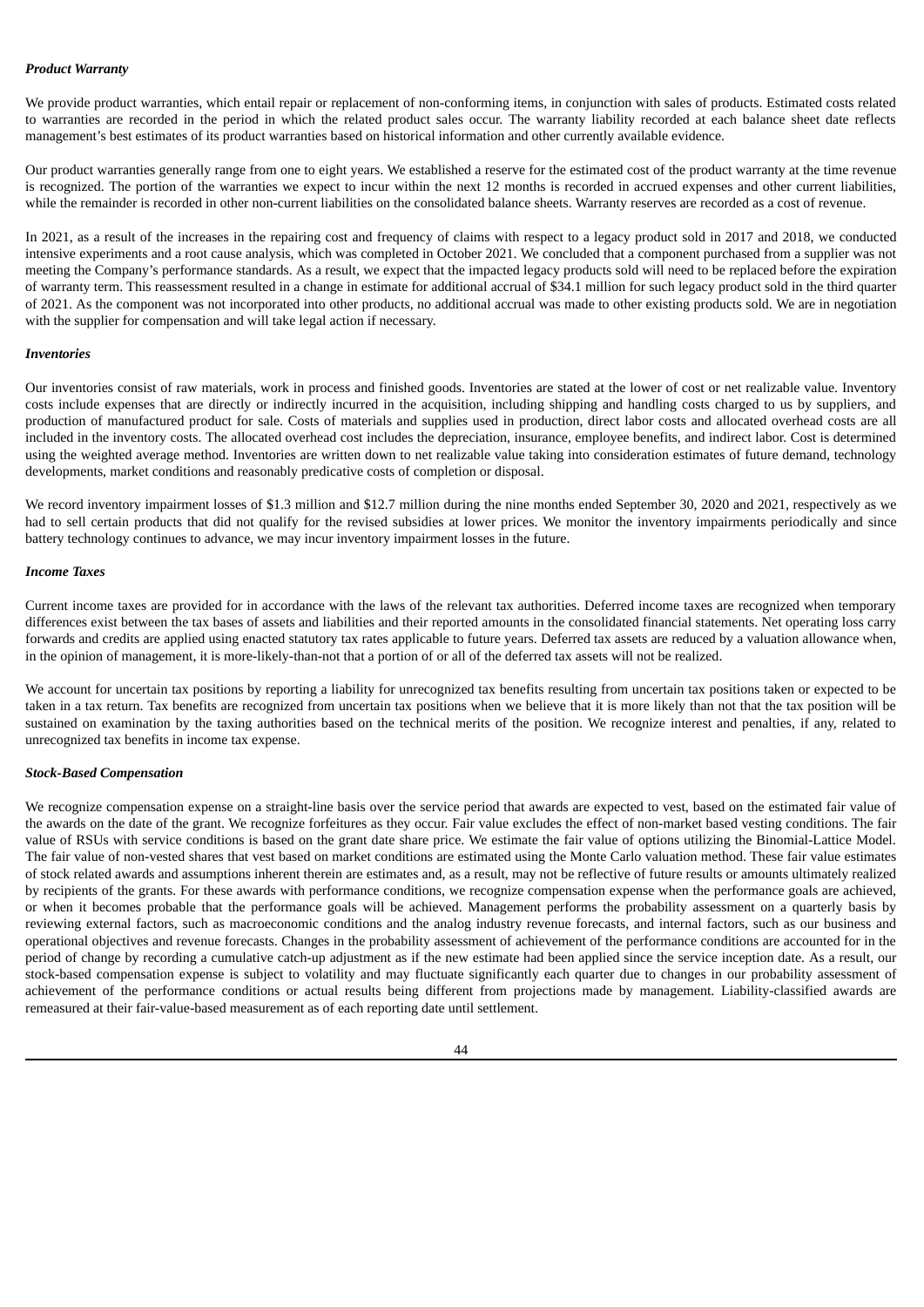#### <span id="page-47-0"></span>**Item 3. Quantitative and Qualitative Disclosures About Market Risk**

#### **Interest Rate Risk**

Our cash and cash equivalents consist of cash and money market accounts. Such interest-earning instruments carry a degree of interest rate risk. To date, fluctuations in interest income have not been significant. Our borrowings under our line of credit carry variable interest rates so such risks are limited as it relates to our current borrowings.

The primary objective of our investment activities is to preserve principal while maximizing income without significantly increasing risk. Because our cash equivalents have a short maturity, our portfolio's fair value is relatively insensitive to interest rate changes. We do not believe that an increase or decrease in interest rates of 100 basis points would have a material effect on our operating results or financial condition. In future periods, we will continue to evaluate our investment policy in order to ensure that we continue to meet our overall objectives.

#### **Foreign Currency Risk**

Our major operational activities are carried out in the PRC and a majority of the transactions are denominated in Renminbi. The volatility of exchange rates depends on many factors that we cannot forecast with reliable accuracy. We have experienced and will continue to experience fluctuations in our operating results as a result of transaction gains and losses related to translating certain cash balances, trade accounts receivable and payable balances, and intercompany balances that are denominated in currencies other than the U.S. Dollar, principally Renminbi. The effect of an immediate 10% adverse change in foreign exchange rates on Renminbi-denominated accounts as of September 30, 2021, including intercompany balances, would result in a foreign currency loss of \$1.7 million. In the event our foreign sales and expenses increase, our operating results may be more greatly affected by fluctuations in the exchange rates of the currencies in which we do business. At this time, we do not, but we may in the future, enter into derivatives or other financial instruments in an attempt to hedge our foreign currency exchange risk. It is difficult to predict the impact hedging activities would have on our results of operations.

#### **Credit Risk**

Our credit risk primarily relates to our trade and other receivables, restricted cash, cash equivalents and amounts due from related parties. We generally grant credit only to clients and related parties with good credit ratings and also closely monitor overdue debts. In this regard, we consider that the credit risk arising from our balances with counterparties is significantly reduced.

In order to minimize the credit risk, we have delegated a team responsible for determining credit limits, credit approvals and other monitoring procedures to ensure that follow-up action is taken to recover overdue debts. In addition, we review the recoverable amount of each individual debtor at the end of each reporting period to ensure that adequate impairment losses are made for irrecoverable amounts. We will negotiate with the counterparties of the debts for settlement plans or changes in credit terms, should the need arise. In this regard, we consider that our credit risk is significantly reduced.

#### **Seasonality**

We typically experience higher sales during our third and fourth fiscal quarters as compared to our first and second fiscal quarters due to reduced purchases from our customers, who are mainly Chinese bus OEMs, during the Chinese Spring Festival holiday season in our first fiscal quarter. However, our limited operational history makes it difficult for us to judge the exact nature or extent of the seasonality of our business.

#### <span id="page-47-1"></span>**Item 4. Controls and Procedures**

#### **Evaluation of Disclosure Controls and Procedures**

Under supervision and with the participation of our management, including our Chief Executive Officer and Chief Financial Officer, we evaluated the effectiveness of our disclosure controls and procedures (as defined in Rules 13a-15(e) and 15d-15(e) under the Securities Exchange Act of 1934, as amended (the "Exchange Act")) as of September 30, 2021. Based upon that evaluation, our Chief Executive Officer and Chief Financial Officer concluded that our disclosure controls and procedures were not effective as of September 30, 2021, based on two material weaknesses identified below. In light of these material weaknesses, we performed additional analysis as deemed necessary to ensure that our financial statements were prepared in accordance with U.S. GAAP. Based on such analysis and notwithstanding the identified material weaknesses, management, including our Chief Executive Officer and Chief Financial Officer, believe the condensed consolidated financial statements included in this Report fairly represent in all material respects our financial condition, results of operations and cash flows at and for the periods presented in accordance with U.S. GAAP.

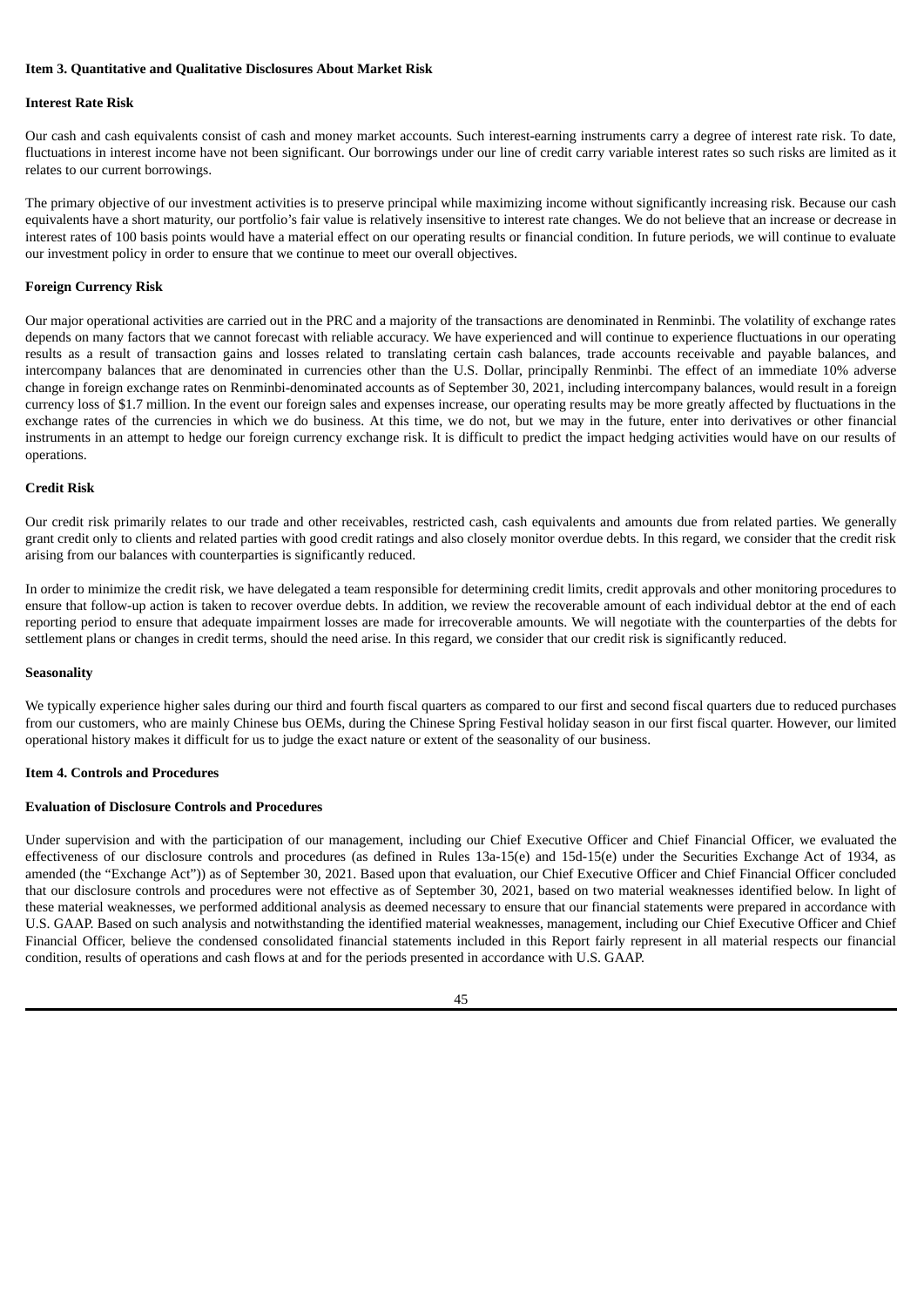In the course of auditing our consolidated financial statements as of and for the years ended December 31, 2018, 2019 and 2020 in accordance with PCAOB auditing standards, Microvast and its independent registered public accounting firm identified two material weaknesses and certain information technology related deficiencies in our internal control over financial reporting. As defined in the standards established by the PCAOB, a "material weakness" is a deficiency, or a combination of deficiencies, in internal control over financial reporting, such that there is a reasonable possibility that a material misstatement of our company's annual or interim financial statements will not be prevented or detected on a timely basis.

One material weakness that has been identified related to the insufficient financial reporting and accounting personnel with appropriate U.S. GAAP knowledge and SEC reporting requirements to properly address complex U.S. GAAP technical accounting issues and to prepare and review financial statements and related disclosures in accordance with U.S. GAAP and financial reporting requirements set forth by the SEC. The other material weakness that has been identified related to the lack of comprehensive accounting policies and procedures manual including comprehensive book closing procedures in accordance with U.S. GAAP. Either of these material weaknesses, if not timely remedied, may lead to significant misstatements in our consolidated financial statements in the future. For example, due to the lack of comprehensive book closing procedures, a cutoff error was rectified by restatement of the consolidated balance sheet and statement of operations as of and for the year ended December 31, 2019. In the future, we may identify additional material weaknesses. In addition, if our independent registered public accounting firm attests to, and reports on, the management assessment of the effectiveness of our internal controls, our independent registered public accounting firm may disagree with our management's assessment of the effectiveness of our internal controls.

Neither Microvast nor its independent registered public accounting firm undertook a comprehensive assessment of our internal control for purposes of identifying and reporting material weakness and other control deficiencies in its internal control over financial reporting. Had Microvast performed a formal assessment of its internal control over financial reporting or had its independent registered public accounting firm performed an audit of its internal control over financial reporting, additional deficiencies may have been identified. We continue to evaluate steps to remediate the material weaknesses. While we have processes to identify and appropriately apply applicable accounting requirements, we plan to enhance our system of evaluating and implementing the complex accounting standards that apply to our financial statements. Our plans at this time include hiring additional qualified accounting personnel, streamlining the reporting processes, developing compliance processes, and documenting key controls identified through risk assessments and walkthroughs.

The elements of our remediation plan can only be accomplished over time, and we can offer no assurance that these initiatives will ultimately have the intended effects. Following the identification of the material weakness, we have taken measures and plans to continue to take measures to remediate these control deficiencies. However, the implementation of these measures may not fully address the material weaknesses in our internal control over financial reporting, and we cannot conclude that they have been fully remediated. Our failure to correct the material weaknesses or our failure to discover and address any other deficiencies could result in inaccuracies in our financial statements and impair our ability to comply with applicable financial reporting requirements and related regulatory filings on a timely basis.

#### **Changes in Internal Control Over Financial Reporting**

As discussed elsewhere in this Report, we completed the Business Combination on July 23, 2021. Prior to the Business Combination, we have been a private company with limited accounting personnel and other resources with which to address our internal control and procedures over financial reporting.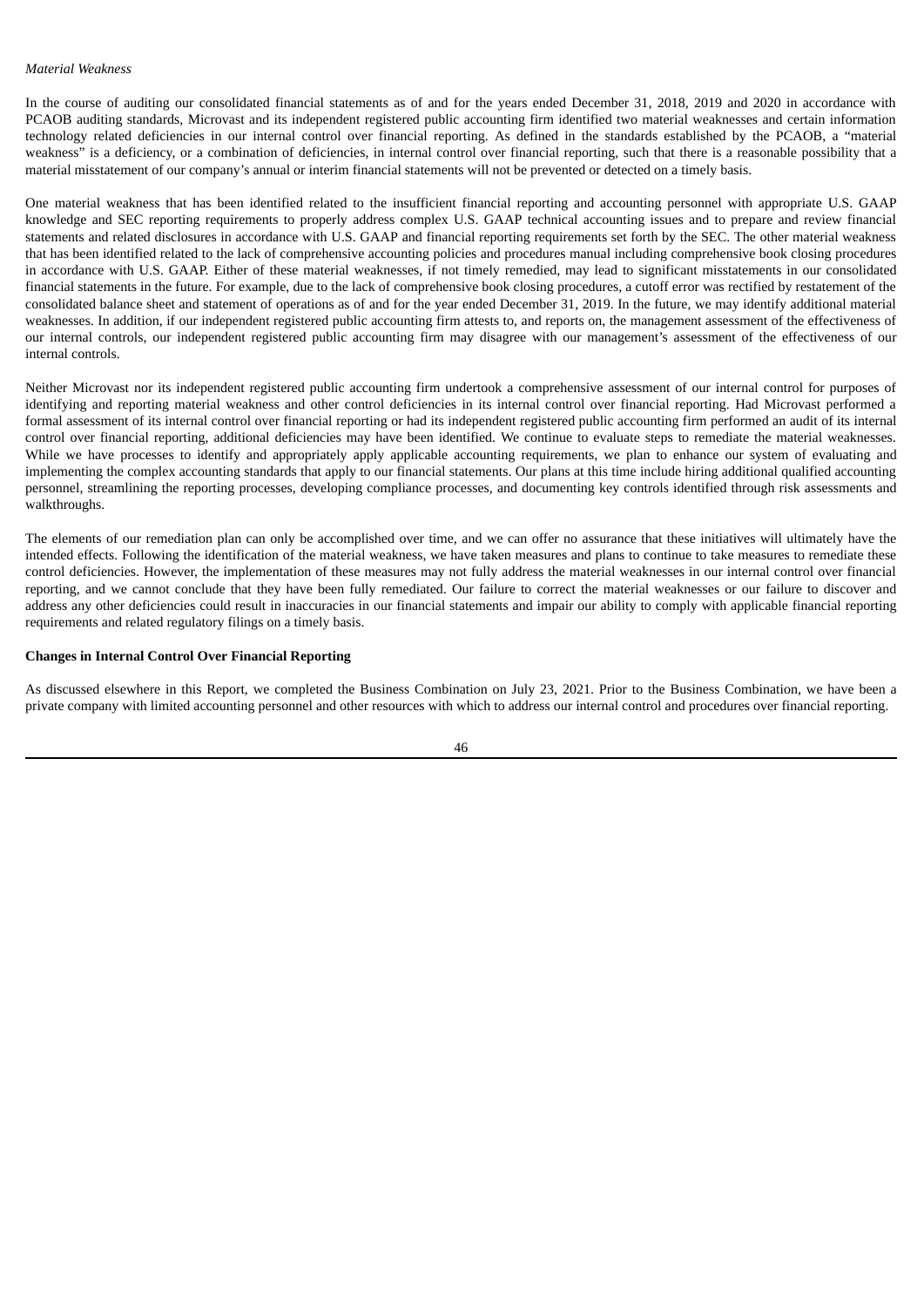The Company's operations prior to the Business Combination were materially different compared to the Company post-Business Combination. The design and implementation of internal control over financial reporting for the post-Business Combination Company has required and will continue to require significant time and resources from management and other personnel. In connection with the Business Combination consummated during the three months ended September 30, 2021, we began establishing standards and procedures at the acquired subsidiaries, controls over accounting systems and over the preparation of financial statements in accordance with generally accepted accounting principles to ensure that we have in place appropriate internal control over financial reporting at the acquired subsidiaries. We are continuing to integrate the acquired operations of each subsidiary into our overall internal control over financial reporting process.

We plan to implement a number of measures to address the material weaknesses that have been identified in connection with the audits of our consolidated financial statements as of and for the years ended December 31, 2018, 2019 and 2020 under PCAOB standards. We have hired and will continue to hire additional qualified financial and accounting staff with working experience of U.S. GAAP and SEC reporting requirements. We have established a comprehensive manual of accounting policies and procedures and have trained our accounting staff to follow these policies and procedures in order to allow early detection, prevention and correction of financial reporting errors. We have also done with risk assessments and evaluated entity level of controls and established a sub-certification process for SOX 302. To mitigate the deficiencies in IT general controls, we have implemented IT policies, implemented access right controls, rigorous password protection controls companywide. We will formally document internal control activities for 404(a) and 404(b) compliance. We intend to conduct regular and continuous U.S. GAAP accounting and financial reporting programs and send our financial staff to attend external U.S. GAAP training courses. We also intend to hire additional resources to strengthen the financial reporting function and set up a financial and system control framework. These changes to the Company's internal control over financial reporting are reasonably likely to materially affect, the Company's internal control over financial reporting.

As an emerging growth company, we may take advantage of an exemption from the auditor attestation requirement under Section 404 of the Sarbanes-Oxley Act of 2002 with respect to management's assessment of our internal control over financial reporting.

#### *Limitations on Effectiveness of Controls and Procedures*

Our management, including our Chief Executive Officer and Chief Financial Officer, believes that our disclosure controls and procedures and internal control over financial reporting are designed to provide reasonable assurance of achieving their objectives and are effective at the reasonable assurance level. However, management does not expect that our disclosure controls and procedures or our internal control over financial reporting will prevent or detect all errors and all fraud. A control system, no matter how well conceived and operated, can provide only reasonable, not absolute, assurance that the objectives of the control system are met. Because of the inherent limitations in all control systems, no evaluation of controls can provide absolute assurance that all control issues and instances of fraud, if any, within the company have been detected. The design of any system of controls also is based in part upon certain assumptions about the likelihood of future events, and there can be no assurance that any design will succeed in achieving its stated goals under all potential future conditions. Over time, controls may become inadequate because of changes in conditions, or the degree of compliance with the policies or procedures may deteriorate. Because of the inherent limitations in a cost-effective control system, misstatements due to error or fraud may occur and not be detected.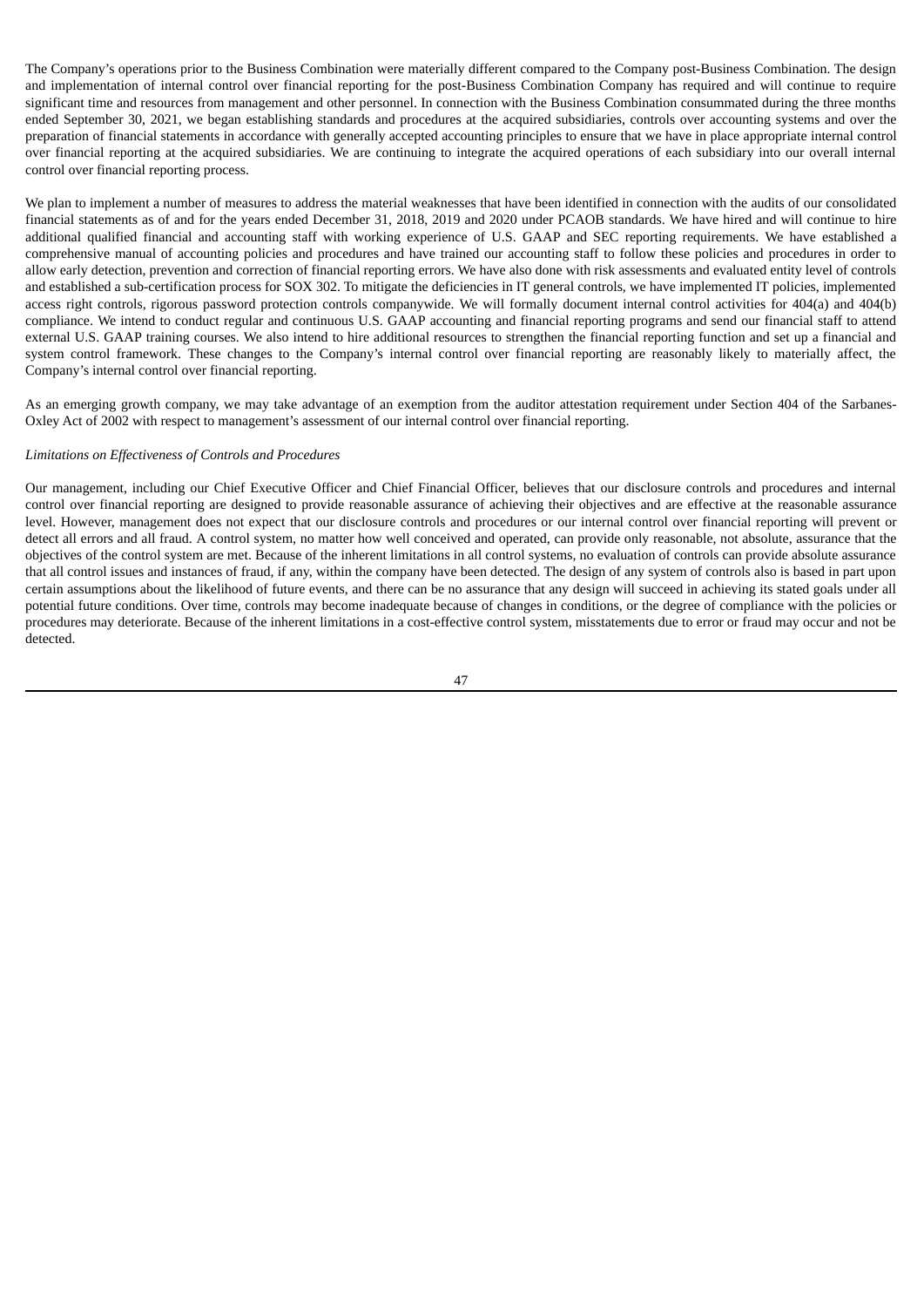#### **PART II - OTHER INFORMATION**

#### <span id="page-50-1"></span><span id="page-50-0"></span>**Item 1. Legal Proceedings**

From time to time we may be involved in various legal proceedings and subject to claims that arise in the ordinary course of business. Although the results of litigation and claims are inherently unpredictable and uncertain, we are not currently a party to any legal proceedings the outcome of which, if determined adversely to us, are believed to, either individually or taken together, have a material adverse effect on our business, operating results, cash flows or financial condition. However, the results of litigation and claims are inherently unpredictable. Regardless of the outcome, litigation has the potential to have an adverse impact on us because of defense and settlement costs, diversion of management resources and other factors. See Note 21 to the consolidated financial statements, which is incorporated in Item 1 by reference.

#### <span id="page-50-2"></span>**Item 1A. Risk Factors**

As a result of the closing of the Business Combination on July 23, 2021, certain of the risk factors previously disclosed in Part I, Item 1A of our Annual Report on Form 10-K for the fiscal year ended December 31, 2020, may no longer apply. For risk factors relating to our business following the Business Combination, please refer to the section entitled "Risk Factors" in the Registration Statement on Form S-1 (File No. 333-258978), which was subsequently amended, filed on August 20, 2021, and as further amended, including the risk factors incorporated by reference therein. Any of these factors could result in a significant or material adverse effect on our results of operations or financial condition. Additional risk factors not presently known to us or that we currently deem immaterial may also impair our business or results of operations. We may disclose changes to such factors or disclose additional factors from time to time in our future filings with the SEC.

#### <span id="page-50-3"></span>**Item 2. Unregistered Sales of Equity Securities and Use of Proceeds**

Information regarding all equity securities of the registrant sold by the Company during the period covered by this Report that were not registered under the Securities Act were included in a Current Report on Form 8-K filed by the Company, and therefore is not required to be furnished herein.

#### <span id="page-50-4"></span>**Item 3. Defaults upon Senior Securities**

None.

#### <span id="page-50-5"></span>**Item 4. Mine Safety Disclosures**

Not applicable.

#### <span id="page-50-6"></span>**Item 5. Other Information**

None.

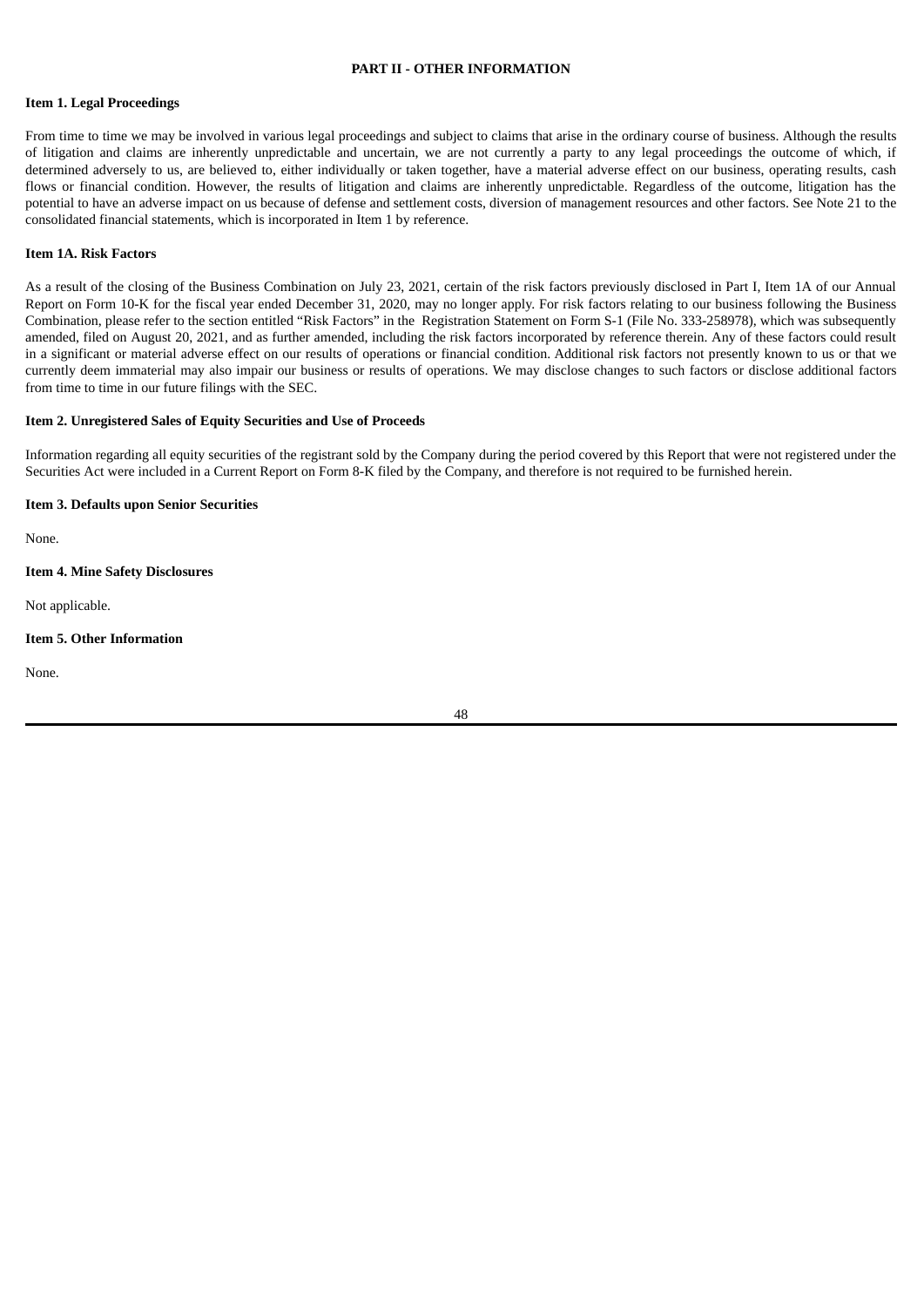### <span id="page-51-0"></span>**Item 6. Exhibits.**

The following exhibits are furnished as part of, or incorporated by reference into, this Report on Form 10-Q.

| <b>Exhibit</b><br>Number | <b>Exhibit Title</b>                                                                                                                                                                                                                                                                                                                                                                                                                |
|--------------------------|-------------------------------------------------------------------------------------------------------------------------------------------------------------------------------------------------------------------------------------------------------------------------------------------------------------------------------------------------------------------------------------------------------------------------------------|
| $2.1+$                   | Agreement and Plan of Merger, dated as of February 1, 2021, by and among Tuscan Holdings Corp., TSCN Merger Sub Inc., and                                                                                                                                                                                                                                                                                                           |
|                          | Microvast, Inc. (incorporated by reference to the Company's definitive proxy statement on Schedule 14A, filed with the SEC on July 2,<br>2021).                                                                                                                                                                                                                                                                                     |
| 3.1                      | Second Amended and Restated Certificate of Incorporation of Microvast Holdings, Inc. (incorporated by reference from Exhibit 3.1 to the<br>Company's Current Report on Form 8-K, filed with the SEC on July 28, 2021).                                                                                                                                                                                                              |
| 3.2                      | Amended and Restated Bylaws of Microvast Holdings, Inc. (incorporated by reference from Exhibit 3.2 to the Company's Current Report<br>on Form 8-K, filed with the SEC on July 28, 2021).                                                                                                                                                                                                                                           |
| 4.1                      | Specimen Common Stock Certificate (incorporated by reference from Exhibit 4.4 to the Company's Current Report on Form 8-K, filed<br>with the SEC on July 28, 2021).                                                                                                                                                                                                                                                                 |
| 4.2                      | Registration Rights and Lock-Up Agreement dated as of July 26, 2021, by and among (a) Microvast Holdings, Inc., (b) the Microvast<br>Equity Holders, (c) the CL Holders, (d) Tuscan Holdings Acquisition LLC, Stefan M. Selig, Richard O. Rieger and Amy Butte, and<br>(e) EarlyBirdCapital, Inc. (incorporated by reference from Exhibit 4.1 to the Company's Current Report on Form 8-K, filed with the SEC<br>on July 28, 2021). |
| 4.3                      | Stockholders Agreement dated July 26, 2021 by and among (a) Microvast Holdings, Inc., (b) Yang Wu and (c) Tuscan Holdings<br>Acquisition LLC. (incorporated by reference from Exhibit 4.2 to the Company's Current Report on Form 8-K, filed with the SEC on July<br>28, 2021).                                                                                                                                                     |
| 10.1                     | Form of Indemnity Agreement (incorporated by reference from Exhibit 10.1 to the Company's Current Report on Form 8-K, filed with the<br>SEC on July 28, 2021).                                                                                                                                                                                                                                                                      |
| 10.2                     | Employment Agreement, dated as of February 1, 2021, by and between Microvast, Inc. and Yang Wu (incorporated by reference from<br>Exhibit 10.2 to the Company's Current Report on Form 8-K, filed with the SEC on July 28, 2021).                                                                                                                                                                                                   |
| 10.3                     | Employment Agreement, dated as of February 1, 2021, by and between Microvast, Inc. and Yanzhuan Zheng (incorporated by reference<br>from Exhibit 10.3 to the Company's Current Report on Form 8-K, filed with the SEC on July 28, 2021).                                                                                                                                                                                            |
| 10.4                     | Employment Agreement, dated as of February 1, 2021, by and between Microvast, Inc. and Wenjuan Mattis, Ph.D. (incorporated by<br>reference from Exhibit 10.4 to the Company's Current Report on Form 8-K, filed with the SEC on July 28, 2021).                                                                                                                                                                                     |
| 10.5                     | Employment Agreement, dated as of June 1, 2017, by and between Microvast, Inc. and Sascha Rene Kelterborn (incorporated by<br>reference from Exhibit 10.5 to the Company's Current Report on Form 8-K, filed with the SEC on July 28, 2021).                                                                                                                                                                                        |
| 10.6                     | Microvast Holdings, Inc. 2021 Equity Incentive Plan (incorporated by reference from Exhibit 10.6 to the Company's Current Report on<br>Form 8-K, filed with the SEC on July 28, 2021).                                                                                                                                                                                                                                              |
| 10.7                     | <u>Amendment No. 1 to Escrow Agreement, between the Registrant, Continental Stock Transfer &amp; Trust Company and the Company's Initial</u><br>Stockholder (incorporated by reference from Exhibit 10.13 to the Company's Current Report on Form 8-K, filed with the SEC on July 28,<br>2021).                                                                                                                                     |
| $31.1*$                  | Certification of Principal Executive Officer Pursuant to Securities Exchange Act Rules 13a-14(a) and 15(d)-14(a), as adopted Pursuant to<br>Section 302 of the Sarbanes-Oxley Act of 2002.                                                                                                                                                                                                                                          |
| $31.2*$                  | Certification of Principal Financial Officer Pursuant to Securities Exchange Act Rules 13a-14(a) and 15(d)-14(a), as adopted Pursuant to<br>Section 302 of the Sarbanes-Oxley Act of 2002.                                                                                                                                                                                                                                          |
| $32.1**$                 | Certification of Principal Executive Officer Pursuant to 18 U.S.C. Section 1350, as adopted Pursuant to Section 906 of the Sarbanes-<br>Oxley Act of 2002.                                                                                                                                                                                                                                                                          |
| $32.2**$                 | Certification of Principal Financial Officer Pursuant to 18 U.S.C. Section 1350, as adopted Pursuant to Section 906 of the Sarbanes-Oxley<br><b>Act of 2002.</b>                                                                                                                                                                                                                                                                    |
| $101.INS*$               | <b>Inline XBRL Instance Document</b>                                                                                                                                                                                                                                                                                                                                                                                                |
| 101.SCH*                 | <b>Inline XBRL Taxonomy Extension Schema Document</b>                                                                                                                                                                                                                                                                                                                                                                               |
| 101.CAL*                 | Inline XBRL Taxonomy Extension Calculation Linkbase Document                                                                                                                                                                                                                                                                                                                                                                        |
| 101.DEF*                 | Inline XBRL Taxonomy Extension Definitions Linkbase Document                                                                                                                                                                                                                                                                                                                                                                        |
| 101.LAB*                 | Inline XBRL Taxonomy Extension Label Linkbase Document                                                                                                                                                                                                                                                                                                                                                                              |
| 101.PRE*                 | Inline XBRL Taxonomy Extension Presentation Linkbase Document                                                                                                                                                                                                                                                                                                                                                                       |
| 104                      | Cover Page Interactive Data File (formatted as Inline XBRL and contained in Exhibit 101).                                                                                                                                                                                                                                                                                                                                           |

Filed herewith.

\*\* Furnished.

+ Certain schedules to this Exhibit have been omitted in accordance with Item 601(b)(2) of Regulation S-K. The Company hereby agrees to hereby furnish supplementally a copy of all omitted schedules to the SEC upon request.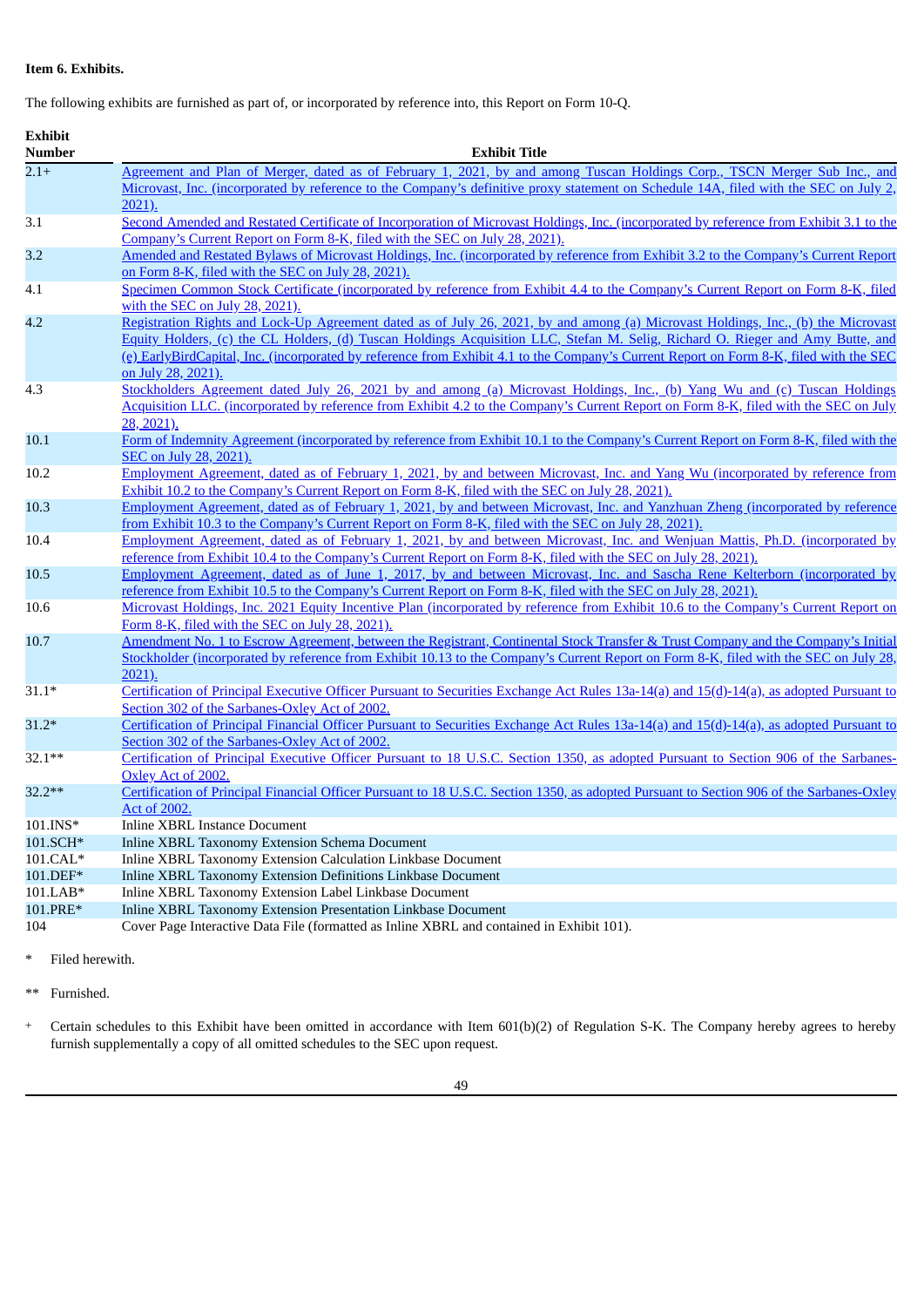### **SIGNATURE**

Pursuant to the requirements of the Securities Exchange Act of 1934, the registrant has duly caused this report to be signed on its behalf by the undersigned hereunto duly authorized.

### Dated: November 15, 2021 **MICROVAST HOLDINGS, INC.**

By: /s/ Yanzhuan Zheng Name: Yanzhuan Zheng Title: Chief Financial Officer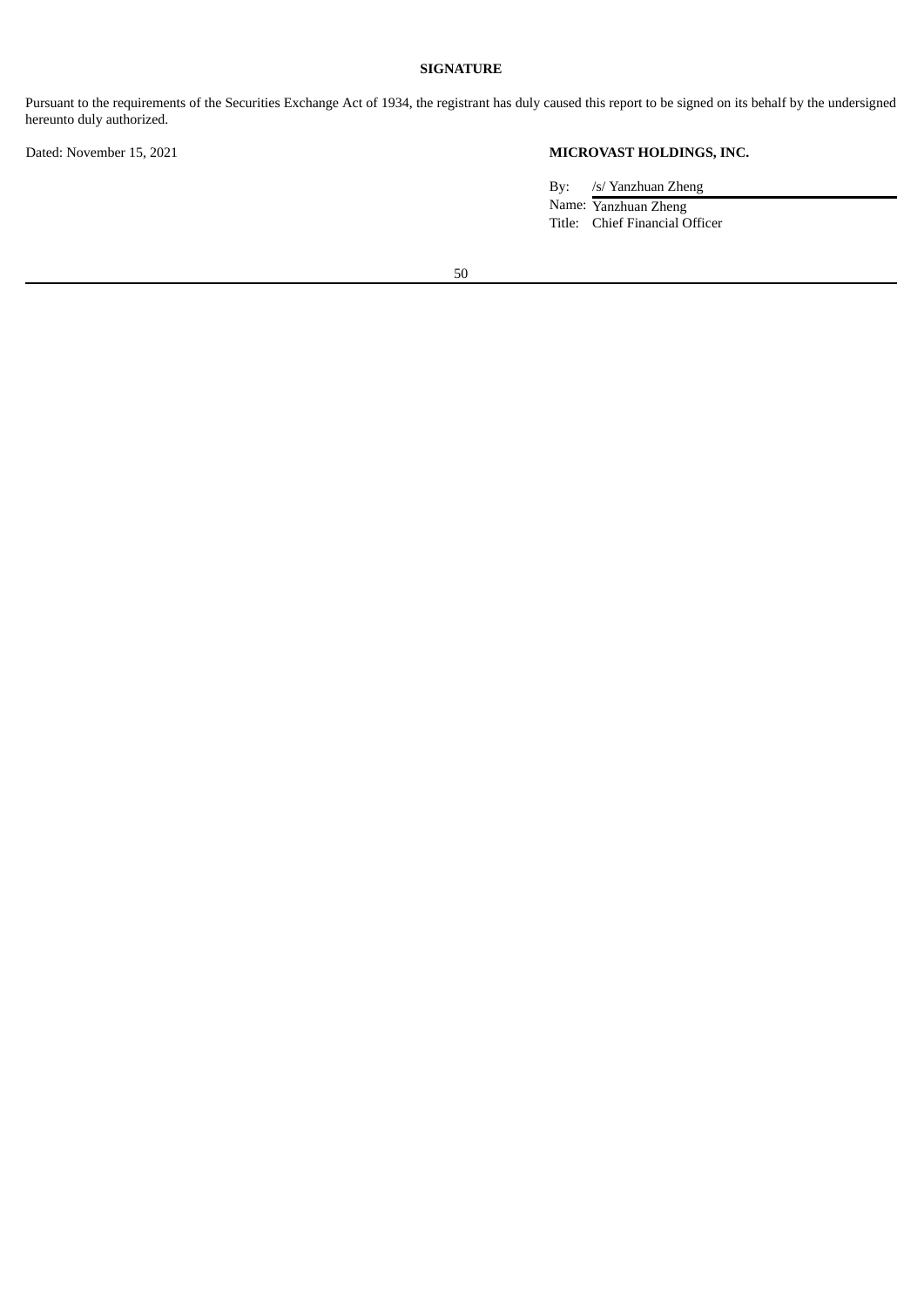### **CERTIFICATION PURSUANT TO RULES 13a-14(a) AND 15d-14(a) UNDER THE SECURITIES EXCHANGE ACT OF 1934, AS ADOPTED PURSUANT TO SECTION 302 OF THE SARBANES-OXLEY ACT OF 2002**

<span id="page-53-0"></span>I, Yang Wu, certify that:

- 1. I have reviewed this Quarterly Report on Form 10-Q for the quarter ended September 30, 2021 of Microvast Holdings, Inc.;
- 2. Based on my knowledge, this report does not contain any untrue statement of a material fact or omit to state a material fact necessary to make the statements made, in light of the circumstances under which such statements were made, not misleading with respect to the period covered by this report;
- 3. Based on my knowledge, the financial statements, and other financial information included in this report, fairly present in all material respects the financial condition, results of operations and cash flows of the registrant as of, and for, the periods presented in this report;
- 4. The registrant's other certifying officers and I are responsible for establishing and maintaining disclosure controls and procedures (as defined in Exchange Act Rules 13a-15(e) and 15d-15(e)) and internal control over financial reporting (as defined in Exchange Act Rules 13a-15(f) and 15d-15(f)) for the registrant and have:
	- a. Designed such disclosure controls and procedures, or caused such disclosure controls and procedures to be designed under our supervision, to ensure that material information relating to the registrant, including its consolidated subsidiaries, is made known to us by others within those entities, particularly during the period in which this report is being prepared;
	- b. Designed such internal control over financial reporting, or caused such internal control over financial reporting to be designed under my supervision, to provide reasonable assurance regarding the reliability of financial reporting and the preparation of financial statements for external purposes in accordance with generally accepted accounting principles; and
	- c. Evaluated the effectiveness of the registrant's disclosure controls and procedures and presented in this report our conclusions about the effectiveness of the disclosure controls and procedures, as of the end of the period covered by this report based on such evaluation; and
	- d. Disclosed in this report any change in the registrant's internal control over financial reporting that occurred during the registrant's most recent fiscal quarter (the registrant's fourth fiscal quarter in the case of an annual report) that has materially affected, or is reasonably likely to materially affect, the registrant's internal control over financial reporting; and
- 5. The registrant's other certifying officers and I have disclosed, based on our most recent evaluation of internal control over financial reporting, to the registrant's auditors and the audit committee of the registrant's board of directors (or persons performing the equivalent functions):
	- a. All significant deficiencies and material weaknesses in the design or operation of internal control over financial reporting which are reasonably likely to adversely affect the registrant's ability to record, process, summarize and report financial information; and
	- b. Any fraud, whether or not material, that involves management or other employees who have a significant role in the registrant's internal controls over financial reporting.

Date: November 15, 2021 By: /s/ Yang Wu

Name: Yang Wu Title: Chief Executive Officer and Director (Principal Executive Officer)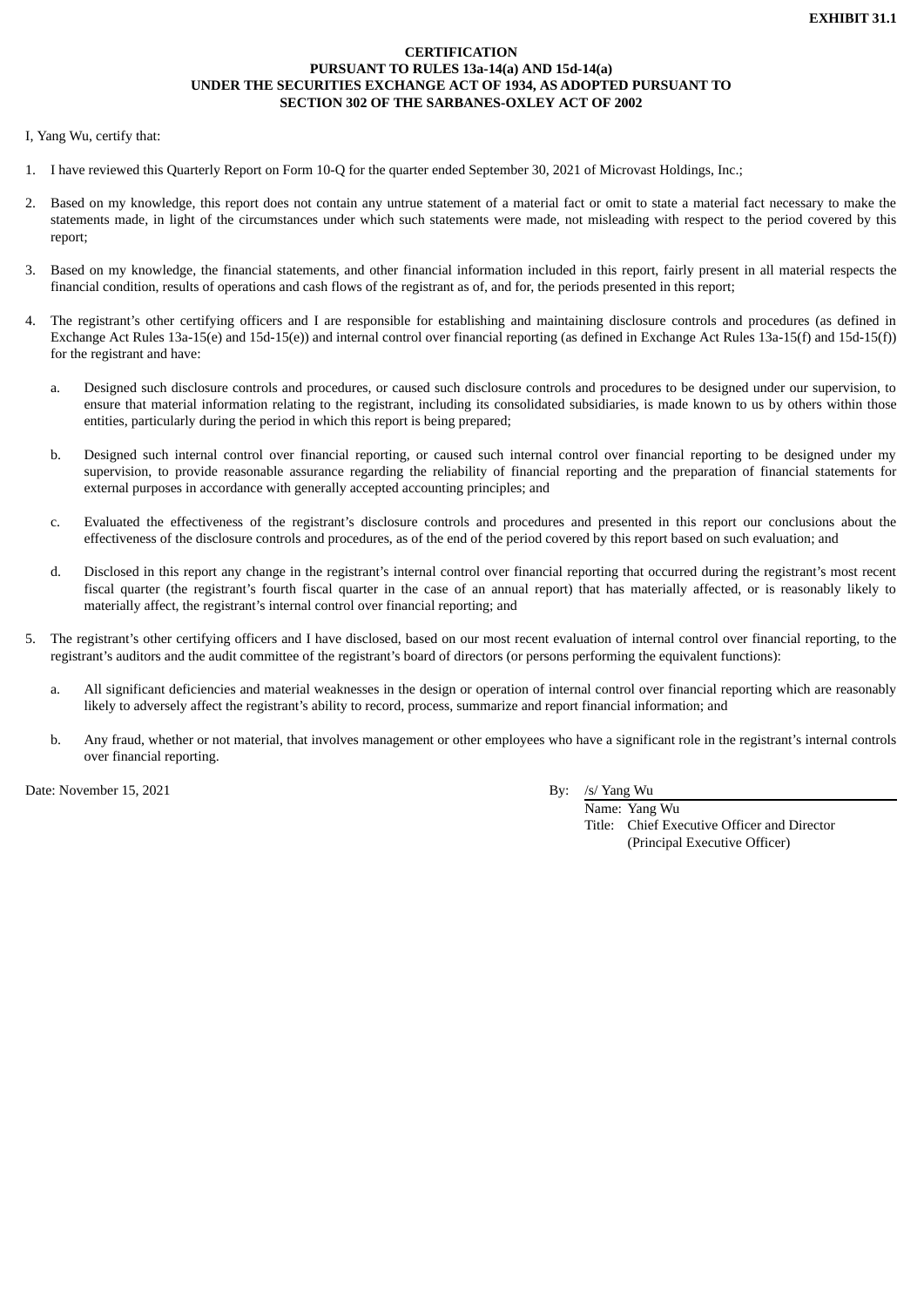### **CERTIFICATION PURSUANT TO RULES 13a-14(a) AND 15d-14(a) UNDER THE SECURITIES EXCHANGE ACT OF 1934, AS ADOPTED PURSUANT TO SECTION 302 OF THE SARBANES-OXLEY ACT OF 2002**

<span id="page-54-0"></span>I, Yanzhuan Zheng, certify that:

- 1. I have reviewed this Quarterly Report on Form 10-Q for the quarter ended September 30, 2021 of Microvast Holdings, Inc.;
- 2. Based on my knowledge, this report does not contain any untrue statement of a material fact or omit to state a material fact necessary to make the statements made, in light of the circumstances under which such statements were made, not misleading with respect to the period covered by this report;
- 3. Based on my knowledge, the financial statements, and other financial information included in this report, fairly present in all material respects the financial condition, results of operations and cash flows of the registrant as of, and for, the periods presented in this report;
- 4. The registrant's other certifying officers and I are responsible for establishing and maintaining disclosure controls and procedures (as defined in Exchange Act Rules 13a-15(e) and 15d-15(e)) and internal control over financial reporting (as defined in Exchange Act Rules 13a-15(f) and 15d-15(f)) for the registrant and have:
	- a. Designed such disclosure controls and procedures, or caused such disclosure controls and procedures to be designed under our supervision, to ensure that material information relating to the registrant, including its consolidated subsidiaries, is made known to us by others within those entities, particularly during the period in which this report is being prepared;
	- b. Designed such internal control over financial reporting, or caused such internal control over financial reporting to be designed under my supervision, to provide reasonable assurance regarding the reliability of financial reporting and the preparation of financial statements for external purposes in accordance with generally accepted accounting principles; and
	- c. Evaluated the effectiveness of the registrant's disclosure controls and procedures and presented in this report our conclusions about the effectiveness of the disclosure controls and procedures, as of the end of the period covered by this report based on such evaluation; and
	- d. Disclosed in this report any change in the registrant's internal control over financial reporting that occurred during the registrant's most recent fiscal quarter (the registrant's fourth fiscal quarter in the case of an annual report) that has materially affected, or is reasonably likely to materially affect, the registrant's internal control over financial reporting; and
- 5. The registrant's other certifying officers and I have disclosed, based on our most recent evaluation of internal control over financial reporting, to the registrant's auditors and the audit committee of the registrant's board of directors (or persons performing the equivalent functions):
	- a. All significant deficiencies and material weaknesses in the design or operation of internal control over financial reporting which are reasonably likely to adversely affect the registrant's ability to record, process, summarize and report financial information; and
	- b. Any fraud, whether or not material, that involves management or other employees who have a significant role in the registrant's internal controls over financial reporting.

Date: November 15, 2021 By: /s/ Yanzhuan Zheng

Name: Yanzhuan Zheng Title: Chief Financial Officer (Principal Financial and Accounting Officer)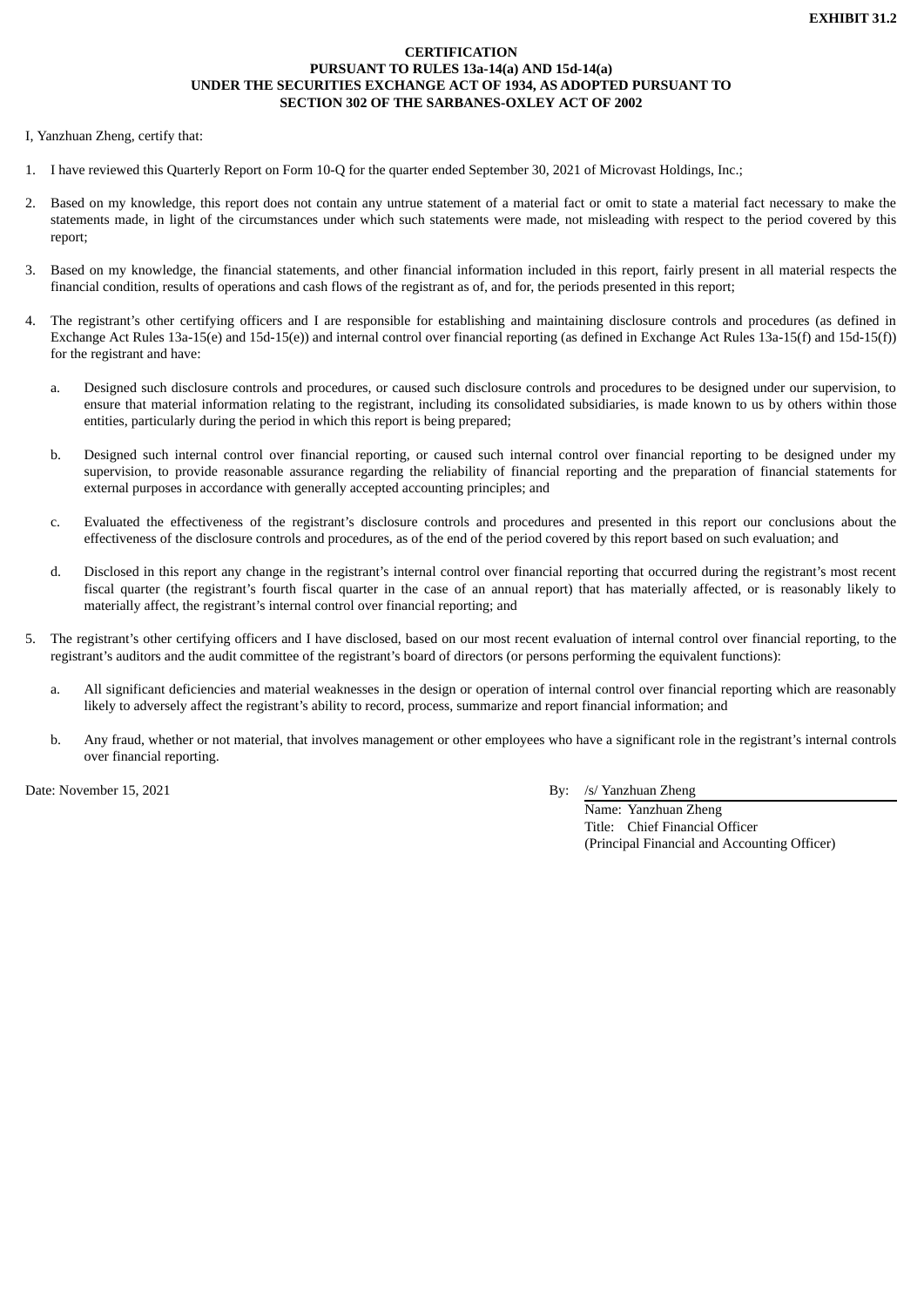#### **CERTIFICATION PURSUANT TO 18 U.S.C. SECTION 1350, AS ADOPTED PURSUANT TO SECTION 906 OF THE SARBANES-OXLEY ACT OF 2002**

<span id="page-55-0"></span>In connection with the Quarterly Report of Microvast Holdings, Inc. (the "Company") on Form 10-Q for the quarter ended September 30, 2021, as filed with the Securities and Exchange Commission on the date hereof (the "Report"), I, Yang Wu, Chief Executive Officer and Director, certify, pursuant to 18 U.S.C. Section 1350, as adopted pursuant to Section 906 of the Sarbanes-Oxley Act of 2002, that, to my knowledge:

(1) the Report fully complies with the requirements of Section 13(a) or 15(d) of the Securities Exchange Act of 1934; and

(2) the information contained in the Report fairly presents, in all material respects, the financial condition and results of operations of the Company.

Date: November 15, 2021

/s/ Yang Wu

Name: Yang Wu Title: Chief Executive Officer and Director (Principal Executive Officer)